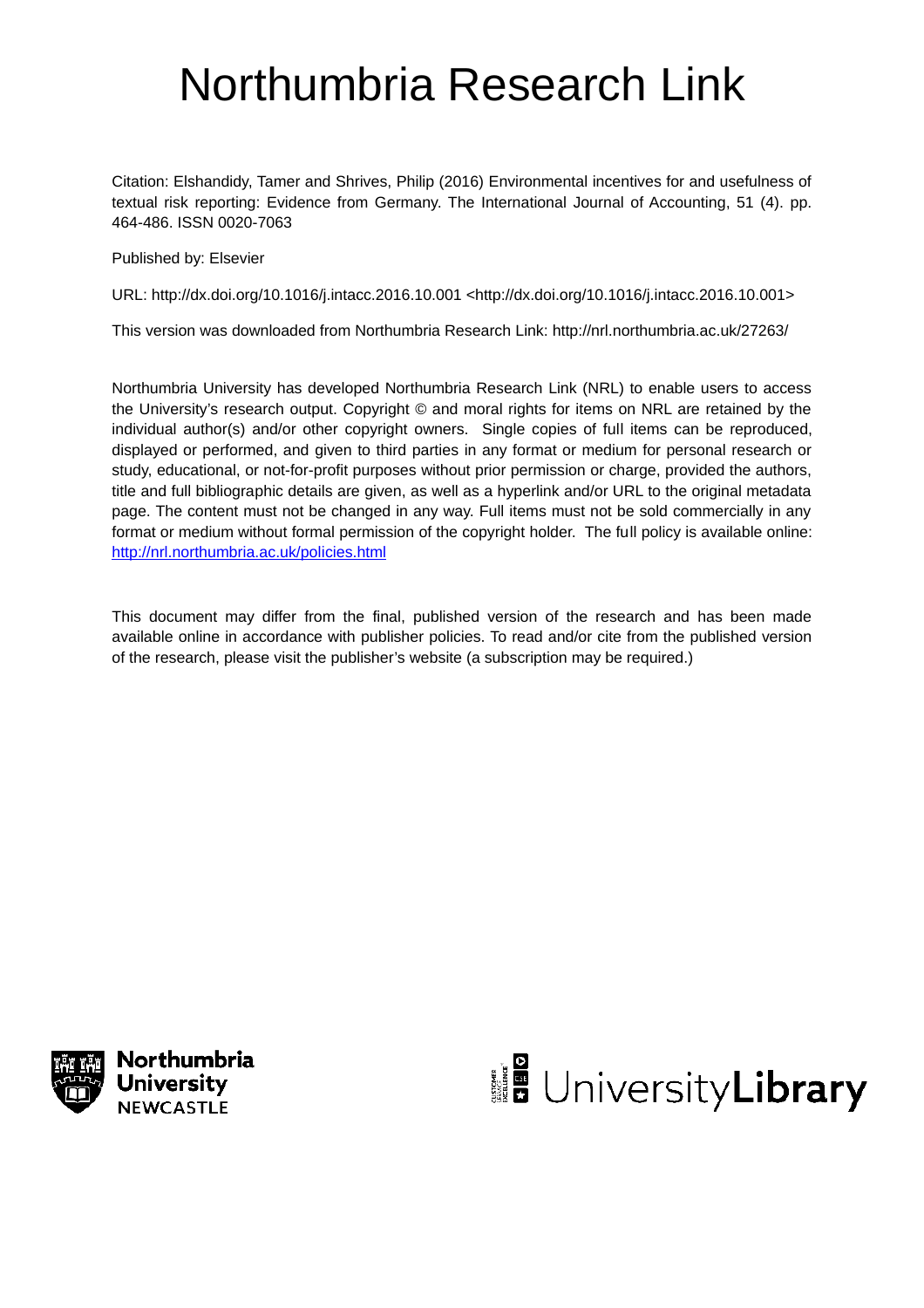## **Environmental incentives for and usefulness of textual risk reporting: Evidence from Germany\***

## **Tamer Elshandidy\*\* The University of Bristol**

**Philip J. Shrives Newcastle Business School Northumbria University** 

## **The International Journal of Accounting, Forthcoming**

\*We gratefully acknowledge helpful and constructive comments received from the Editor (A.R. Abdel-Khalik) and three anonymous reviewers. This paper has benefited from suggestions provided by participants attending research seminars at the University of Huddersfield, the University of West of England and the University of Nottingham, and participants at the Financial Reporting and Business Communication Conference (Bristol, 2013 and 2015), and the British Accounting and Finance Association Conference (Manchester, 2015). We would like to thank Patrick Herbst for his assistance with translation and Mark Bradshaw, Ulf Brüggemann, Niamh Brennan, Chris Chapman, Mark Clatworthy, Bjorn Jorgensen, Mike Jones, Peter Pope, Zacharias Sautner, Jon Tucker, and Osman Yukselturk for their useful comments.

\*\*Correspondence should be addressed to Dr. Tamer Elshandidy, School of Economics, Finance and Management, University of Bristol, 15-19 Tyndalls Park Road, The Priory Road Complex, Priory Road, Clifton, BS8 1TU. Email: Tamer. Elshandidy@bristol.ac.uk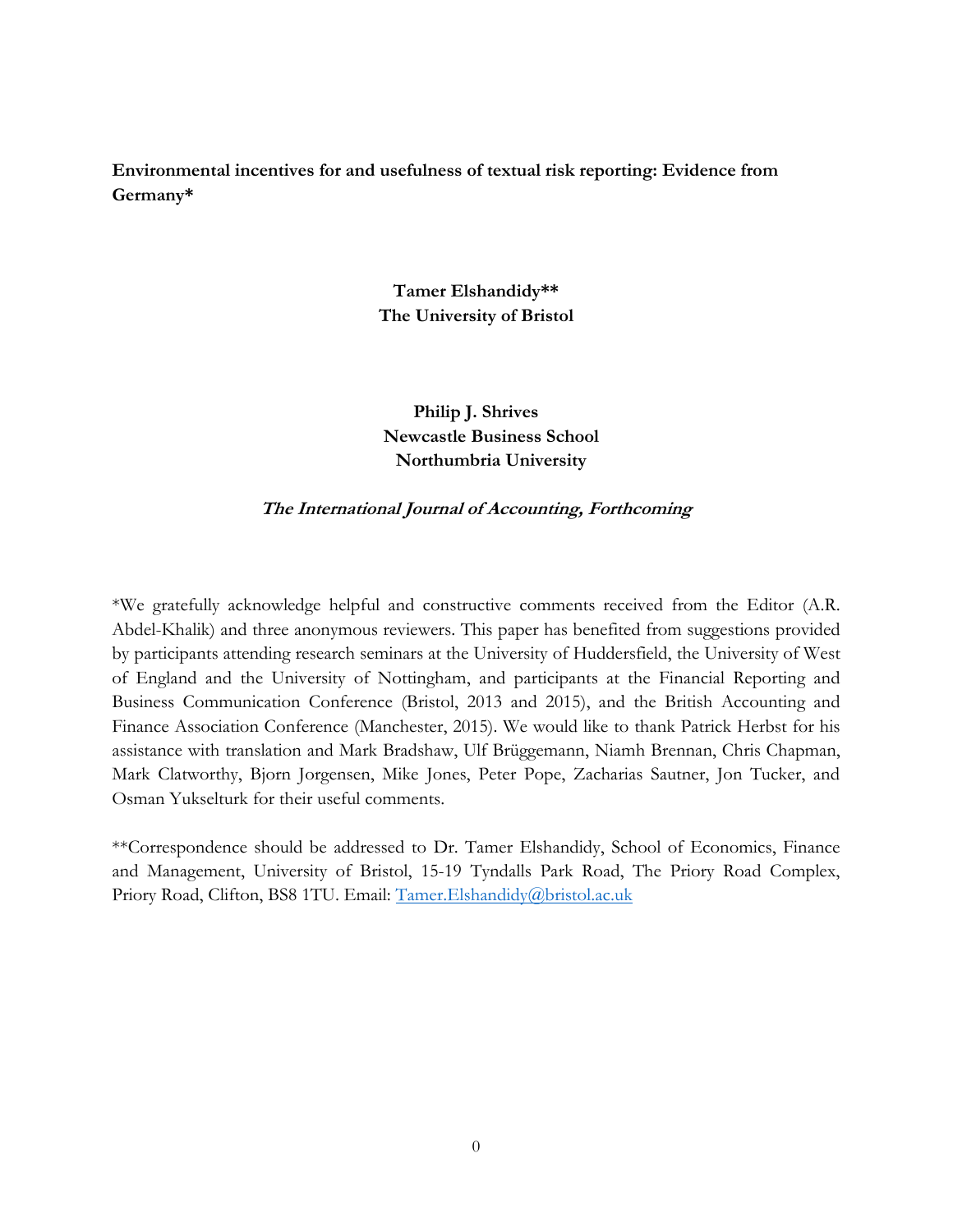## **Environmental incentives for and usefulness of textual risk reporting: Evidence from Germany**

## **Abstract:**

Drawing on distinct German institutional characteristics related to cultural, legal, financial and regulatory features, this paper investigates the extent to which environmental incentives influence German non-financial firms in revealing risk information in their annual report narratives. The paper also examines whether risk-related disclosure (aggregate risk reporting and the tone of news about risk) is useful, by investigating its impact on market liquidity and investor-perceived risk. We find that the decision to provide or withhold such risk information is less likely to be significantly associated with environmental incentives. Among those incentives, we find that German firms are significantly influenced by their underlying risks rather than other factors including ownership structure, capital structure, external equity finance and borrowing. The decision to disclose is likely to be influenced by the size of the firm and whether or not it produces lengthy annual reports. The results also suggest that the impact of aggregate risk reporting levels was not observable until a distinction was made between bad and good news about risk. Specifically, we find that the German market tends to positively (negatively) price good (bad) news about risk by either improving (worsening) market liquidity through removing (creating) information asymmetries, or reducing (increasing) investor-perceived risk.

*Keywords:* Aggregate risk reporting; good and bad news about risk (tone); investor-perceived risk; market liquidity; textual analysis.

*JEL classification:* D8; G24; G12; M4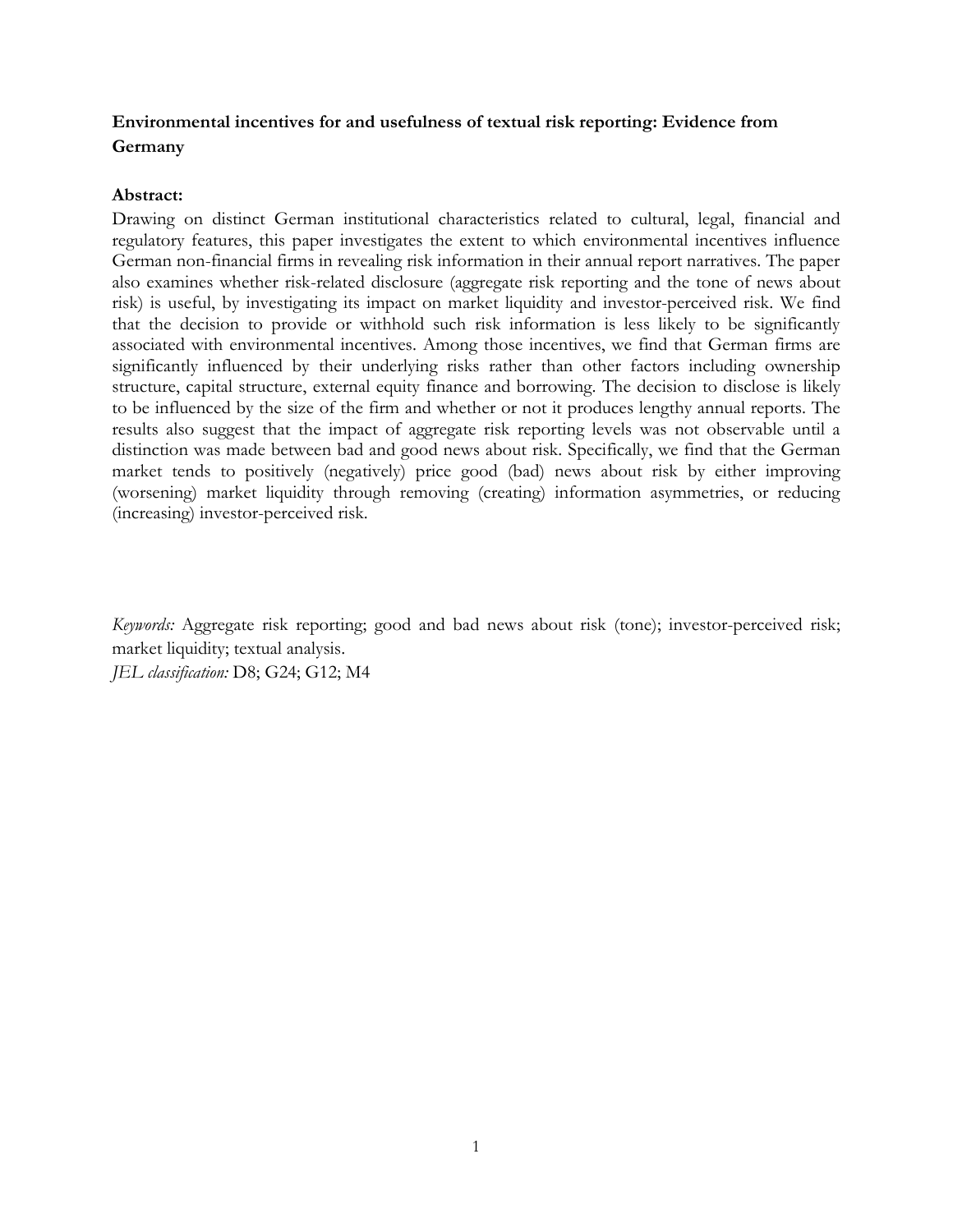## **1. Introduction**

Traditionally, the literature on corporate disclosure indicates that the level of disclosure in debtoriented countries (e.g. Germany) is lower than that in equity-oriented countries (e.g. the US and UK), since firms from the former countries have disincentives to reveal information in their annual report narratives (Evans, Eierle, & Haller, 2002). The findings of work by Hofstede (1991, 2001), and subsequently Gray (1988), concur with this. Countries that are characterized by high levels of uncertainty avoidance and low levels of individualism, such as Germany, are expected to have low levels of disclosure (Doupnik & Tsakumis, 2004). In contrast to that argument, current practice shows that German firms tend to provide high levels of risk reporting. For example, KPMG (2013: 27) states that "... for many years, German companies have had to report on risks, but it often doesn't provide much help in deciding whether to buy a company's stock." Furthermore, Elshandidy, Fraser, & Hussainey (2015) find that German firms tend to provide higher levels of risk information than UK firms.

This phenomenon gives rise to two questions. The first concerns *whether and to what extent risk information is principally associated with distinctly German features*. The importance of this question stems from the current work on international convergence, to which efforts underlying institutional differences can still act as major obstacles. Given the number of countries adopting the International Financial Reporting Standards (IFRS), much work is needed to explore the extent to which international differences will survive in this new era (Nobes, 2006). The German accounting system possesses a unique set of features, particularly as *Handelsgesetzbuch* (HGB – or the Commercial Code) accounting still dominates (see Fülbier & Klein, 2013). First, the German accounting system follows the continental European accounting model, in which there is a great reliance on legal form (the form-over-substance approach) (Nobes & Parker, 2016). Second, German Accounting Standard (GAS) No. 5 requires German firms to reveal information about their risks that is reliable and relevant for decision making. This, in addition to the IFRS requirements, makes German accounting unique in terms of having a formal and comprehensive standard on risk reporting (Dobler, 2005).

The second question concerns *whether and to what extent the observed risk information is useful*. Answering this question contributes to the ongoing debate around whether narrative sections of annual reports convey useful information to investors. The debate has been addressed within US research (e.g. Kravet & Muslu, 2013; Campbell, Chen, Dhaliwal, Lu, & Steele, 2014) and UK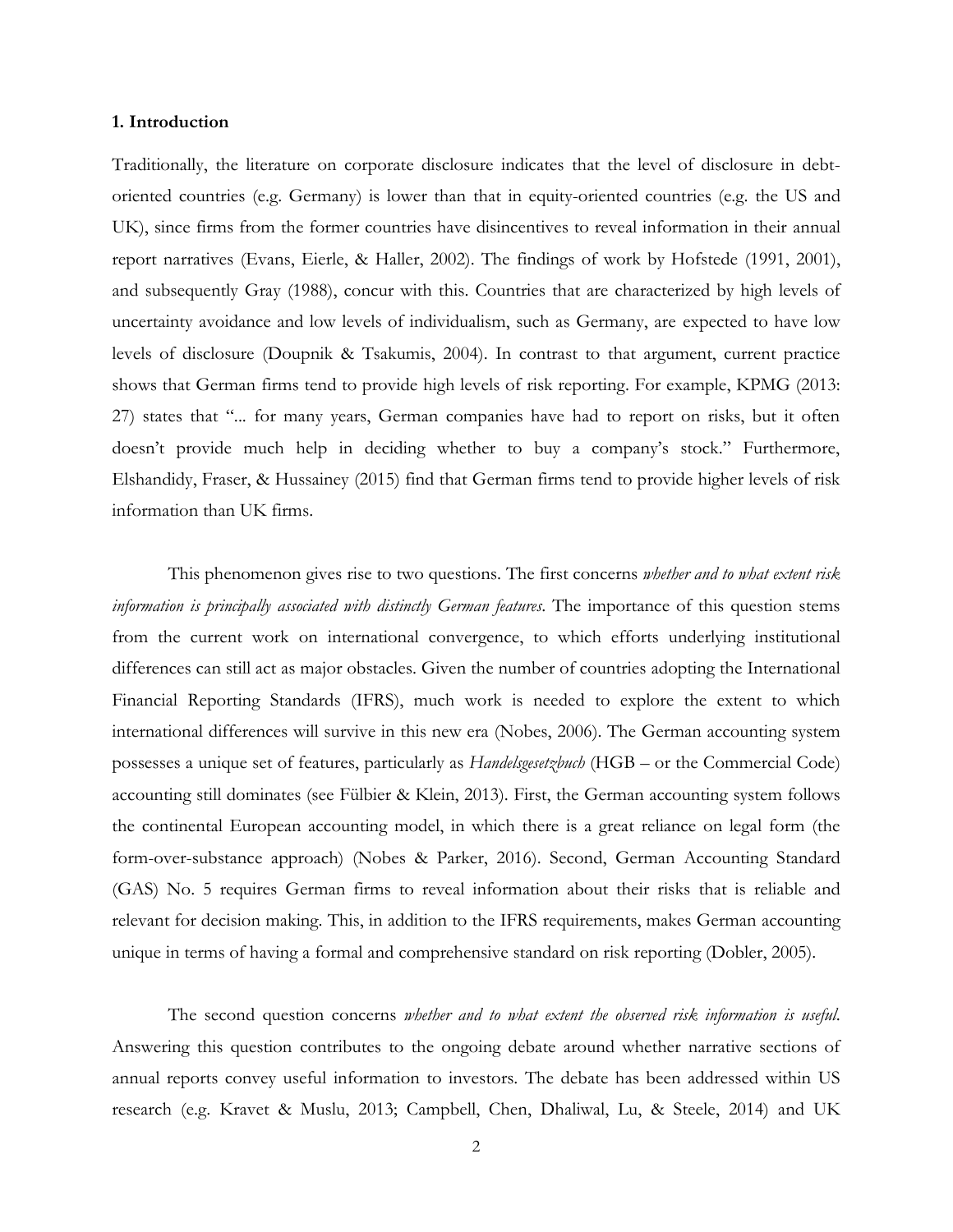research (e.g. Abraham & Shrives, 2014; Elshandidy & Neri, 2015). However, little is known empirically about whether German firms are likely to reveal useful risk information to their investors.

This paper adds to the current body of literature concerning the main incentives for risk reporting, since the incentives behind the provision of this information have not been fully explored. In fact, little research, if any, has been conducted thus far on the extent to which German environmental factors might lead firms to disclose risk information in their annual report narratives. One could argue that the mandated approach to risk reporting in Germany (even post IFRS) limits the exploration of potential incentives for risk reporting. However, such reasoning seems to be inconsistent with Dobler's (2008) conclusion regarding the necessity of exploring risk reporting incentives, even in highly regulated countries. To date there appears to be a gap in the literature regarding the extent to which environmental incentives lead to high levels of risk disclosure. This paper contributes to that literature by exploring how environmental factors influence German firms' disclosure of risk information. Prior research (Dobler, Lajili, & Zéghal, 2011; Elshandidy et al., 2015) on risk reporting in Germany does not examine the extent to which German environmental factors affect firms' decisions on whether to disclose risk information (and if so, how), nor does it comment on the usefulness of such information. We rely on the software package QSR version 6 to measure risk reporting by counting the number of statements that indicate risk reporting in the narrative sections of annual reports.<sup>1</sup> In this paper, the term *environmental incentives* is used to refer to the unique environmental factors derived from German institutional characteristics that shape accounting practices (measurement and disclosure). The *environmental incentives* include variables that indicate *risk*, *ownership structure, capital structure*, *external equity finance* and *borrowing*.

The paper furthers current research on the usefulness of risk reporting by examining not only the aggregate levels (e.g. Kravet & Muslu, 2013) of risk disclosure but also the impact of the risk reporting tone (good, bad or net tone). To the best of our knowledge, there is no empirical evidence examining whether or not risk information (aggregate risk reporting and either its tone or net tone) has a significant impact on the German market. Moreover, this paper's evidence is distinct

l

<sup>1</sup> QSR version 6 is an earlier version of NVivo that better suits the data we need to analyse in the sense that it provides the option of using the statement as a coding unit rather than the word, thereby avoiding the problem of double-counting, and advancing the context of textual analyses. More details are provided in Section 4.2.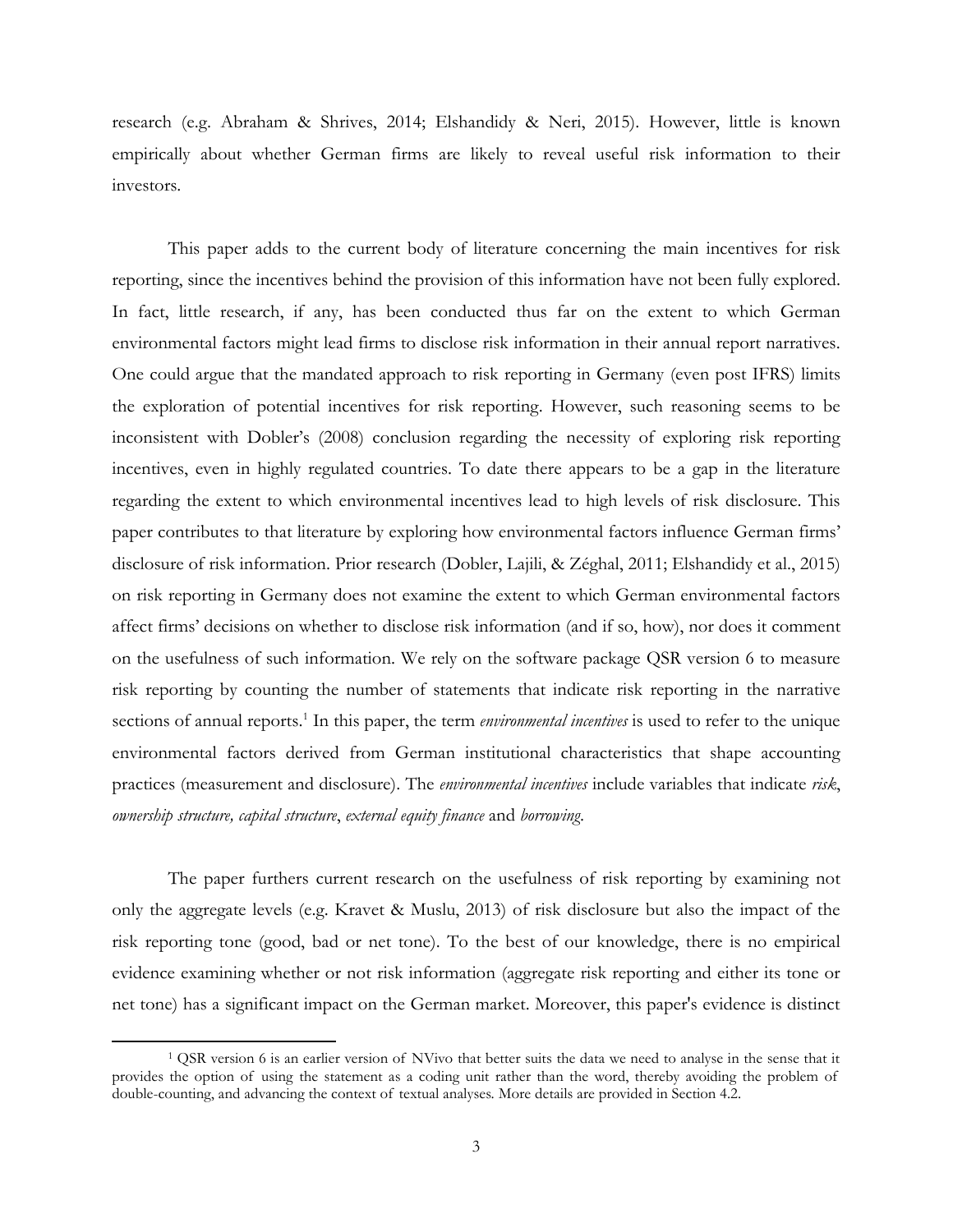from that provided within the US context. Early US studies such as Rajgopal (1999) and Hodder & McAnally (2001) investigate the impact on the market of market risk disclosure as required by Financial Reporting Release (FRR) No. 48. In observing the market reaction to risk information, those studies rely on an indirect measure for risk reporting since they posit that the market reaction around the provision of the 10-K report, prior to and after the release of FRR 48, indicates its usefulness. Consistent with recent US research (Kravet & Muslu, 2013; Campbell et al., 2014), our paper uses textual analysis, a direct measure, to capture not only the aggregate risk reporting but also its tone (whether risk information conveys good or bad news) in respect of market liquidity and investor-perceived risk in a quite different and unique context (Germany). Our paper also answers Kravet & Muslu's (2013) call for further research on textual risk reporting to examine whether and how risk-related disclosure with a negative emphasis, or bad news, has a different impact on users' perceptions. To investigate *risk information usefulness*, our paper utilizes bid-ask spreads and the volatility of stock returns as measures for market liquidity and investor-perceived risk respectively.

Our findings suggest that, on average, almost 18% of the German firms' narrative disclosure investigated was associated with risk. We find that the risk disclosure decision is less likely to be significantly associated with environmental incentives. Amongst those incentives, we find that German firms are significantly more influenced by their underlying risks rather than other factors (i.e. ownership structure, capital structure, external equity finance and borrowing). Additionally, we find that the disclosure of risk information is moderately influenced by factors such as the dividend payout. However, we find that the key drivers of the provision of risk information, economically and statistically, are a firm's size and the length of its annual report. These results have both theoretical and practical implications as they contribute to the ongoing debate around the extent to which distinct traditional characteristics of the German context continue to influence accounting practices (Dittmann, Maug, & Schneider, 2010), even after the international convergence that has occurred following Germany's mandatory adoption of IFRS.

The results also suggest that the impact of aggregate risk reporting levels is not observable until a distinction is made between bad and good news about risk. Our results suggest that, on average, German firms tend to be marginally less (more) optimistic (pessimistic) when conveying information related to their risks. We find that the German market tends to positively (negatively) price good (bad) news about risk by either improving (worsening) market liquidity through removing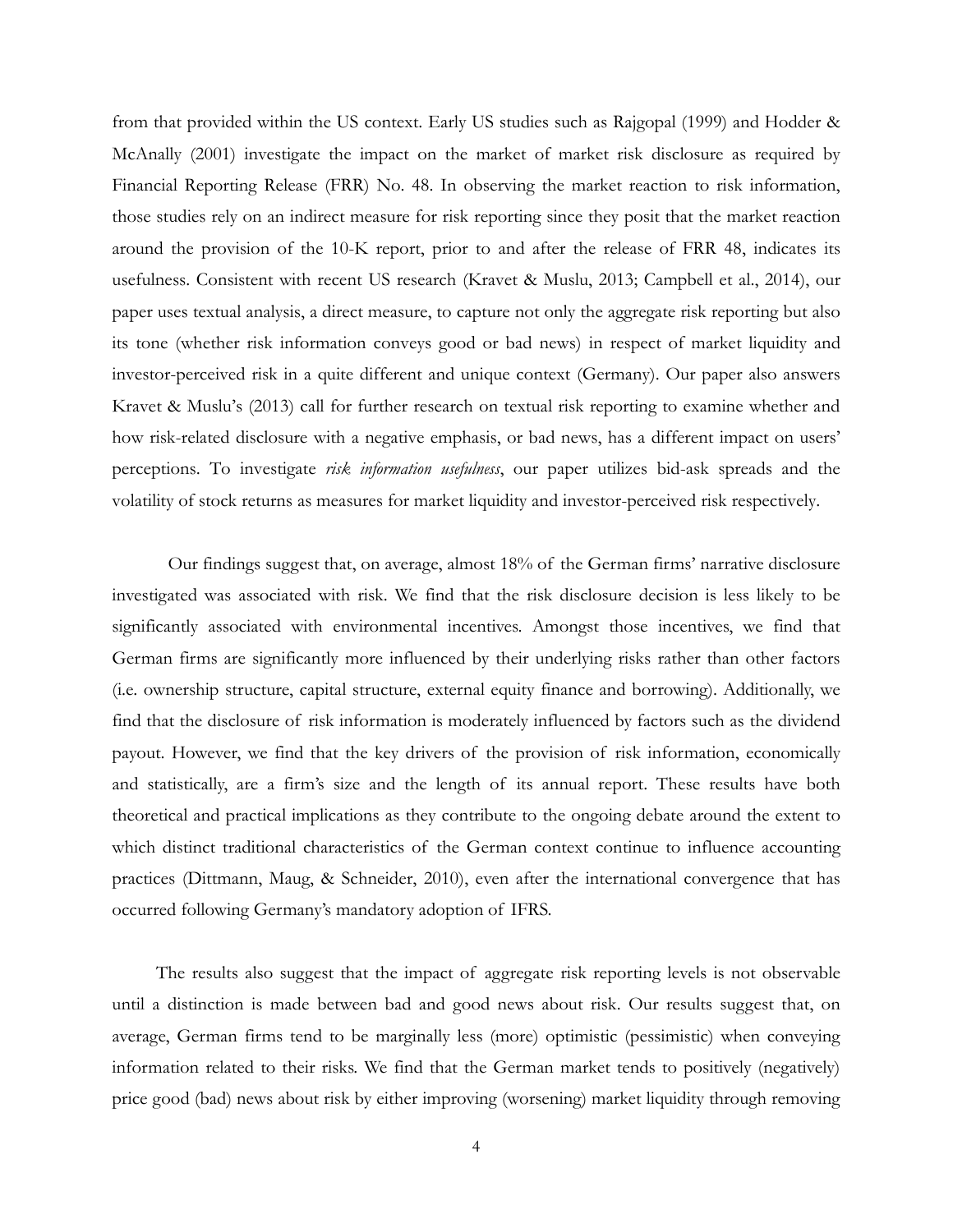(creating) information asymmetries, or reducing (increasing) investor-perceived risk. These results emphasize the importance of distinguishing between good and bad risk-related news in aggregate risk reporting, particularly when investigating the usefulness of either general disclosure (as recommended by Kothari, Li, & Short, 2009) or risk disclosure (see Kravet & Muslu's 2013 call).

The remainder of this paper proceeds as follows. The distinct factors of the German context are discussed in the following section. Section 3 develops the hypotheses related to the main determinants and to the usefulness of risk-related disclosure. Sample selection, data collection, the steps of the automated textual analysis and the empirical model are then introduced in Section 4. Section 5 discusses the results, further analyses and robustness checks. Section 6 concludes, providing academic and practical implications and suggesting avenues for future research.

#### **2. Institutional background of German context**

 $\overline{a}$ 

This section discusses the distinct characteristics within the German context that can be captured through its cultural, legal, financial, and regulatory aspects.

With regard to *cultural aspects*, it has been argued that national culture is an important element in explaining differences in accounting practices, including measurement and/or disclosure (Nobes, 1998). One of the most widely used frameworks for culture is that provided and developed over the years by Hofstede.<sup>2</sup> Based on Hofstede's scores, *individualism* and *uncertainty avoidance* seem to be considerably different in Germany than in the US and UK. This reflects the fact that the German national culture places a premium on safety, predictability, hierarchy and high conservatism, when compared to American and British cultures (Haskins, Ferris, & Selling, 1996). The relatively low scores for *power distance* in Germany suggest that its firms will have a higher preference than US firms for authority over individuality. The relatively higher scores for *long-term orientation* in the German culture compared to the British and American cultures indicate Germany's preference for thrift and high levels of saving (Haskins et al., 1996) and reflect a more conservative view of accounting.

<sup>2</sup> Hofstede's (1991, 2001) cultural dimensions can be interpreted as follows: *Power distance* deals with the fact that individuals in societies are inevitably unequal. It expresses the attitude of the culture towards these inequalities amongst people. *Individualism* concerns the degree of interdependence a society maintains among its members. *Uncertainty avoidance* relates to the way a society deals with the fact that the future is uncertain. *Long-term orientation* concerns the extent to which a society shows a pragmatic future-oriented perspective rather than a conventional historical short-term point of view.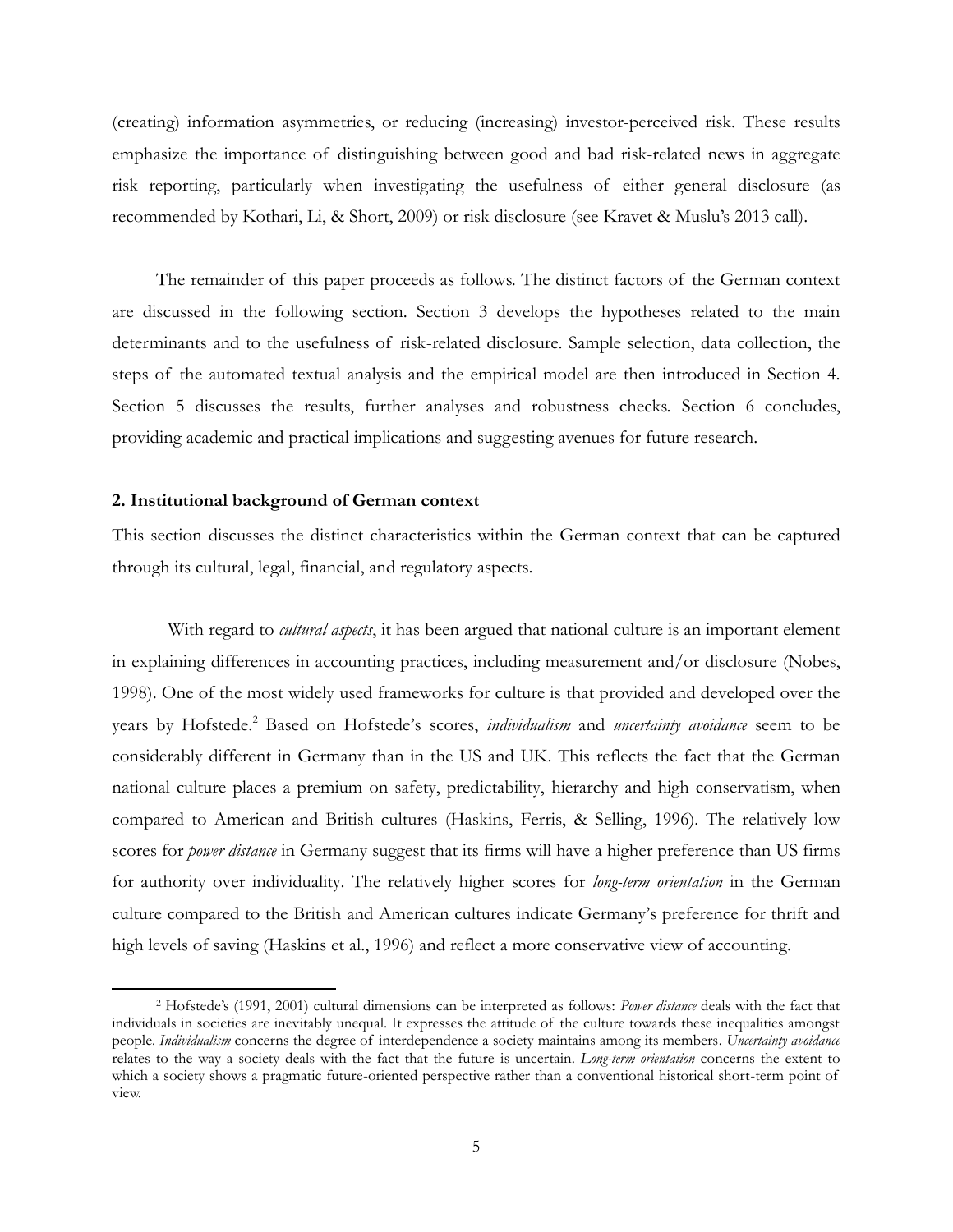Gray (1988) argues that the content of accounting information is also closely linked to cultural values. Doupnik & Perera (2011) find that positive linkages between strong uncertainty avoidance and secrecy follow from a need to restrict disclosure so as to avoid conflict and competition and preserve security. Further, having a preference for collectivism directs accounting practices towards secrecy, with the primary aim of avoiding any conflicts of interests between insiders rather than outsiders. Fülbier & Klein (2015) argue that accounting conservatism can be justified by uncertainty avoidance, which is traditionally more pronounced in Germany than in the US and the UK (Gray, 1988). They further argue that this approach may also add to Germany's preference for well-organized systems with legally binding accounting rules and institutionalized procedures to cope better with risk and uncertainty over future events.

With regard to *legal aspects*, prior research distinguishes between two legal systems. The first is the common law system in which accounting practices focus on the usefulness of accounting information and the protection of investors (Nobes, 1998). The second, the code law system, subjects firms to specific rules and procedures that are explicit and detailed in relation to measurement and/or disclosure practices, with an emphasis on protecting creditors. According to La Porta, Lopez-de-Silanes, Shleifer, & Vishny (1998), Germany is an example of a code law country.

With regard to *financial aspects*, Nobes (1998) argues that the financial system is a key driver of variations in accounting practices. He identifies three financial systems: (1) *the capital-market-based system,* in which prices are established in competitive markets (UK and US), (2) *the credit-based system: financial institutions,* in which banks and other financial institutions are dominant (Germany), and (3) *the credit-based system: governmental,* in which resources are administered by the government (France and Japan). In any given finance system, he makes links between type of finance (strong credit versus strong equity) and ownership (insiders versus outsiders). Germany is classified as a typical country that relies on strong credit and insiders (the government, banks, families, and other companies).

Nobes & Parker (2016) characterize countries such as Germany (as opposed to countries such as the US and UK) as having code (common) law systems, weaker (stronger) equity markets, a great reliance on debt (equity), which is likely to be provided by banks (the stock market), and a great reliance on insider (outsider) ownership, such that the attention will be on creditors' or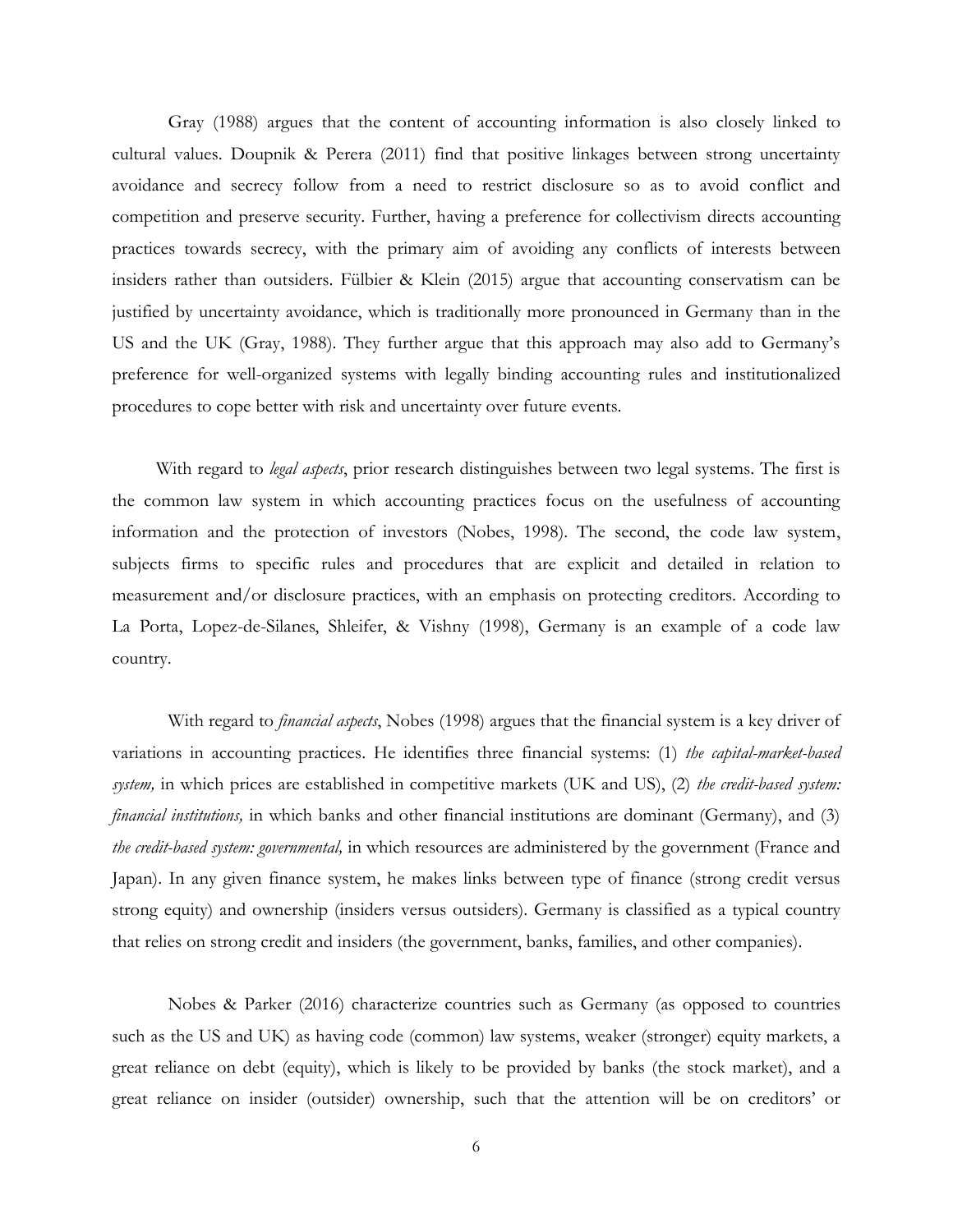stakeholders' (investors' or shareholders') protection. This conclusion is consistent with La Porta et al. (1998). Nobes (1998) argues that credit-based countries will be more concerned with the protection of creditors and therefore with the prudent and reliable calculation of distributable and taxable profit. Nobes & Parker (2016), Fülbier & Klein (2015) and Doupnik & Perera (2011) find that credit-insider financing systems are likely to be associated with code law countries. Fülbier & Klein (2015) also argue that creditor protection and the determination of distributable profits and objectivity for the sake of reliable and verifiable accounting have emerged as core principles of such systems.

With regard to the *regulatory aspects* of risk reporting, in 2001, the German Accounting Standards Board (GASB) published GAS 5 on risk reporting, which makes Germany unique in being the only country to have formally issued a comprehensive accounting standard in this area. As a consequence, Dobler (2005, 2008) argues that the German experience may have influenced worldwide accounting professionals' efforts to issue a risk reporting accounting standard. The principal objective under GAS 5 is to provide users with information that is reliable and relevant for decision making, allowing those users to form a better understanding of the risks that could affect the future development of a firm (GAS 5: Para 2). While GAS 5 adopts a narrow perspective in defining risk as the possibility of a future *negative* impact on the economic position of a group, it also defines opportunity as the possibility of a future *positive* impact (GAS 5: Para 9). Based on this standard, firms are required to provide disclosure on risks that could affect the decisions of users, and this risk information should focus on risks relating to the specific circumstances of the group and its business activities. This standard requires an appropriate description of risk management to be provided, including the policies, procedures and organization of risk management systems.

GAS 5 emphasizes the disclosure of firms' residual risks, in particular industrial and market risks, or any other risks having a significant impact on firms' existence. All such disclosure should be made in firms' annual report narratives, including a section on Risks and Opportunities or Outlook. Despite the fact that listed German firms are formally required to fully adopt IFRS, the Accounting Standards Committee of Germany (ASCG) also requires those firms to adopt the main risk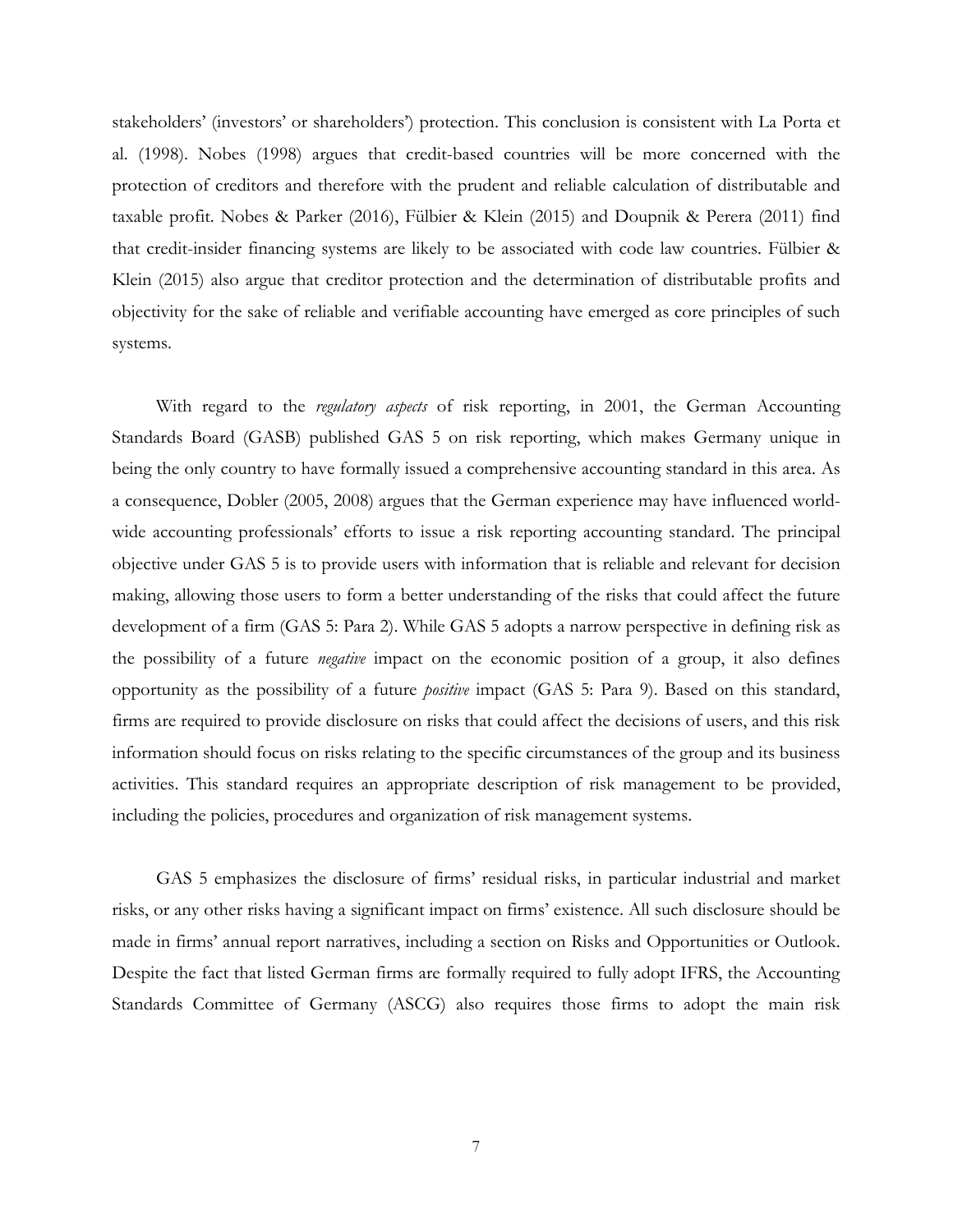reporting requirements under GAS 5.<sup>3</sup> The ASCG states that "enterprises applying international accounting principles shall continue to apply German Accounting Standards (GAS) to the extent international accounting principles do not include any requirements. This holds especially for the German Accounting Standards concerning risk reporting and management reporting" (GAS 5).<sup>4</sup>

Taken all together, and as illustrated in Figure 1, we derive the key environmental factors (*risk, ownership structure, capital structure, external equity finance and borrowing*) from the principal distinct institutional features in Germany. The following section investigates the question of how and to what extent *firms' riskiness* and the nature (*capital structure* and *ownership structure*) and type of their funding (*external equity finance* and *borrowing*) influence German firms' provision of risk information.

## **[Insert Figure 1 about here]**

## **3. Hypothesis development**

### *3.1.Environmental factors and risk reporting*

## *3.1.1. Firm riskiness*

 $\overline{a}$ 

The manager's decision over whether to reveal or conceal information can be explained partly by specific factors (such as IFRS and GAS requirements) and also on the basis that the German culture tends to score highly on uncertainty avoidance. If firms have high levels of risk, this increases the uncertainty levels for the public and investors. German regulators demand that German firms reveal more risk information than is required by IFRS and GAS 5. According to signaling theory, the managers of German firms are also motivated to disclose more risk information around how they effectively identify and manage their risks, as a signaling device to distinguish themselves from other companies that do not manage risks or do so less effectively.

Consistent with this view, and based on the general disclosure literature, Cormier, Magnan, & Velthoven (2005) find a positive association between German firms' betas and their environmental disclosure levels. With regard to risk reporting in other contexts, Elshandidy, Fraser, & Hussainey (2013) find that UK non-financial firms are likely to reveal risk information as a response to their underlying riskiness (e.g. market beta). These findings are consistent with those of Campbell et al.

<sup>3</sup> It is notable that GAS 5 is linked with some prior regulations in Germany, such as §§ 289(1), 315(1) HGB as amended by the BilReG (the Reform Act on Accounting Regulation) that explicitly require disclosure on risks and opportunities. There are related standards relevant to this area, such as GAS 15 (Management Reporting).

<sup>4</sup> See the following link that relates to the ASCG frequently asked questions service (number 16) for more details: [http://www.drsc.de/service/faqs/index\\_en.php?ixfaqs\\_lang=en&ixfaqs\\_do=index&ixfaqs\\_do=show\\_faq&faq\\_id=16](http://www.drsc.de/service/faqs/index_en.php?ixfaqs_lang=en&ixfaqs_do=index&ixfaqs_do=show_faq&faq_id=16)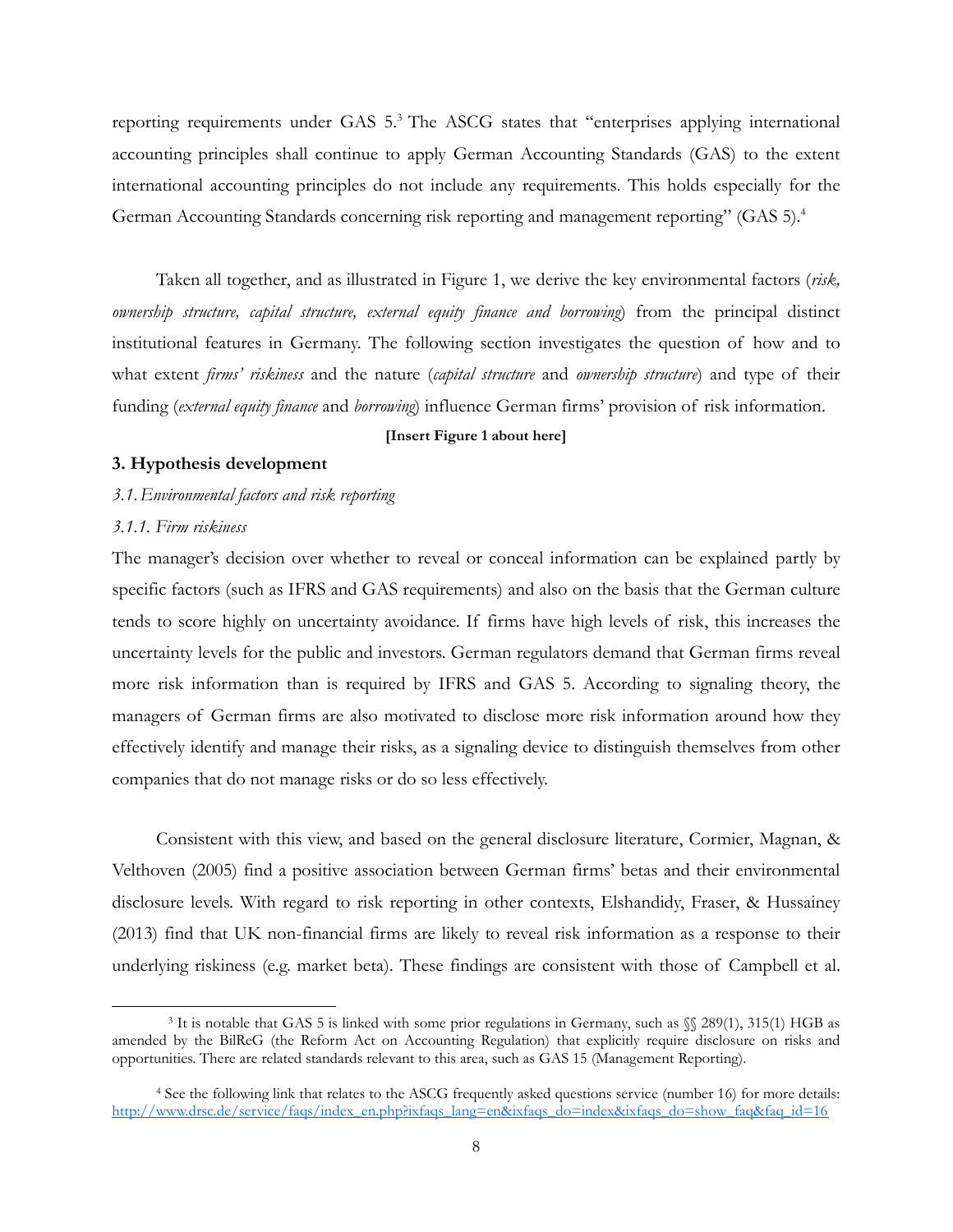(2014) for US firms. In terms of risk reporting in Germany, Elshandidy et al. (2015) argue that firms are likely to respond to the pressure that arises from an increase in risk by exhibiting more risk information to meet social expectations and appear socially legitimate. Managers will be motivated to stay consistent with similar firms that respond to high levels of risk by disclosing more risk information. This confirmatory behavior reassures their investors of their ability to identify and manage risks effectively, raising their status. Elshandidy et al.'s findings support the argument that German firms are willing to reveal significant risk information in response to their underlying risks (i.e. market beta). In contrast to this, Dobler et al. (2011) find that systematic risk, measured by market beta, does not greatly alter German firms' propensity to provide risk information. Despite this, Germany's accounting characteristics suggest that German firms are incentivized to produce a high level of risk reporting so as to explain their risk exposure and risk management and thus mitigate the effects of the high tendency for uncertainty avoidance in the German culture. This leads to the formulation of the following hypothesis:

**H1a:** *Ceteris paribus, German firms' risk levels positively influence the level of aggregate risk reporting.* 

## *3.1.2. Ownership structure*

Agency theory suggests that aligning the conflicting interests of a firm's different parties requires it to reveal more information so as to reduce the information asymmetry and monitoring costs among the parties. Corporate disclosure mitigates agency costs that increase (decrease) as a function of the extent of outsider (insider) ownership (Jensen & Meckling, 1976). In a situation in which ownership is dispersed among shareholders, they are likely to have incentives to monitor the management as the benefits of such monitoring will offset the associated costs (and vice versa). Particularly, firms that have higher levels of outsider ownership will have incentives to reveal more risk information than other firms in order to enable those investors to adjust their portfolios. Failing to provide proper risk information (related to the identification, measurement and management of a firm's risks) is likely to increase investors' uncertainty and their required rate of return.

Prior research documents negative associations between the concentration of ownership and general voluntary disclosure (e.g. Haniffa & Cooke, 2002; Wang & Hussainey, 2013). These findings also apply to risk reporting studies, as evidenced by Abraham & Cox (2007). More recently, however, Elshandidy & Neri (2015) did not find concentrated ownership to have a significant influence on risk reporting practices in Italian and UK firms.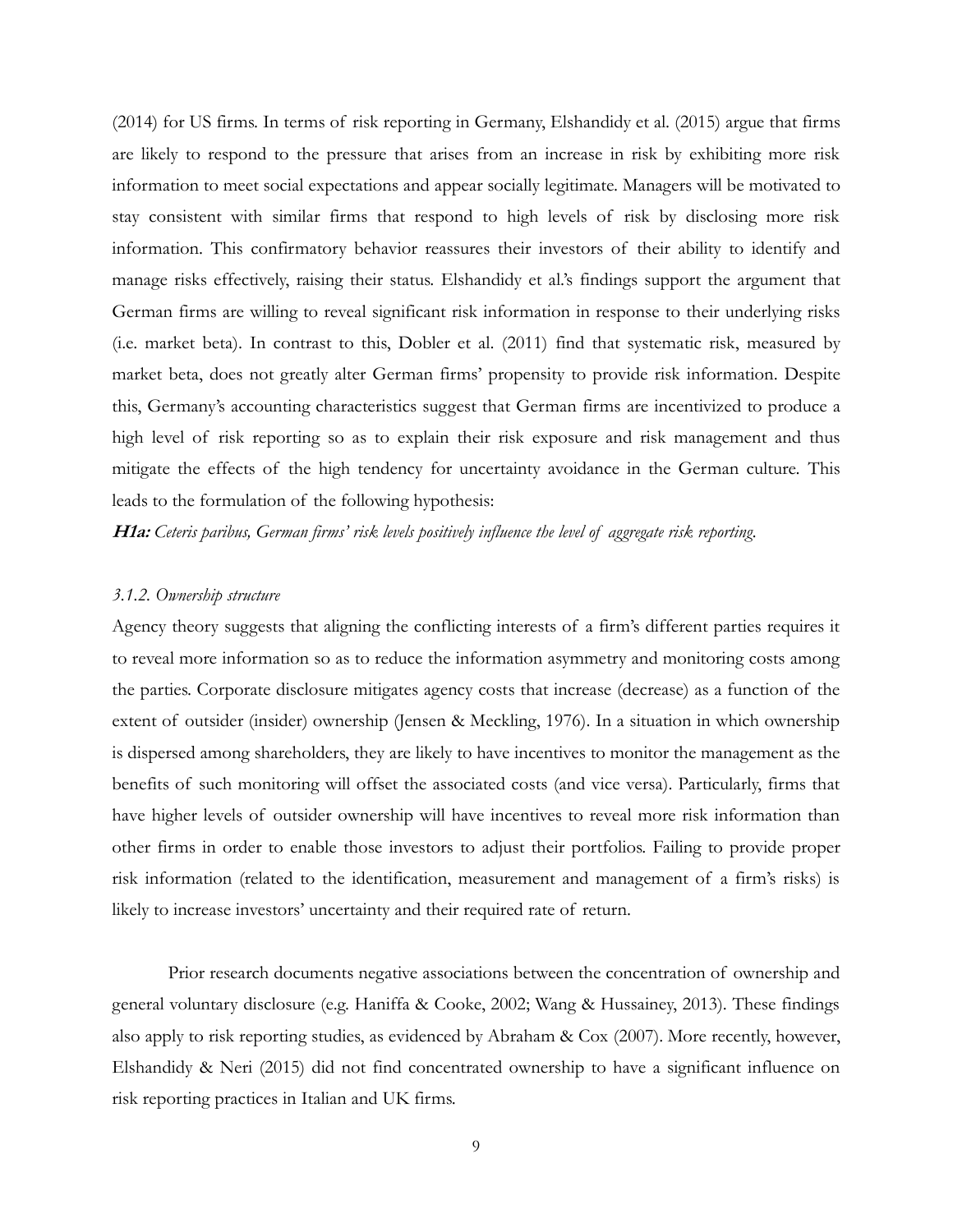Within the German context, Cormier et al. (2005) find that ownership structure, for which they use concentrated ownership (proxied by closely held shares) and foreign ownership (proxied by the proportion of foreign holdings), significantly increases German firms' likelihood of providing environmental information in their narratives. We know very little, however, about how ownership structure influences German firms' risk disclosure. In this regard, and based upon the literature on corporate disclosure, we expect to see a significant association between ownership structure (i.e. outsider ownership, employee-held shares and foreign ownership) within the German context and risk reporting. This leads to the formulation of the following unidirectional hypothesis:

**H1b:** *Ceteris paribus, German firms' ownership structure influences the level of aggregate risk reporting.* 

## *3.1.3. Capital structure*

Fatemi & Luft (2002) provide a theoretical analysis of how capital structure influences risk activities (i.e. identification, measurement and disclosure). They explain that the capacity of a firm's debt is a function of two sequential factors; the stability of cash flows, which in turn determines the required rate of the bondholders. Their analysis identifies situations in which it is necessary to engage in risk activities on the basis of different probabilities of default due to different levels of reliance on debt. In this way, capital structure might be considered a key factor that influences risk reporting, particularly for firms that rely heavily on debt. Firms holding high levels of debt have an incentive to disclose more information in order to protect themselves from potential damage (Skinner, 1994; Beyer, Cohen, Lys, & Walther, 2010).

The extant evidence on the impact of leverage on risk reporting is, however, somewhat mixed. Within the UK context, some empirical research shows that firms will be likely to reveal more risk information if they have higher levels of leverage, as the latter would indicate greater financing risks. Thus, firms disclose information to reduce their investors' uncertainty (Elshandidy et al., 2013; Marshall & Weetman, 2007). In contrast, Linsley & Shrives (2006) find that leverage does not impact on the firm's decision to reveal risk information. Similarly, within the German context, the empirical findings on risk reporting are mixed. Dobler et al. (2011) find a negative association between risk reporting and leverage for German manufacturing firms. They relate this result to "a concealing motive" produced by banks acting as insiders in the German financial setting. Another contrast occurs in a recent study in which Elshandidy et al. (2015) find that German firms are likely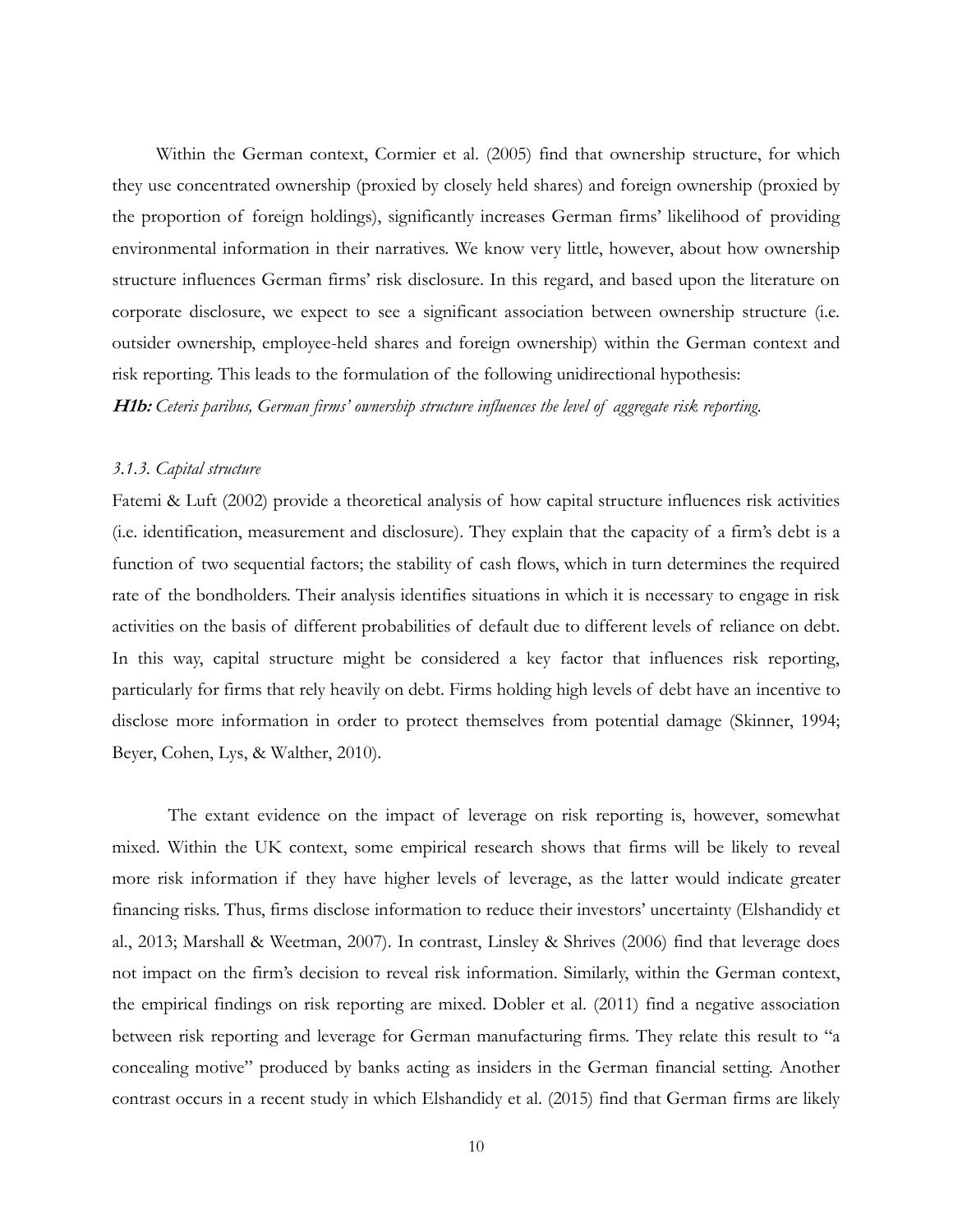to reveal more risk information voluntarily when they have higher levels of leverage. We thus expect to find an association between risk reporting and the level of leverage as firms hope to reduce the risk associated with the increase in debt usage. This discussion leads to the formulation of the following unidirectional hypothesis:

**H1c:** *Ceteris paribus, German firms' capital structure influences the level of aggregate risk reporting.* 

## *3.1.4. External equity finance and borrowings*

Obtaining cheap external funds is essential for the creation of firm value through a lower required rate of return. Firms could be forced to reject profitable projects if they have difficulty gaining access to appropriate external finance sources. In theory, disclosure can be seen as a tool for mitigating information asymmetry between insiders (whether management or informed investors) and outsiders (either the public or uninformed investors) and therefore reducing the cost of external funds relative to internal funds (e.g. Verrecchia, 1983; Francis, Khurana, & Pereira, 2005).

Firms' decisions over whether or not to disclose more risk information in their narratives can be influenced by many factors. First, the trade-off between the costs and benefits of disclosure must be considered; firms will try to optimize their level of disclosure by comparing the potential damage from revealing proprietary information to the benefits of obtaining lower external funds (e.g. Francis et al., 2005). Furthermore, firms may disclose information in order to reduce adverse selection, as increased disclosure should enhance market liquidity. Korajczyk, Lucas, & McDonald (1991, 1992) argue that the decision to raise capital is likely to be influenced by information asymmetry, and find that firms tend to raise new capital in periods when the information asymmetry between firm insiders and outside investors is low.

Consistent with Nobes (1998) and based on the institutional analysis for the German context discussed in Section 2, borrowing would be a more important source of finance for German firms than equity finance. The impact of borrowing (equity finance) in terms of motivating managers to reveal risk information might rely on two competing arguments. The first is based on the fact that the majority (minority) of German firms' borrowing (equity) comes from banks (investors) that are already invested in the firms. It might be argued, therefore, that there will be a disincentive to reveal more risk information externally, as creditors (investors) would be able to obtain such information from internal (other) sources. The second argument posits that German firms would increase their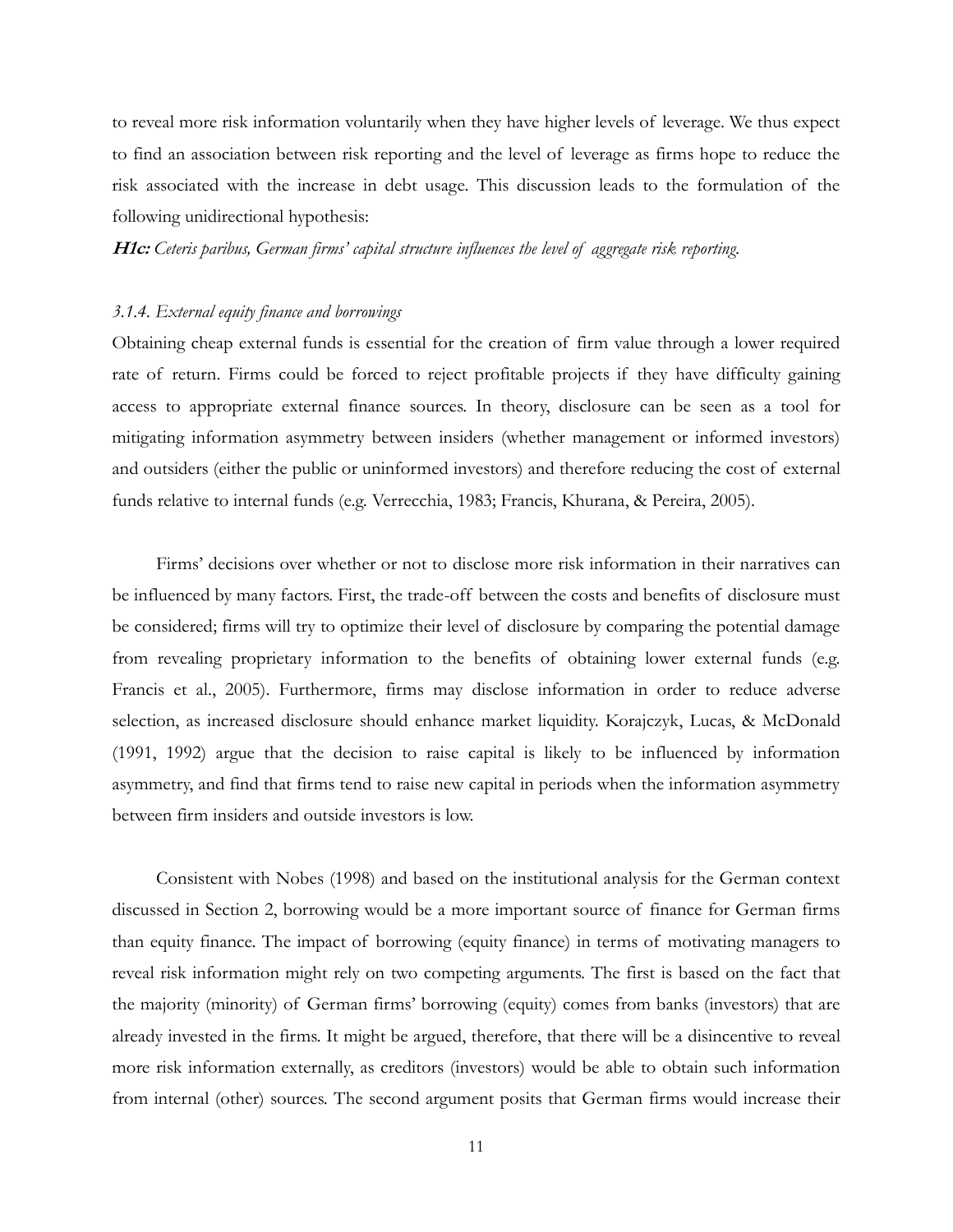level of risk reporting in response to a demand from creditors (investors) that they insure the market against related risks. This leads to the following unidirectional hypothesis:

**H1d:** *Ceteris paribus, German firms' external equity finance and borrowing influence the level of aggregate risk reporting.* 

## *3.2. The usefulness of risk information*

This section examines the impact of aggregate risk reporting levels and tone (good or bad news) on market liquidity and investor-perceived risk. The paper examines market liquidity as it has a strong theoretical link to disclosure (e.g. Diamond & Verrecchia, 1991; Kim & Verrecchia, 1994; Beyer et al., 2010), and liquidity can be measured accurately over a short interval (Christensen, Hail, & Leuz, 2013). Our interest in investor-perceived risk stems from the underlying notion of high uncertainty avoidance as a unique feature of the German culture, as discussed in Section 2.

## *3.2.1. Market liquidity*

Economic theory suggests that firms that provide high-quality voluntary disclosure are likely to decrease information asymmetry and adverse selection, thus improving their stock liquidity (e.g. Diamond & Verrecchia, 1991; Kim & Verrecchia, 1994; Beyer et al., 2010). Bertomeu, Beyer, & Dye (2011) argue that information asymmetry may be successfully decreased by the disclosure of more information, under one or both of the following conditions: the firms' managers have less sensitive information; there is an overlap between the managers' private information and that of the informed traders. Grüning (2011) explains two links between information asymmetry and a firm's stock liquidity. First, if the information is better allocated in the market, the possibility of passive traders making losses will be reduced, which reduces the actual spread. Second, a lower spread motivates passive traders to exit the market since their offers will not attract active traders. This suggests that, with a decrease in the bid-ask spread, the market for the stock will see improved liquidity.

Ball, Robin, & Wu (2003) argue that in code law countries, such as Germany, information asymmetry is likely to be resolved by institutional features such as the close relation between stakeholders, and also the close tie between the management and insider ownership. In such circumstances, there will be a lower demand for high quality public financial reporting and disclosure. They also argue that another related institutional factor that also reduces the demand for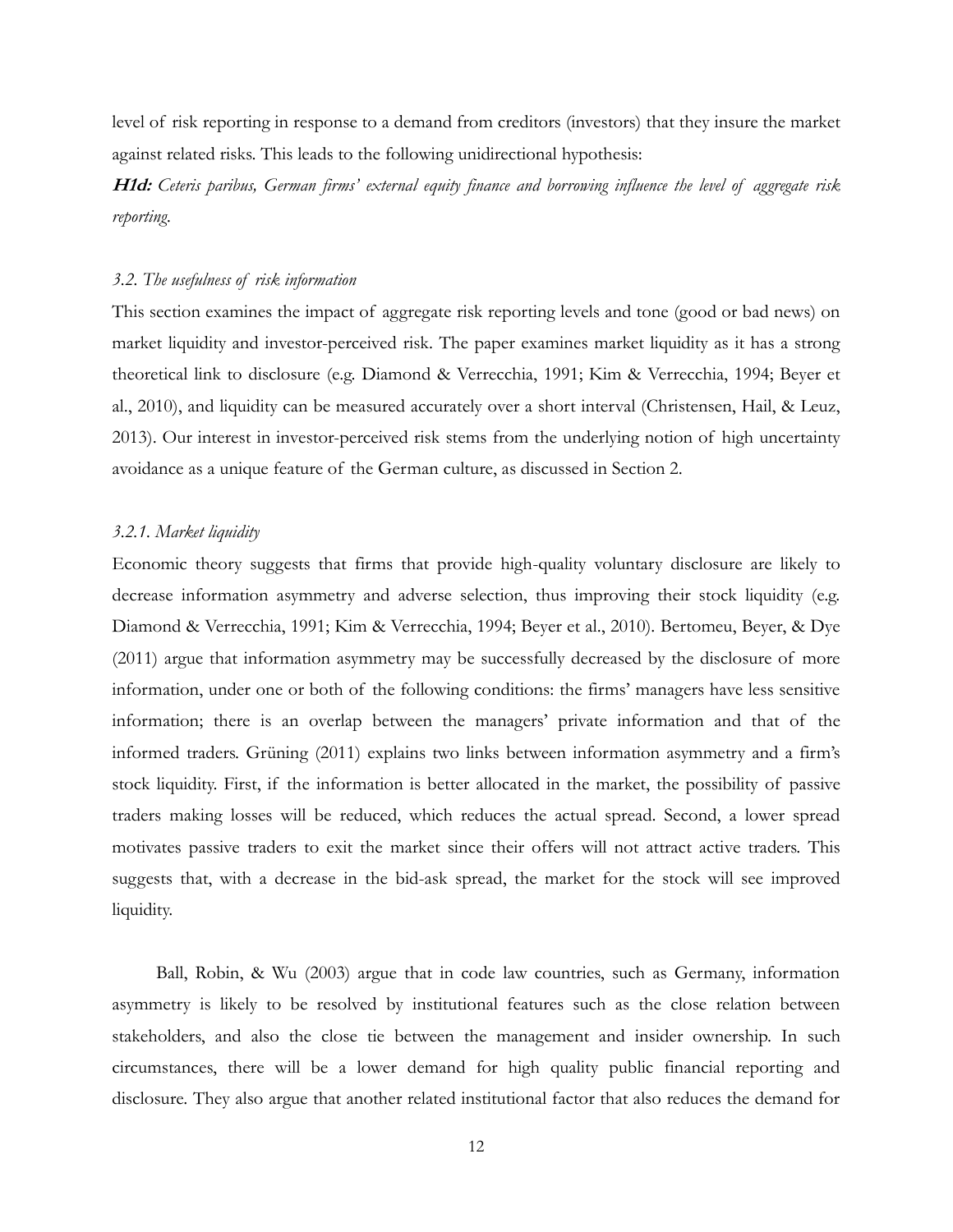disclosure is the prominence of banks as suppliers of capital, together with the banks' close ties to companies.

Prior risk reporting research within the US context directly measures the information content of risk reporting in the 10-K form required in SEC filings. Campbell et al. (2014) find that a greater quantity (length) of risk factor disclosure (identified as Item 1A – a compulsory requirement of the SEC since 2005) reduces information asymmetry and this increases the market liquidity (as proxied by the bid-ask spread). Based on analyzing 30 types of risk disclosure disclosed in 10-K filings, Bao & Datta (2014) find that two-thirds of these risk types lack informativeness and have no significant influence.

There is no prior empirical evidence on whether risk information will improve the German market liquidity. If German firms provide their investors with risk information in response to environmental or other factors, as posited in the previous hypotheses, then evaluating the usefulness of the content of this information becomes a key empirical question. Answering such a question would be of interest to both German regulators and investors. For regulators, finding evidence on the provision of risk information in an environment that is highly regulated towards risk disclosure would shed light on whether German firms meet their investors' needs or just provide generic disclosures to comply with risk regulations. For investors, it is important to examine whether risk information is reliable and relevant. This can be determined by looking at the degree to which investors will comprehend the information and then incorporate it into their price decisions, something that will ultimately improve market liquidity by reducing information asymmetry between management and investors. Arguably, the mandatory nature of risk information in Germany might support this information being boiler-plate. However, as there is no prior empirical evidence, we formulate the following unidirectional hypothesis:

**H2a:** *Ceteris paribus, the level and tone of aggregate risk reporting by German firms is likely to be associated with market liquidity.* 

## *3.2.2. Investor-perceived risk*

Revealing information about risk is an essential requirement according to many professional initiatives that have been launched (e.g. in the UK, ICAEW 1997, 1999 and 2011; in the US, FRR 48). Again, the main purpose of disclosing this information is to reduce investors' uncertainty, which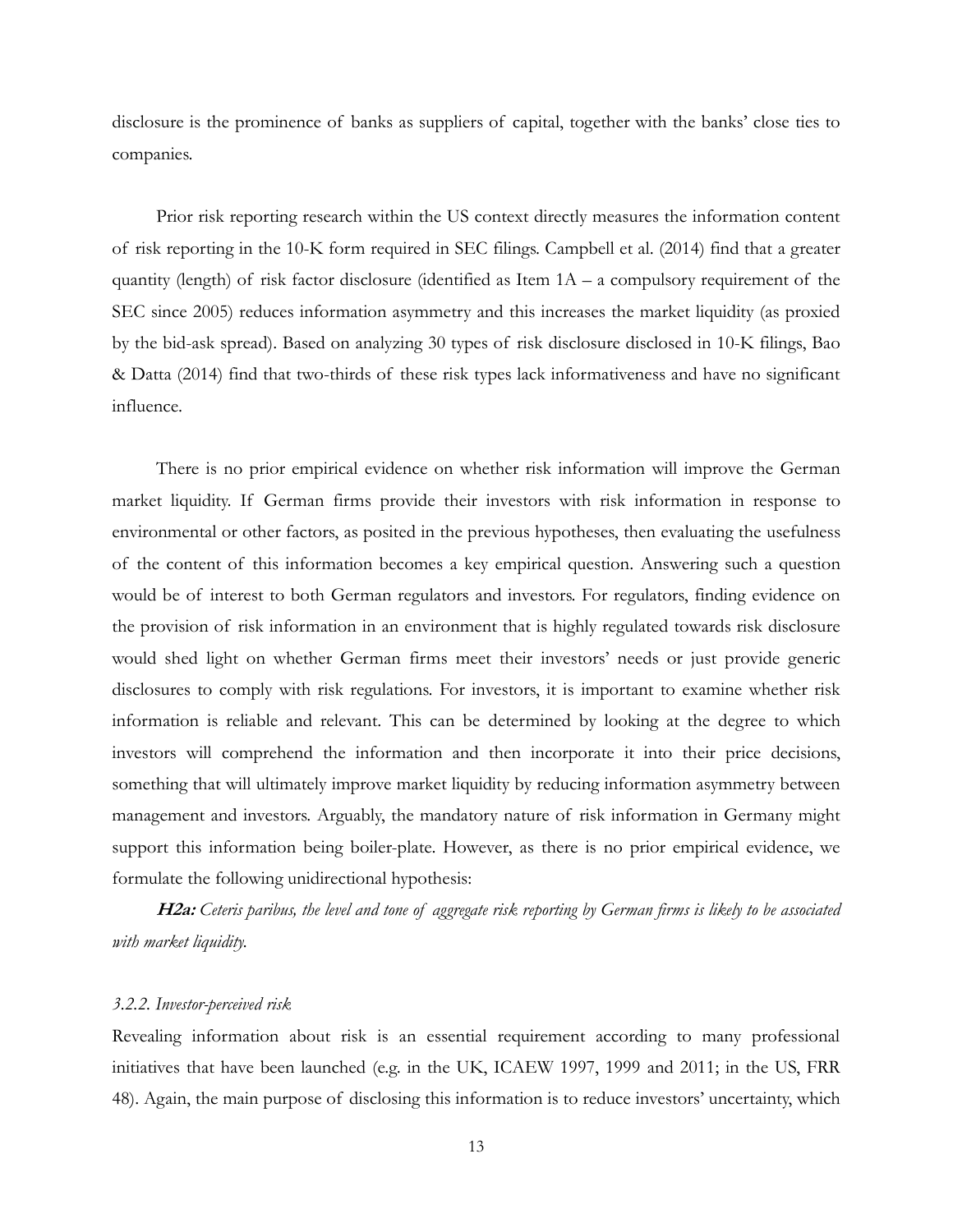reduces the required rate of return due to the lower level of risk. As explained in the previous section, Germany's high score on uncertainty avoidance could explain the country's highly regulated environment for risk information relative to other countries such as the UK. This makes investorperceived risk an important indicator to look at in relation to risk information. Making a distinction between good (favorable) and bad (unfavorable) news from three sources – annual reports, analyst reports and the business press – Kothari et al. (2009) use content analysis to analyze the impact on risk measures including the cost of capital, the volatility of stock returns and the volatility of analyst forecast errors. Focusing on the results of corporate reporting, they find that good news disclosure reduces the volatility of stock returns, whereas bad news disclosure seems to lack the credibility to influence the perceived risk, possibly due to such information being out of date. Likewise, Akhigbe & Martin (2008) find that the financial market rewards firms with high disclosure through lower movements in those risk measures (volatility, systematic and unsystematic risk), over either 300 (the long term) or 200 (the short term) days.

Kravet & Muslu (2013) argue that, if risk reporting introduces unknown risk factors, users are likely to change their future predictions and become less confident. This argument suggests that providing risk information could be related to an increase in the level of risk, as may be proxied by the volatility of stock returns. However, another argument claims that if risk reporting does not surprise investors but provides information that is related to known risk factors then such disclosure is likely to increase investors' confidence by reducing perceived risk. Campbell et al. (2014) and Kravet & Muslu (2013) find that risk information levels in Item 1A of the 10-K filings increase investor-perceived risk.

Based on the current evidence from theoretical and empirical research, risk-related information might either increase or decrease the perceived risk, depending on whether the revealed risk information conveys unknown or known risk factors. This discussion leads to the following unidirectional hypothesis:

**H2b:** *Ceteris paribus, the level and tone of aggregate risk reporting by German firms is likely to be related to investor-perceived risk.*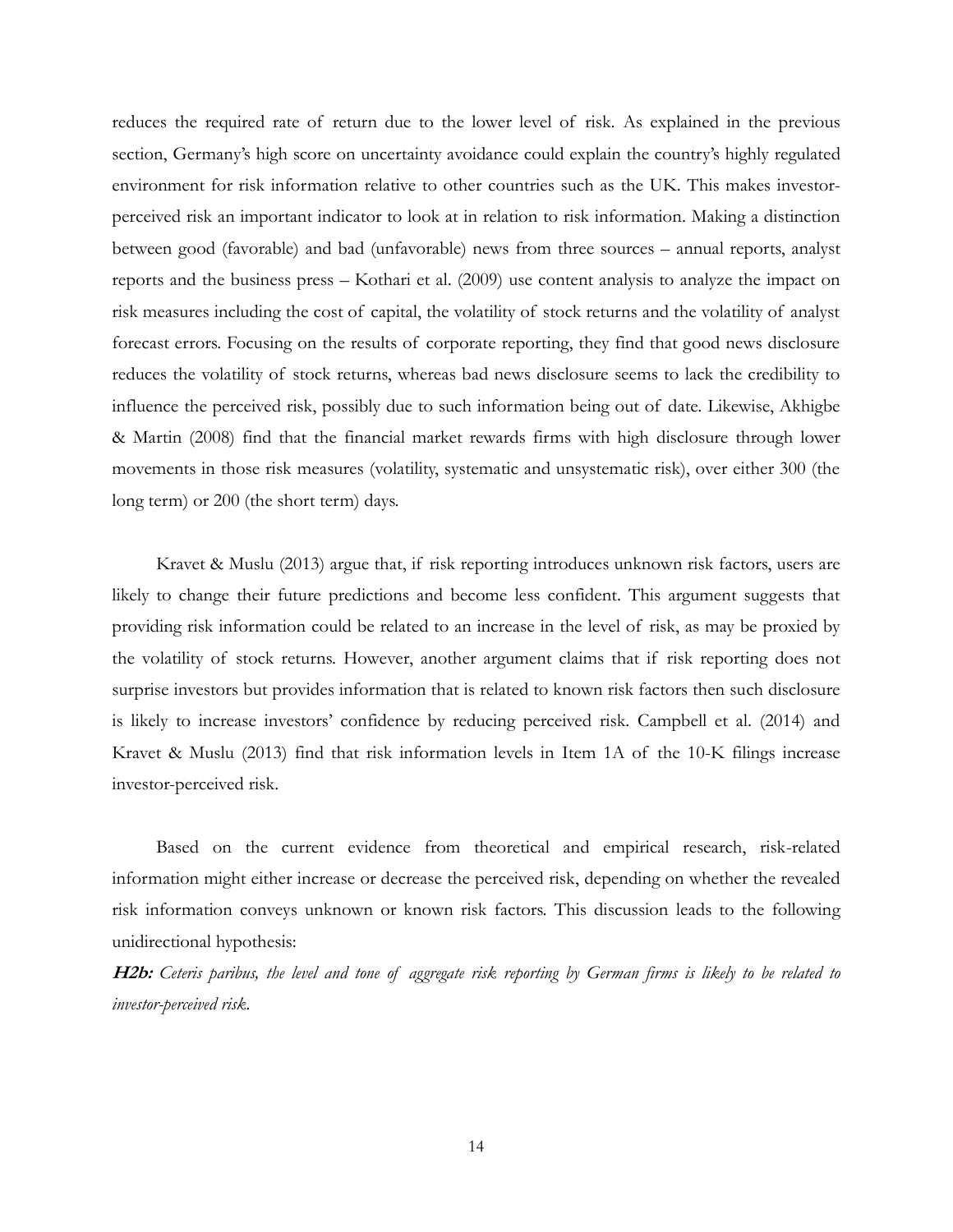## **4. Research method**

## *4.1. Sample selection and data collection*

We obtained a list of Frankfurt all-share firms from Thomson One Banker. We excluded financial firms, as in prior research (Beretta & Bozzolan, 2004; Elshandidy et al., 2013), because of their distinct regulations and accounting practices. This resulted in an initial list comprising 716 firms (see Appendix 1). Firms whose annual reports were offered only in German (497 firms) were also excluded, leaving 219 firms that provide their annual reports in English (either written completely in English or written in German with an English translation provided by the firm). That choice is consistent with the empirical evidence of Campbell, Beck, & Shrives (2005), who support the use of translated German annual reports since they convey the same context as the originals. Our choice is also consistent with recent research on general disclosure. For instance, Lang & Stice-Lawrence (2015) exclude non-English versions from their textual investigation into the incentives for and market reaction to the contents of annual report narratives following the mandatory adoption of IFRS. Recent research on risk reporting in Germany has also utilized annual reports written in English (Elshandidy et al., 2015; Dobler et al., 2011). Firms cross-listed in the US (five firms) were also excluded as they are subject to cross-regulations on risk reporting (Abraham & Cox, 2007).

The annual reports of the sample were collected from either Thomson One Banker or company websites. All reports were for financial years ending within the period from January 2005 to December 2009. This time period was chosen as IFRS became mandatory for German listed companies in 2005. A number of annual reports were excluded for a variety of reasons. Firms with a fiscal year end other than December 31 (14 firms) were excluded in order to inspect the impact of risk information in an accurate and timely fashion, as it became publicly available, on the market indicators (market liquidity and investor-perceived risk). All annual reports had to be converted into text files in order to be readable by QSR version 6 and those that could not be converted were excluded (15 firms). In addition, we excluded firms that followed the US GAAP during 2005 and 2006 (14 firms), as this option was initially available for German firms as an alternative to the mandatory adoption of IFRS in 2005. Finally, any firm without a complete (five-year) time series of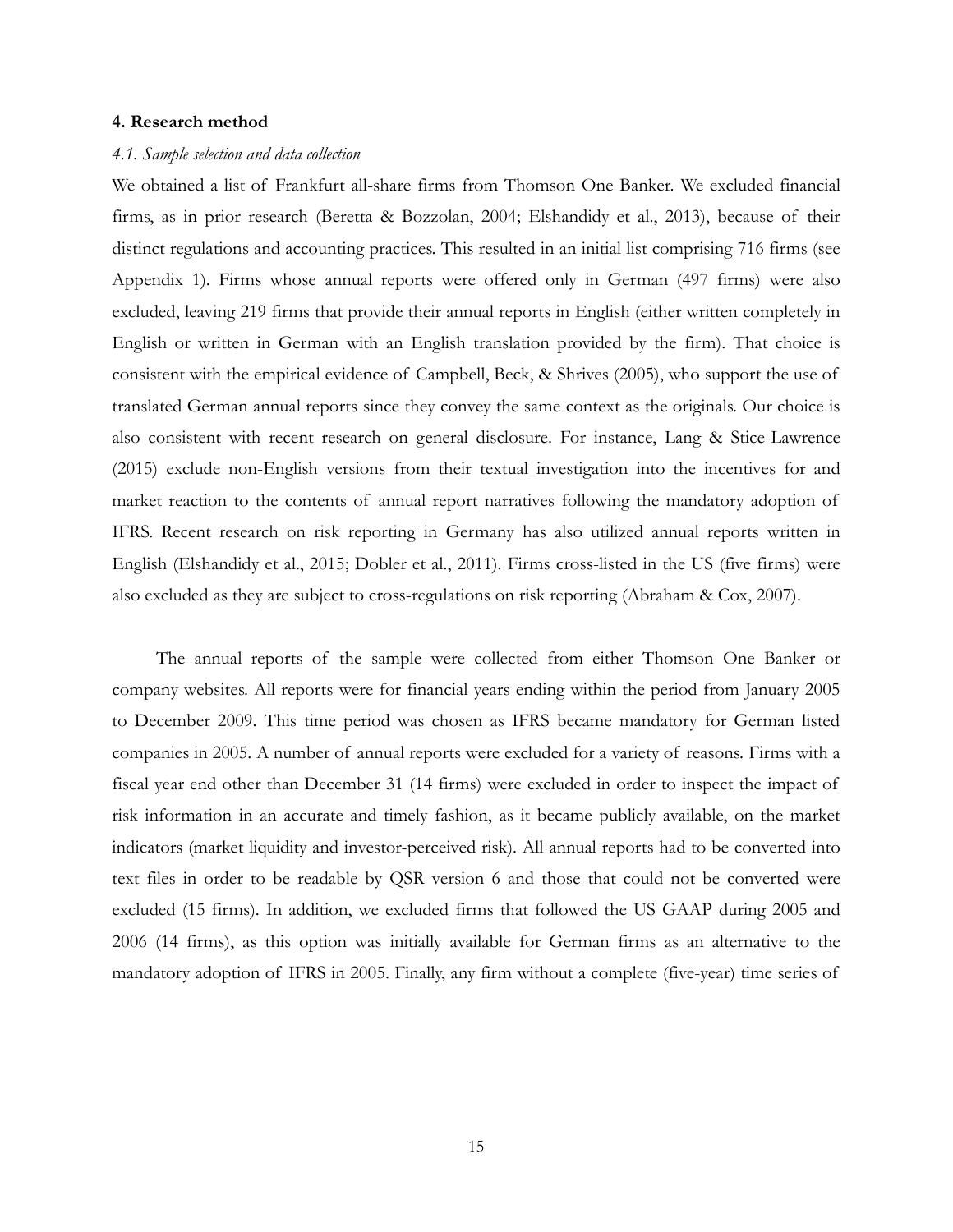both annual reports and market data was omitted (28 firms). Consequently, as can be seen from Appendix 1, the total size of the sample is 143 firms (715 firm-years).<sup>5</sup>

## *4.2. Textual analysis steps*

l

Three successive steps, shown in Figure 2, were utilized to measure the risk-related disclosure scores in the narrative sections of the German firms' annual reports over the five-year period. First, in order to determine the final risk word list, we identified a comprehensive list of risk-related keywords based on three main sources: (1) we built an initial list based on prior academic and professional research on risk concepts (Luhmann, 1996); (2) following similar textual analysis research (see e.g. Elshandidy et al., 2013; Wang & Hussainey, 2013) this word list was expanded with relevant synonyms obtained using Roget's Thesaurus; (3) consistent with Kravet & Muslu (2013), 15 annual report narratives were randomly selected and read to identify additional words indicating risk. Consistent with both academic (Abdel-Khalik, 2013) and professional (GAS 5: Para 9) research on risk reporting, our list of risk words relies on a broad approach to defining risk that encompasses not only the negative side such as potential losses/threats but also the positive side reflecting potential gains and opportunities. To test the extent to which the words featured in the resulting list were in use, an intensive text search, using QSR version 6, was conducted for another 15 randomly selected annual reports. Any words that did not appear in this text search were excluded (words such as dare and diminish). In this way, we identified a final complete risk word list comprising the following terms: risk\*, loss\*, decline (declined), decrease (decreased), less, low\*, fail (failure), threat, reverse (reversed), viable, against, catastrophe (catastrophic), shortage, unable, challenge (challenges), uncertain (uncertainty, uncertainties), gain (gains), chance (chances), increase (increased), peak (peaked), fluctuate\*, differ\*, diversify\*, probable\* and significant\*. For words followed by the symbol \*, we also included derivatives of the original.

Second, we counted all the statements in the narrative sections of the annual reports that contained at least one word from our final list. Counting the number of statements that indicate risk regardless of how many times a certain word is repeated overcomes the problem of doublecounting (Kravet & Muslu, 2013), which is an inherent issue of all dictionary-based software

<sup>&</sup>lt;sup>5</sup> Those firms represent eight industries (classified according to the Industry Classification Benchmark (ICB)), namely, materials, industrials, consumer goods, health care, consumer services, telecommunication, utilities and technology.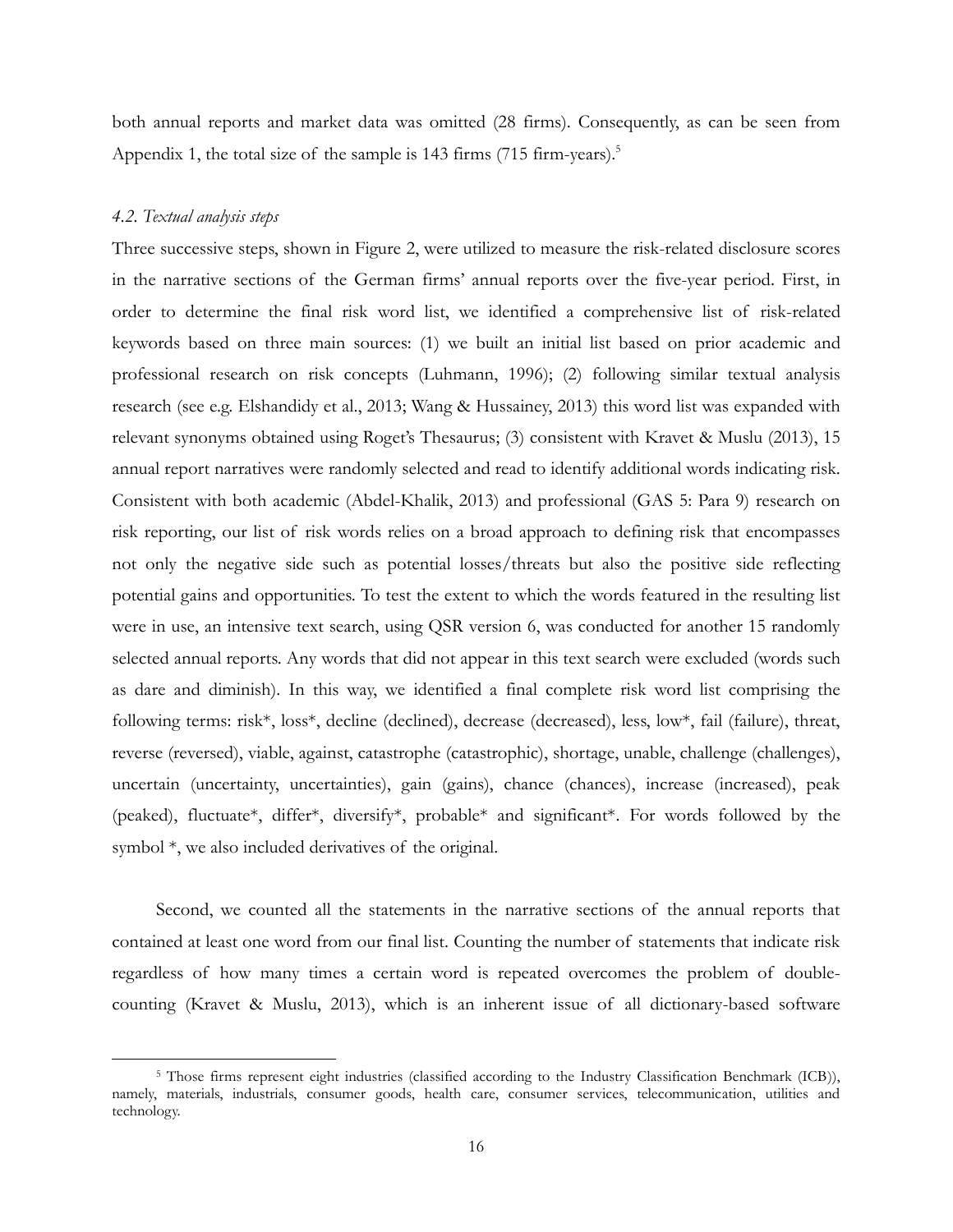programs (e.g. General Inquiry, which was used by Kothari et al., 2009). This generated a score that we used as a measure of the aggregate risk reporting of each firm.

## **[Insert Figure 2 about here]**

Third, each statement that counted towards the aggregated score for each firm was further classified based on its tone (good or bad news). We did this by reclassifying our original risk word list based on whether each word reflected good news (upside, indicating potential gains) or bad news (downside, indicating potential losses). We identified negative risk reporting scores (bad news about risk) by counting the number of statements that contained at least one of the following words: against, catastrophe (catastrophic), challenge (challenges), decline (declined), decrease (decreased), fail (failure), less, loss (losses), low\*, risk\*, shortage, threat, unable, uncertain (uncertainty, uncertainties), reverse (reversed). Similarly, we identified positive scores (good news about risk) by counting the number of statements that contained at least one of the following words: chance (chances), diversify\*, gain (gains), increase (increased), peak (peaked). Again, for words denoted by the symbol \*, we also included derivatives of the original.<sup>6</sup> Additionally, we recorded the "net tone of risk", by observing the net difference between good and bad news about risk. Appendix 3 provides examples of each type of risk-related disclosure.

## *4.3. The reliability and validity of the risk-related disclosure scores*

l

The reliability and validity of the risk reporting scores were checked in three stages. First, we examined the extent to which the final word list captured statements in the firms' annual report narratives with a risk focus. To this end, we read 30 randomly selected statements from the QSR version 6 output for 15 firms. We found the final risk word list to be very successful (80% on average) in identifying statements indicative of risk. Second, Cronbach's alpha was used as a statistical test to examine the reliability of the aggregate risk reporting scores and tone of risk (good news, bad news and net tone of risk). This test measures how effectively a data set captures a particular underlying construct. For the computed risk reporting scores, Cronbach's alpha equalled 92.6%, indicating that internal consistency between the aggregate risk reporting and its tone is high when compared with the generally accepted figure from social science of around 70% (Abraham & Cox, 2007). Finally, we also validated our risk disclosure scores by comparing our word list with that of Kravet & Muslu (2013), who suggest a risk word list containing the following words (where \*

<sup>6</sup> We excluded neutral words that reflected neither the up nor the downside, such as significant, probable, and differ.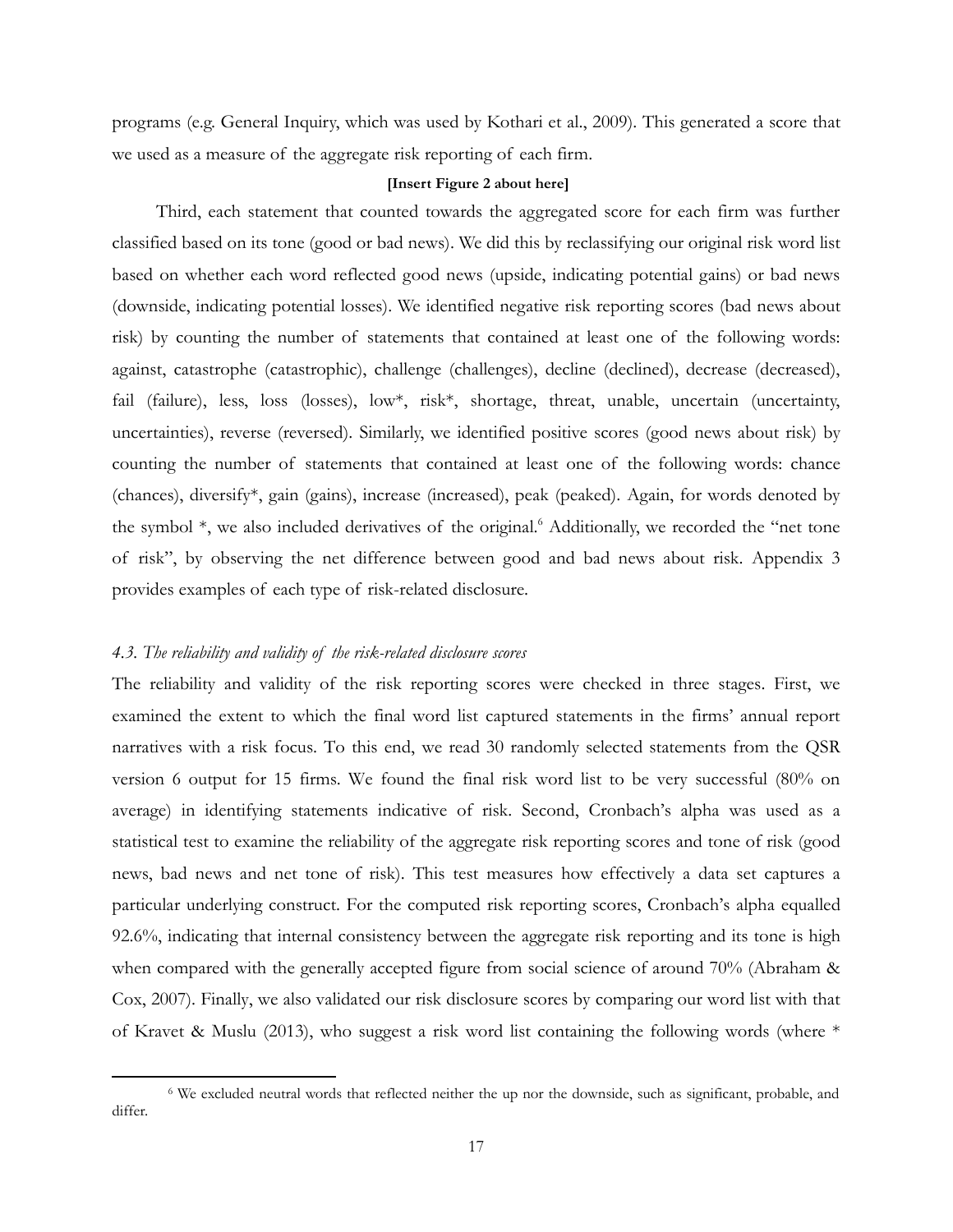implies that suffixes are allowed): can/cannot, could, may, might, risk\*, uncertain\*, likely to, subject to, potential\*, vary\*/varies, depend\*, expose\*, fluctuate\*, possible\*, susceptible, affect, influence\* and hedge\*. To that end, and based on that list, we generated risk disclosure scores for our full sample in 2007. Our results show that the correlation between the two lists was significantly high (around 94%), suggesting that the two lists in common capture a large proportion of risk disclosure from the narrative sections of annual reports. Similarity with Kravet & Muslu's (2013) work provides further evidence of our word list's validity and thus we can conclude that our computed disclosure scores are reliable.

## *4.4. Empirical model*

l

To examine how environmental factors (*firms' riskiness*, nature of funding including *ownership structure*  and *capital structure*, and type of funding including *external equity finance* and *borrowing*) affect aggregate risk reporting  $(H1)$ , this paper utilizes the following equation:<sup>7</sup>

$$
\begin{pmatrix}\n\text{Aggregate} - \text{risk} - \text{reporting} \\
\text{Aggregate} - \text{risk} - \text{reporting} \\
\end{pmatrix}_{i,t} = \beta_1 \begin{pmatrix}\n\text{Environmental} - \text{factors:} \\
\text{Risk} \\
\text{Owership} - \text{structure} \\
\text{Capital} - \text{structure} \\
\text{External} - \text{equity} - \text{finance} \\
\end{pmatrix}_{i,t} + \beta_2 \begin{pmatrix}\n\text{Control} - \text{factors:} \\
\text{Dividend} - \text{payout} \\
\text{Lightity} \\
\text{Growth} \\
\text{Firm} - \text{size} \\
\end{pmatrix}_{i,t} + \varepsilon_{i,t}
$$
\n(1)

Definitions, measures and sources of all variables are detailed in Appendix 2. We also controlled for other factors that might influence German firm managers' decision to disclose certain risk information in narrative sections of the annual report. These factors included *dividend payout*, *liquidity*, *profitability*, *growth*, *firm size* and *the length of the annual report*.

*Dividend payout:* German firms might pay relatively higher dividends (vis-à-vis US firms, see Elshandidy et al., 2015) to compensate investors for high risk, and that might affect their level of risk reporting. *Firm liquidity:* Cormier et al. (2005) suggest that highly liquid firms are motivated to disclose more information than less liquid firms. However, findings showed (in line with research by Marshall & Weetman, 2007), that liquidity has a significant and negative impact on the disclosure level. *Firm profitability*: Elshandidy et al. (2013) and Miihkinen (2012) find that poorly performing firms are incentivized to reveal significantly higher levels of risk reporting than profitable firms,

<sup>7</sup> It is notable that, because we rely on the standardized coefficient approach, the intercept term in both Equation 1 and Equation 2 is equal to zero, since  $\beta_0 = \mu_v - \beta_1 \mu_{x1} - \beta_2 \mu_{x2} = 0$ -0-0=0.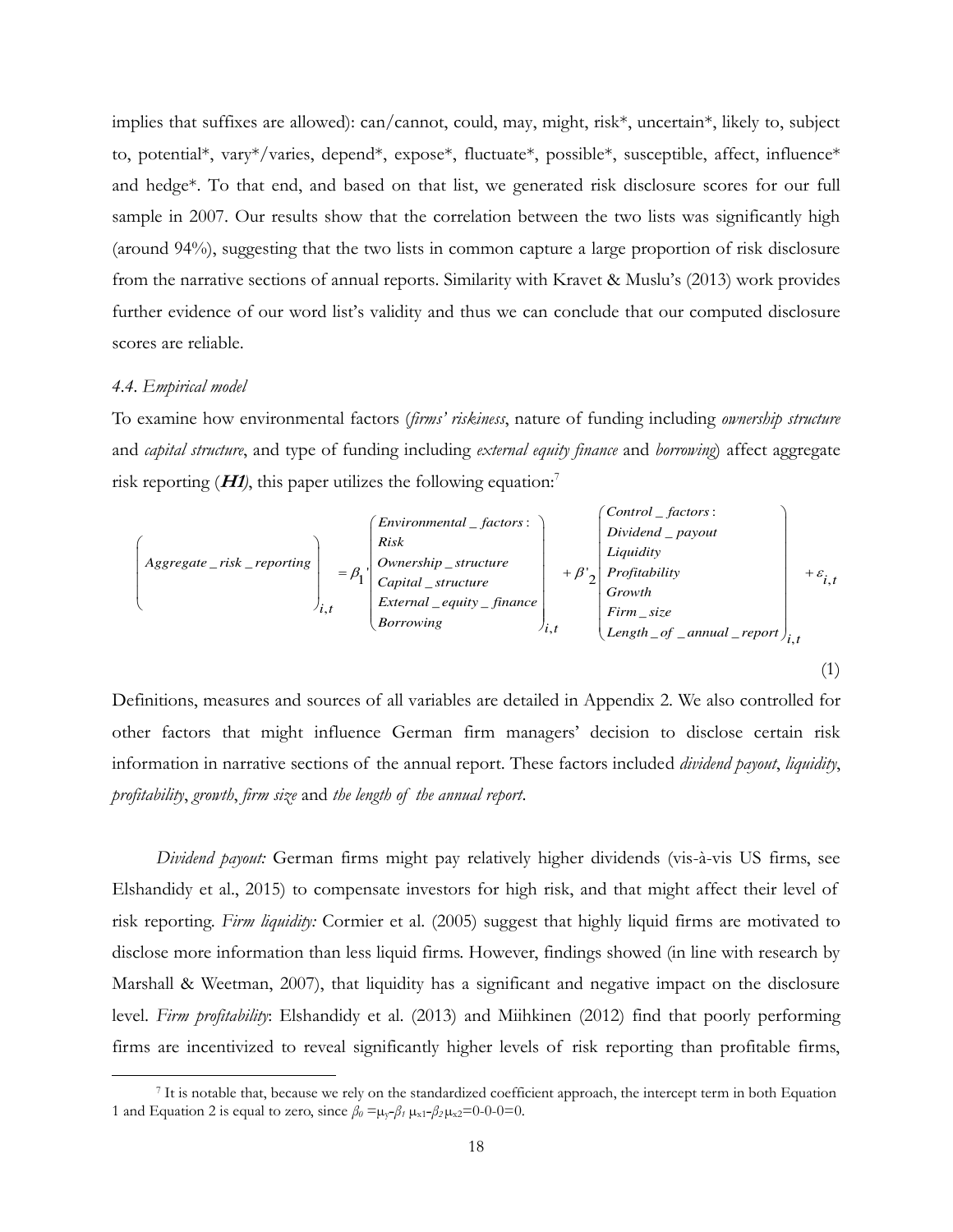which is consistent with a German study by Elshandidy et al. (2015). *Firm growth*: Khurana, Raynolde, & Xiumin (2006) argue that, as disclosure enhances the ability to obtain external financing by reducing information asymmetry, firm growth is likely to be positively related to the disclosure level. Their empirical evidence supports this, in line with the work of Chavent, Ding, Stolowy, & Wang (2006). *Firm size*: The theoretical basis for controlling for size, as a firm-specific factor, rests on the fact that providing such information is costly. Large firms are likely to have a greater ability to gather and prepare information to a reasonable level than smaller firms and research to date is consistent with this (Linsley & Shrives, 2006; Miihkinen, 2012). Finally (*Length of annual report*), any observed variation in risk reporting level between German firms might be influenced by the length of the narrative sections of those firms' annual reports (Campbell et al., 2014; Elshandidy et al., 2015). Accordingly, we expect that German firms' dividend payout, liquidity, profitability, growth, size and length of the annual report might all, together or individually, affect the level of firms' risk reporting.

The following equation examines the extent to which the various characteristics of risk-related disclosure (namely aggregate level and tone) are useful by examining the impact on market liquidity and investor-perceived risk (**H2**):

$$
\begin{pmatrix}\n\text{Market\_liquidity} \\
\text{Investor\_ perceived\_risk} \\
\text{Investor\_ perceived\_risk} \\
\text{first} \\
\text{first} \\
\text{first}\n\end{pmatrix}_{i,t+1} = \beta_1 \begin{pmatrix}\n\text{Aggregate\_risk} \\
\text{Aggregate\_risk} \\
\text{reporting} \\
\text{first} \\
\text{Net\_tone}\n\end{pmatrix}_{i,t} + \beta_2 \begin{pmatrix}\n\text{Control\_factors:} \\
\text{Owner} \\
\text{Firm\_size} \\
\text{Firm\_size} \\
\text{Capital\_structure} \\
\text{Risk} \\
\text{Trading\_volume}\n\end{pmatrix}_{i,t} + \varepsilon_{i,t}
$$
\n(2)

While all independent variables (risk-related disclosure and control factors) in Equation 2 are measured at fiscal year-end *t,* the dependent variables (market liquidity and investor-perceived risk) are measured as the average of a three-month (from May to July) period based on daily prices, the bid-ask spread being our proxy for market liquidity (following Campbell et al., 2014) and the volatility of stock returns our measure for investor-perceived risk (following Kravet & Muslu, 2013). These market measures are inspected over those three months so as to ensure that the accounting information is publicly available to investors, since German firms must make their annual reports available four months after their financial year-end (December 31).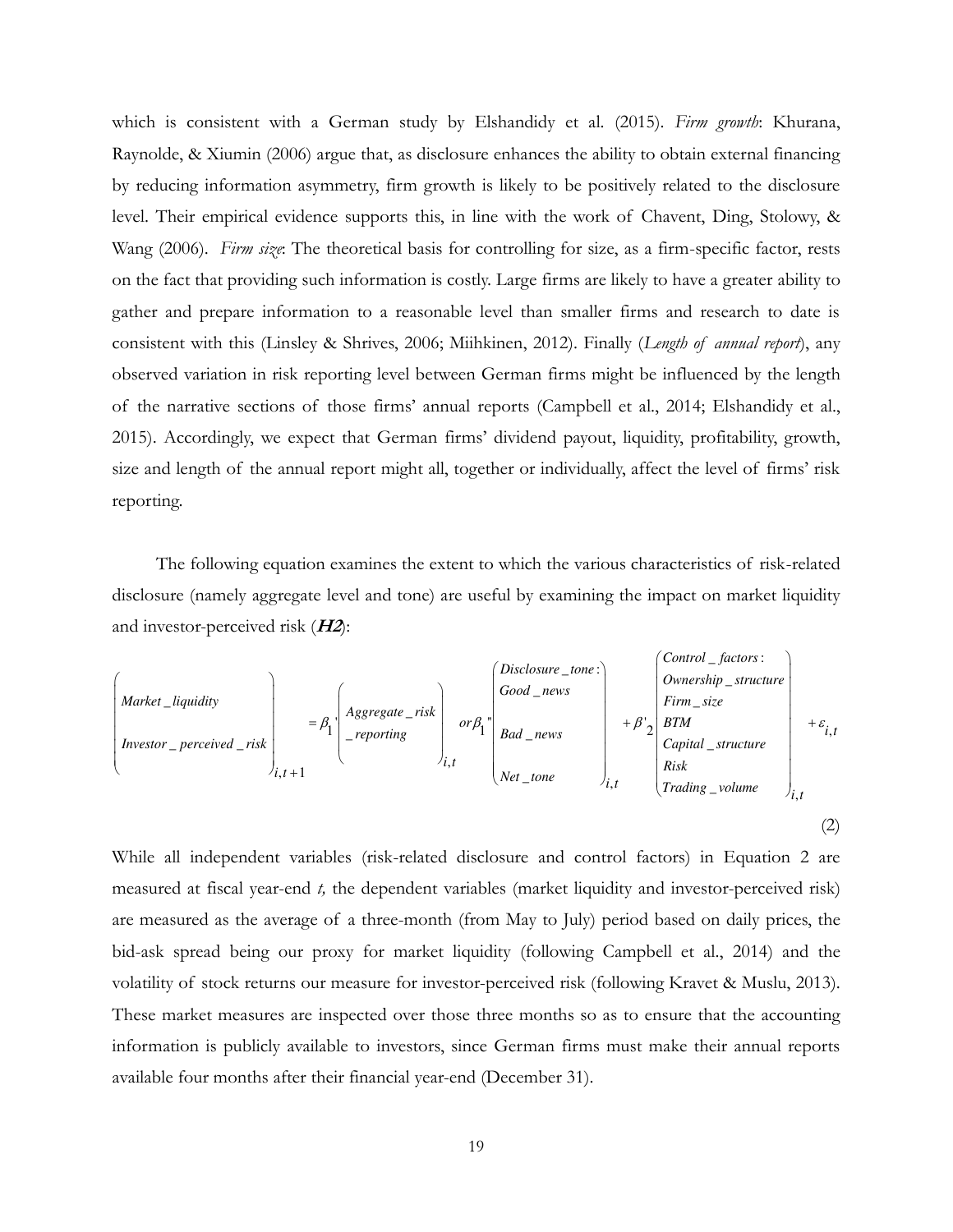All variables common to both equations have the same definition in each, as shown in Appendix 2. Additionally, Equation 2 introduces book to market (*BTM*) and *trading volume* into the set of control variables since they are frequently used in prior research on the usefulness of risk disclosure. Campbell et al. (2014) and Elshandidy & Neri (2015) find a negative association between *BTM* and market liquidity. We therefore control for this factor and expect a negative coefficient. *BTM* is measured as the book value of equity divided by the market value of equity. Leuz & Verrecchia (2000) find that the *trading volume* is negatively associated with the relative spread. The *trading volume* is measured by dividing the daily trading volume, that is, the number of shares traded on day *i*, by the number of outstanding shares.

We relied on ordinary least squares (OLS) regression in both equations, after accounting for both year- and industry-fixed effects in order to control for unobserved industry heterogeneity, since we were interested in observing variations over time: in aggregate risk reporting in Equation 1 and in market indicators (market liquidity and investor-perceived risk) in Equation 2. Furthermore, in both equations the standard errors are heteroskedasticity-adjusted. To mitigate the problem of outliers, our continuous variables are winsorized at the 1% and 99% level. To assess the overall significance for each model, we report F-statistics, the test statistics for the analysis of variance (ANOVA), and indicate their significance, all of which confirm the overall significance of the models. All of the variables' definitions, measures and sources are provided in Appendix 2.

## **5. Results**

#### *5.1. Descriptive statistics*

Table 1 presents the descriptive statistics for the dependent (risk reporting in Equation 1 and the market indicators in Equation 2), independent (environmental incentive factors in Equation 1, and risk reporting and its tone in Equation 2) and control variables. Over the five-year period of the study, German firms tended to disclose almost 276 (2.7182818^5.620) statements indicating risk, on average, based on our final word list. While there were, on average, 106 (2.7182818^4.667) statements indicating good news associated with risk, there were 112 (2.7182818^4.719) that indicated bad news. The remainder of the statements (58) were neutral in tone as concerns risk disclosure. Thus German firms, on average, tend to be marginally less (more) optimistic (pessimistic) when conveying information related to their risks. The shape of the aggregate risk reporting graph and its tone, not reported, is negatively skewed, indicating that German firms tend to reduce their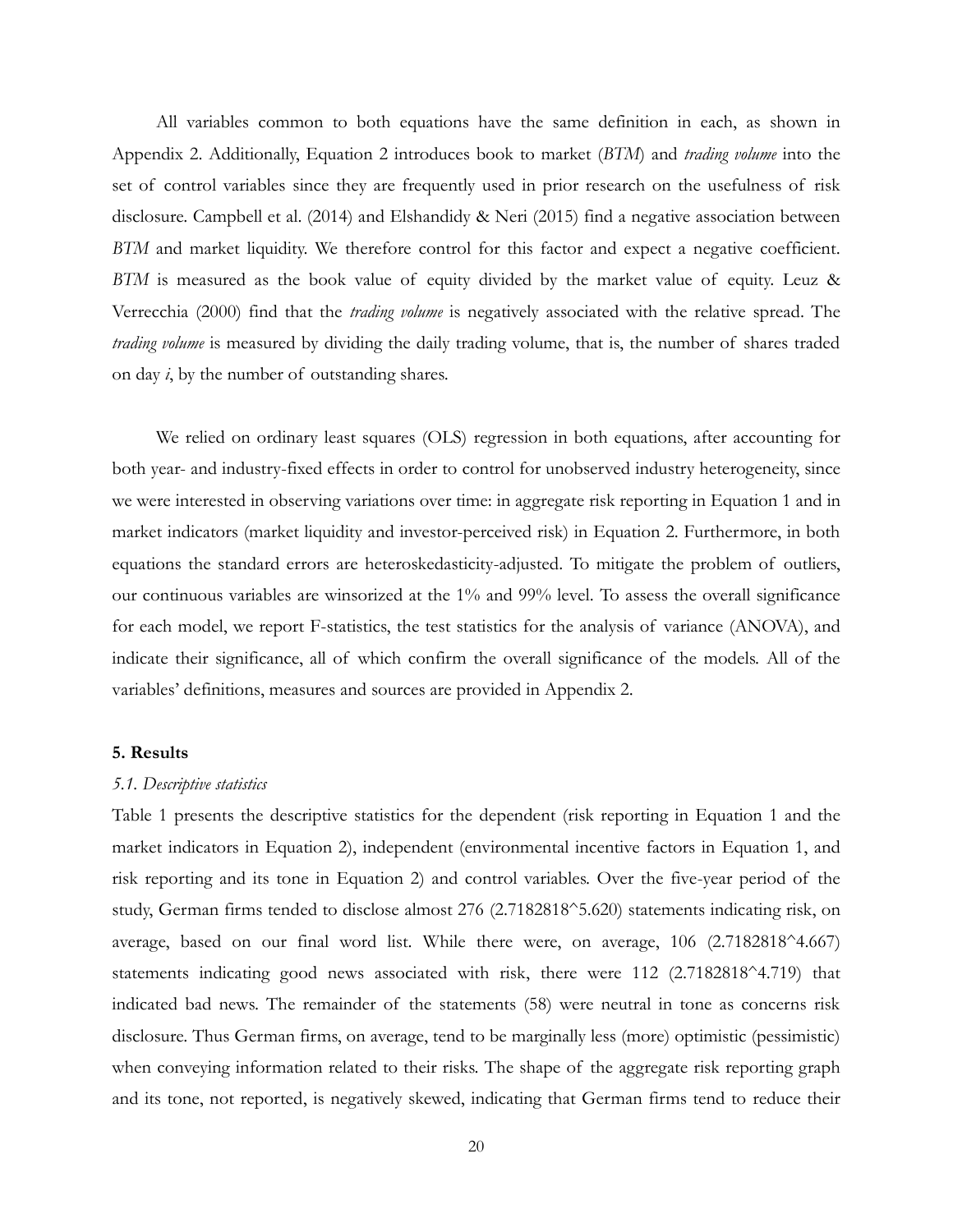level of risk reporting in certain years; consider, for example, the behavior of German firms during the recent financial crisis (analyzed further in Section 5.4). Furthermore, the length of the narrative sections of the annual reports studied over the five-year period was, on average, 1,556 (2.7182818^7.350) statements. Thus, on average almost 18% of that narrative disclosure was related to risk.

## **[Insert Table 1 about here]**

Table 2 provides Pearson correlation coefficients in respect of every variable. It shows a positive association between the level of aggregate risk reporting and its tone, thereby suggesting that German firms significantly use the tone of information to convey messages about risks included within their aggregate risk disclosures. While the optimistic (net) tone of risk was not significantly associated with the total amount of risk German firms tended to reveal in their narrative sections, it was significantly and positively (negatively) related to the good (bad) news disclosed about risk. It is notable that revealing good and/or bad news might be associated with the underlying performance or firm profitability. The results suggest that German firms that perform well (badly) are likely to reveal a considerable proportion of good (bad) news within their risk disclosure. To extend our conclusions based on the correlation analysis for each pair of variables, the following sub-sections discuss the multivariate regression analyses.<sup>8</sup>

## **[Insert Table 2 about here]**

## *5.2. Results for H1, based on Equation 1: Environmental incentives for aggregate risk reporting*

l

This section addresses the extent to which the environmental factors influence German firms' decision over whether to disclose risk information in their annual report narratives. Our three models referred to in Table 3 answer this question and test our first set of hypotheses. As regards Model 1 (where there is full consideration of all factors), we find that highly risky firms are likely to have a strong incentive to reveal significantly more risk information in the narrative sections of their annual reports (*t-statistic* 2.043 at 5% significance level). Statistically, a one standard deviation (0.362) increase in a firm's riskiness (market beta) would result in a 0.022 (0.054\*0.411) increase in aggregate risk reporting. Equally, a one standard deviation increase in a firm's riskiness leads to a 0.054 standard deviation increase in aggregate risk reporting. This supports **H1a.** Facing substantial risk

<sup>&</sup>lt;sup>8</sup> In order to test whether our variables exhibit the problem of multi-collinearity, we calculate variance inflation factors (VIFs). All VIFs are below 10, ranging between 1.78 and 3.80, which indicates that none of the variables studied suffers from this problem (Campbell et al., 2014).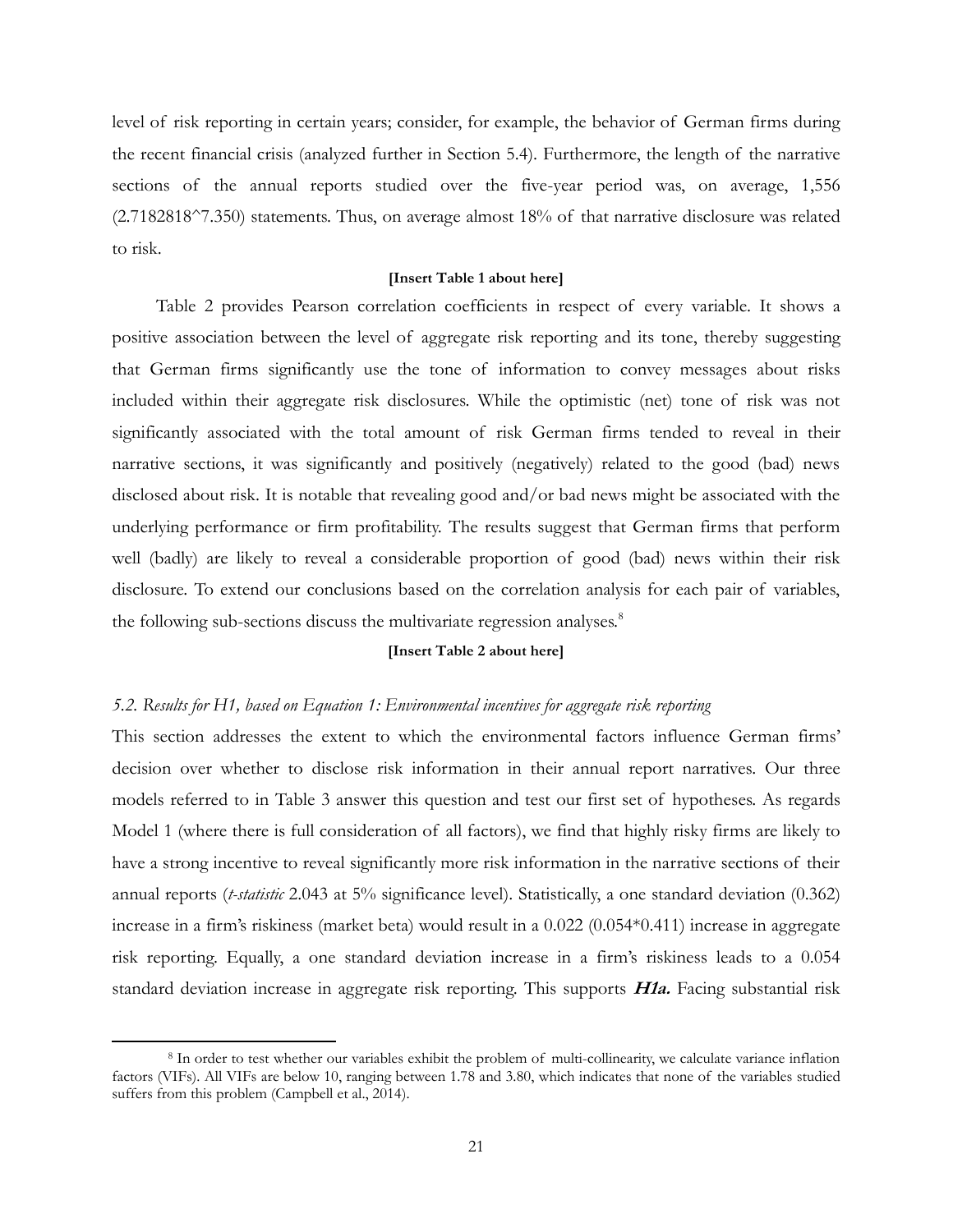exposure has a significant influence on managers' decision over whether to reveal or conceal information about their risks. Our result is consistent with the expectation that German firms with higher levels of risk would be likely to provide significantly higher levels of risk information (including details of those risks and how they were being mitigated). Managers will be motivated to provide such information within the German context (bearing in mind the culture of uncertainty avoidance) to avoid potential misinterpretation of their riskiness. These results are consistent with prior literature on risk reporting (e.g. Campbell et al., 2014; Elshandidy et al., 2015).

## **[Insert Table 3 about here]**

Turning to the control variables, as can be seen under Model 1 of Table 3, managers of firms paying lower dividends have incentives to reveal risk information (*t-statistic* -2.305 at 5% significance level). This result is consistent with Elshandidy & Neri's (2015) findings: They argued, based on agency theory, that dividend policies are a way of dealing with agency problems that relate to corporate insiders and outsiders, and thus that high dividend payments are associated with less riskiness and thus lower levels of risk reporting.

As can be seen under Model 1 of Table 3, German firms that are larger and those that have longer annual reports convey more risk information (both at significance levels of 1%). Arguably, larger German firms are likely to have the resources to build strong risk management systems, as a result of which they will be able to manage their risk effectively and will therefore be likely to convey information about their risks in order to make a distinction between themselves and other firms that either do not engage in risk management or do so less effectively. Variations in risk reporting across German firms are significantly attributable to variations in the length of the annual reports, suggesting the importance of controlling for this factor in disclosure studies. This result is consistent with the most recent evidence in the risk reporting literature (Campbell et al*.*, 2014; Elshandidy et al., 2015).

Model 2 of Table 3 also examines the impact of the environmental factors, along with some other factors that strongly reflect managers' incentives (all control factors shown under Model 1 after the omission of firm size and length of annual report), on risk reporting. The three environmental factors that dominate are risk, capital structure and employee-held shares. Among those factors, risk appears to be the most influential of the environmental and control factors in motivating German managers to reveal information about their risks. The impact of risk on the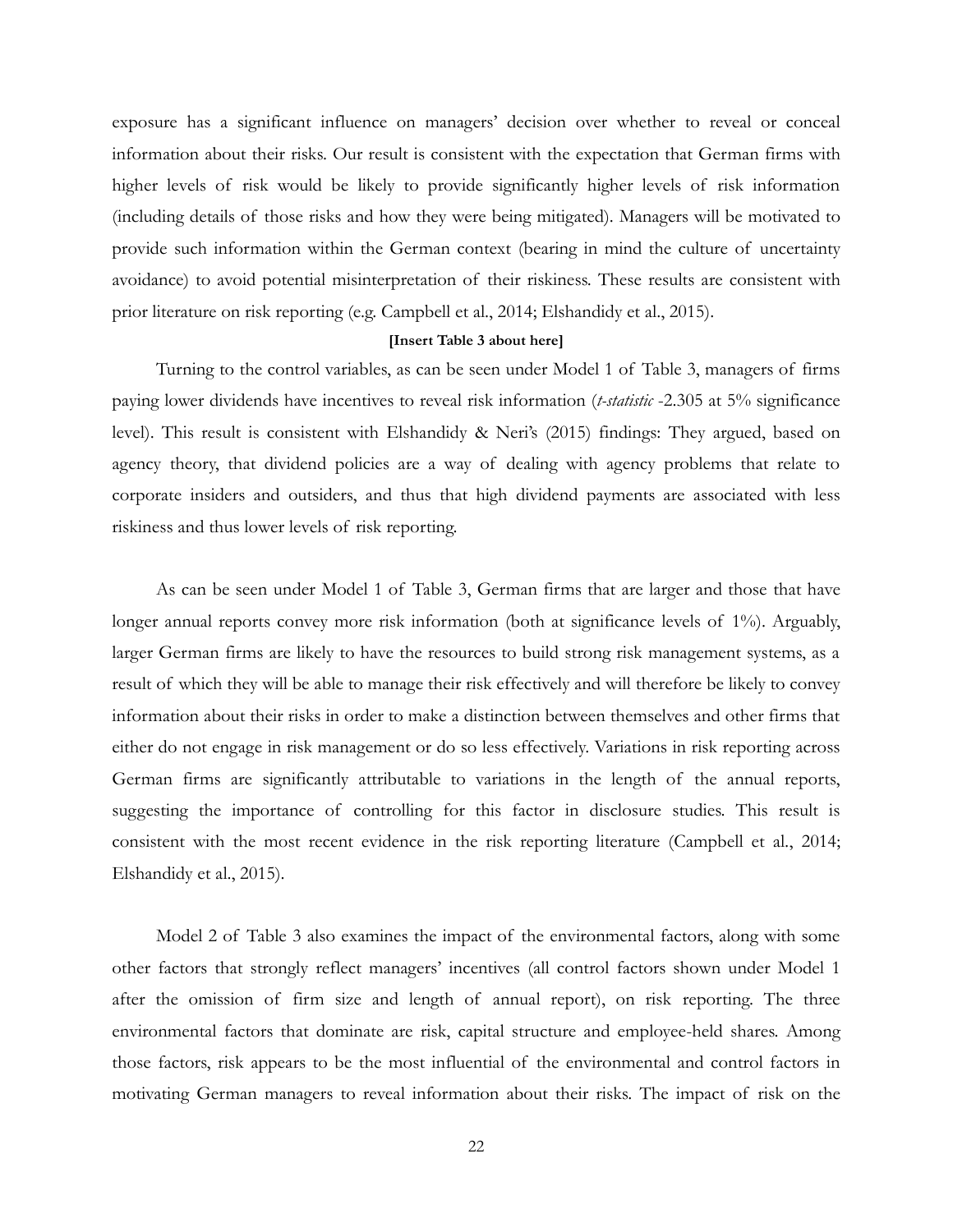revealing of risk information is found to be 110% (|1-0.191/0.090|\*100), 125% (|1- 0.191/0.085|\*100), 65% (11-0.191/0.116|\*100) and 1% (11-0.191/0.189|\*100) greater than the impacts of employee-held shares, dividend payout, liquidity and capital structure respectively. Furthermore, based on Model 3 of Table 3, we draw the same conclusion after examining the impact of just the environmental factors on risk reporting.<sup>9</sup>

These results have both theoretical and practical implications. On the one hand, they contribute to the ongoing debate around whether and the extent to which the distinct characteristics of the German context influence accounting practices despite the converging influence of IFRS. Our results are relatively consistent with research that documents a moderate influence of German characteristics on German accounting practices (see Dittmann et al., 2010). On the other hand, these results show that distinct environmental barriers could also partly explain the deviations in risk reporting between German firms. This may help us to understand why risk reporting differences exist, and facilitate international efforts towards harmonization.

## *5.3. Results for H2, based on Equation 2: The usefulness of risk reporting 5.3.1. Market liquidity (H2a)*

l

Model 1 of Table 4 shows that the aggregate risk information does not have a significant impact in terms of improving the market liquidity between participants, suggesting that investors do not incorporate this kind of disclosure into their decision making. It also supports the idea that German firms tend to provide this disclosure in a somewhat "boiler-plate" fashion (i.e. generic disclosures that fail to provide any information content). Firms' managers are sensitive about bringing private information to the public's attention as it may incite unwanted actions from third parties (e.g. suppliers, customers or debt holders) that in turn could reduce its cash flows (Verrecchia, 1983). For example, the disclosed information could prompt a review of contractual obligations. In such highly uncertain circumstances, firms may also be disinclined to disclose any information that might harm their competitive position in the market.

<sup>9</sup> In terms of the main determinants of good and bad news about risk, our unreported results reveal that, while good news is influenced significantly by borrowing, growth, firm and the length of the annual report, bad news is influenced significantly by the dividend payout, profitability, firm size and the length of the annual report.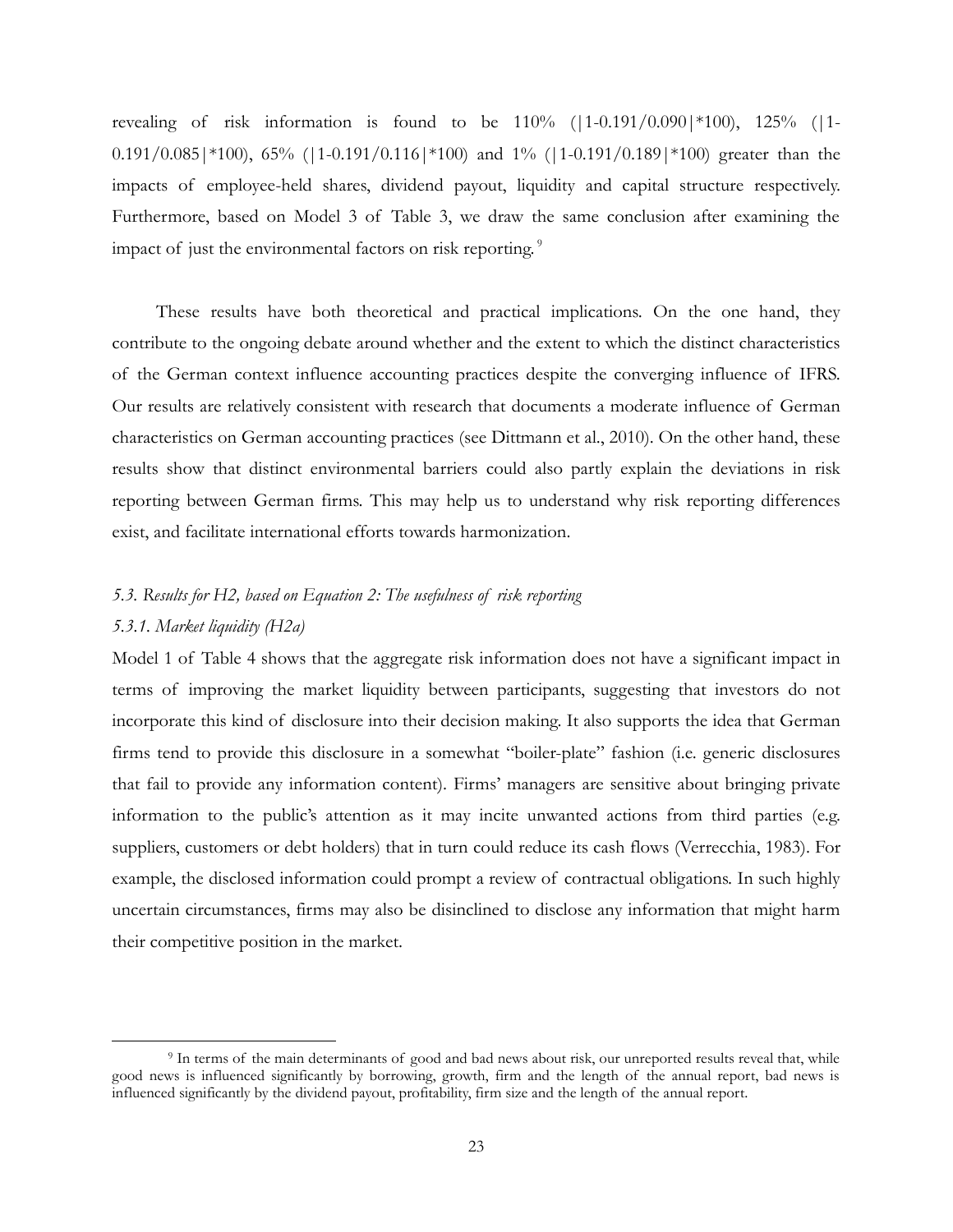Once we made distinctions depending on the tone of the aggregate risk reporting, under Model 2 of Table 4, we found that investors reacted to the tone of the news significantly. In particular, investors reacted positively to risk disclosure categorized as good news, leading to a significant improvement in market liquidity (*t-statistic* -2.091 at the 5% significance level). Specifically, a one standard deviation increase in good (bad news) about risk would result in a 0.002 (0.117\*0.013) increase (a 0.001, 0.102\*0.013) (decrease) in market liquidity. In addition, investors tended to react negatively to the disclosure of risk information associated with bad news, suggesting that German firms that revealed more bad news about risk alerted investors' attention, resulting in a decrease in the market's liquidity (*t-statistic* 2.001 at the 5% significance level). Our result also suggests that market liquidity is more associated with good news than bad news by 15% (|1-  $0.117/0.102$ |\*100), which is consistent with both the theoretical argument of Diamond & Verrecchia (1991) and the empirical results of Grüning (2011). To investigate the impact of the net tone of risk reporting on market liquidity, we adjusted the good news scores by excluding the bad news scores. Model 3 of Table 4 reveals that investors tended to react more sensitively to the net tone of risk – which reflects the optimistic tone of such disclosure as captured by the difference between the good and bad news about risk – than to the aggregate risk reporting. This information seems to convey firm-specific information (*t-statistic* -2.184 at the 5% significance level) which subsequently improves market liquidity. The above results generally support the argument that risk reporting increases market liquidity. These findings lead us to partially accept **H2a**.

## **[Insert Table 4 about here]**

## *5.3.2. Investor-perceived risk (H2b)*

Model 4 of Table 4 shows that the German market does not respond to higher levels of aggregate risk reporting by lowering investor-perceived risk. This result is consistent with our findings under Model 1. It is also consistent with the theoretical argument of Barry & Brown (1985) who explain that investors are likely to estimate the risk of firms that provide relatively little information as higher than that of firms that provide more information. Finally, it is consistent with the empirical results of Akhigbe & Martin (2008).

Under Model 5 of Table 4, when we distinguish between the tone of each risk statement, the results reveal that investors are likely to react more significantly to good news (potential gains or opportunities) than they do to bad news (potential losses), and to correct their pre-judgments on the uncertainty related to their investment (*t-statistic*s -2.873 for good news and 2.296 for bad news at the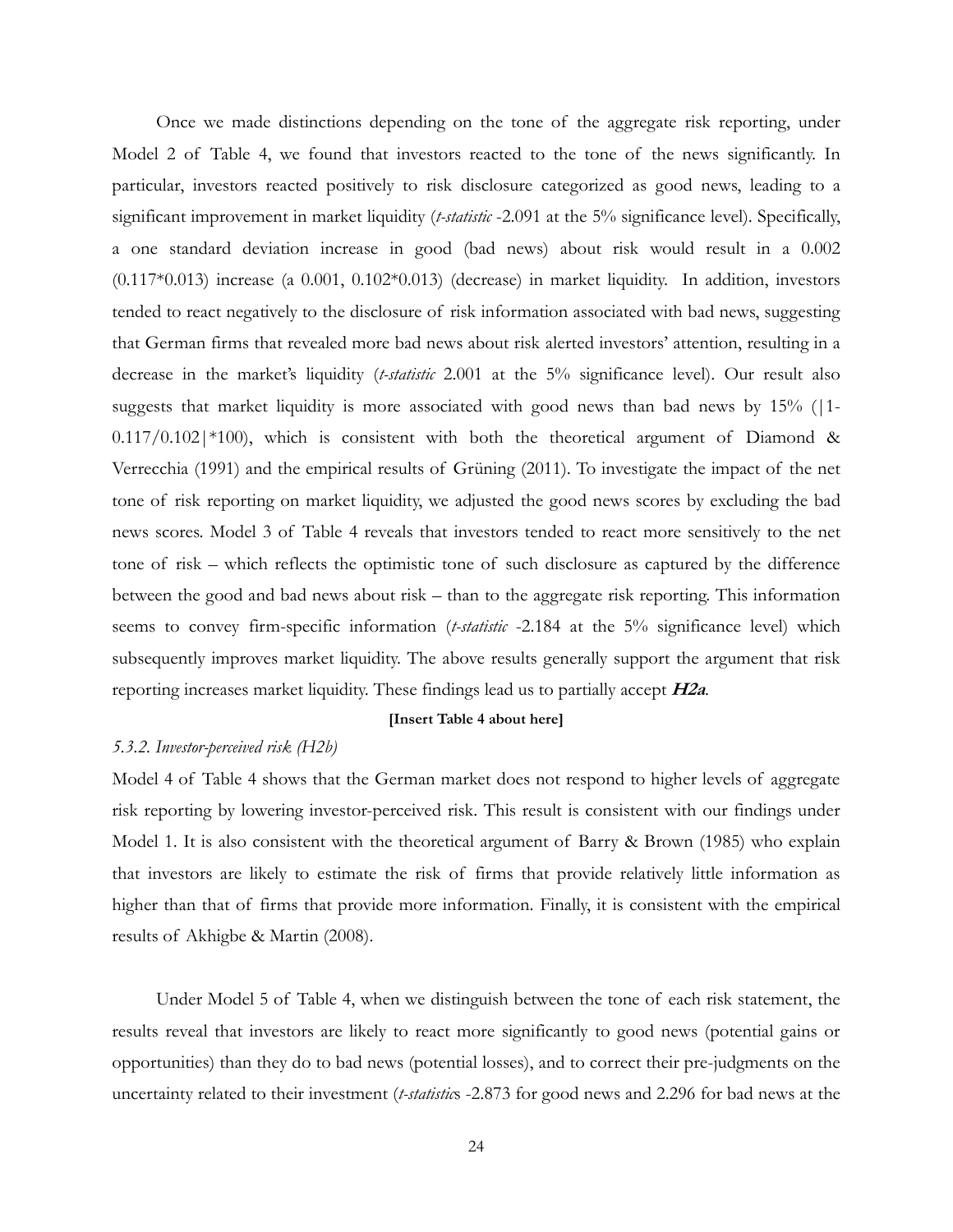1% and 5% significance levels respectively). Statistically, a one standard deviation increase in good (bad news) about risk would result in a 0.018 (0.134\*0.135) decrease (a 0.011, 0.109\*0.135\*100) (increase) in investor-perceived risk. The result shows that investors within the German context look more positively (negatively) upon the disclosure of good (bad) news about their risks, and that significantly diminishes (increases) their perceived risk. The impact of good news about risk on investor-perceived risk is 197% (|1-0.134/0.045|\*100) more than the impact of aggregate risk reporting. Consistent with our findings under market liquidity, the market is likely to react more (by 23%, (|1-0.134/0.109|\*100)) to good news than to bad news. Our findings for both good and bad news about risk are consistent with the argument of Kravet & Muslu (2013) that risk information might increase (decrease) investor-perceived risk if it conveys unknown (known) information, such as bad (good) news about risk. Furthermore, Model 6 of Table 4 shows that the net tone of risk reporting, which reflects the optimistic tone of that risk disclosure, significantly influences investors by reducing their implied volatility due to their reliance on the revealed information. These findings lead us to partially accept **H2b***.*

Collectively, these results have both theoretical and practical implications. Theoretical impacts stem from the importance of distinguishing between good and bad news about risk within aggregate risk reporting, particularly when investigating the usefulness of disclosure in general, as recommended by Kothari et al. (2009), or risk information in particular, thereby answering Kravet & Muslu's (2013) call for aggregate risk information to be further classified according to its tone.  $^{10}$ 

#### *5.4. Further analysis*

#### *5.4.1. Financial crisis*

l

Due to the fact that the sample period for this paper covers the financial crisis period of 2008, we introduce dummy variables for the periods before, during and after the crisis so as to inspect and compare how German firms behaved during these three periods. Model 1 of Table 5 indicates that, before the financial crisis, German firms tended to provide less risk information than during or after it. These results suggest that the firms appear to have been more concerned with avoiding high non-

<sup>&</sup>lt;sup>10</sup> To ensure that our analysis has not been driven by any special nature of the year 2005, as a transition year, we reran the analysis without 2005 (thus our sample covers 4 years from 2006 onwards). Consistent with previous findings discussed in Section 5.2, our unreported analysis, which is available upon request, suggests a moderate effect for environmental factors on aggregate risk reporting. It also suggests, consistent with previous findings discussed in Section 5.3, that the usefulness of aggregate disclosure was not statistically and economically observable unless a distinction between good and bad news about risk was made.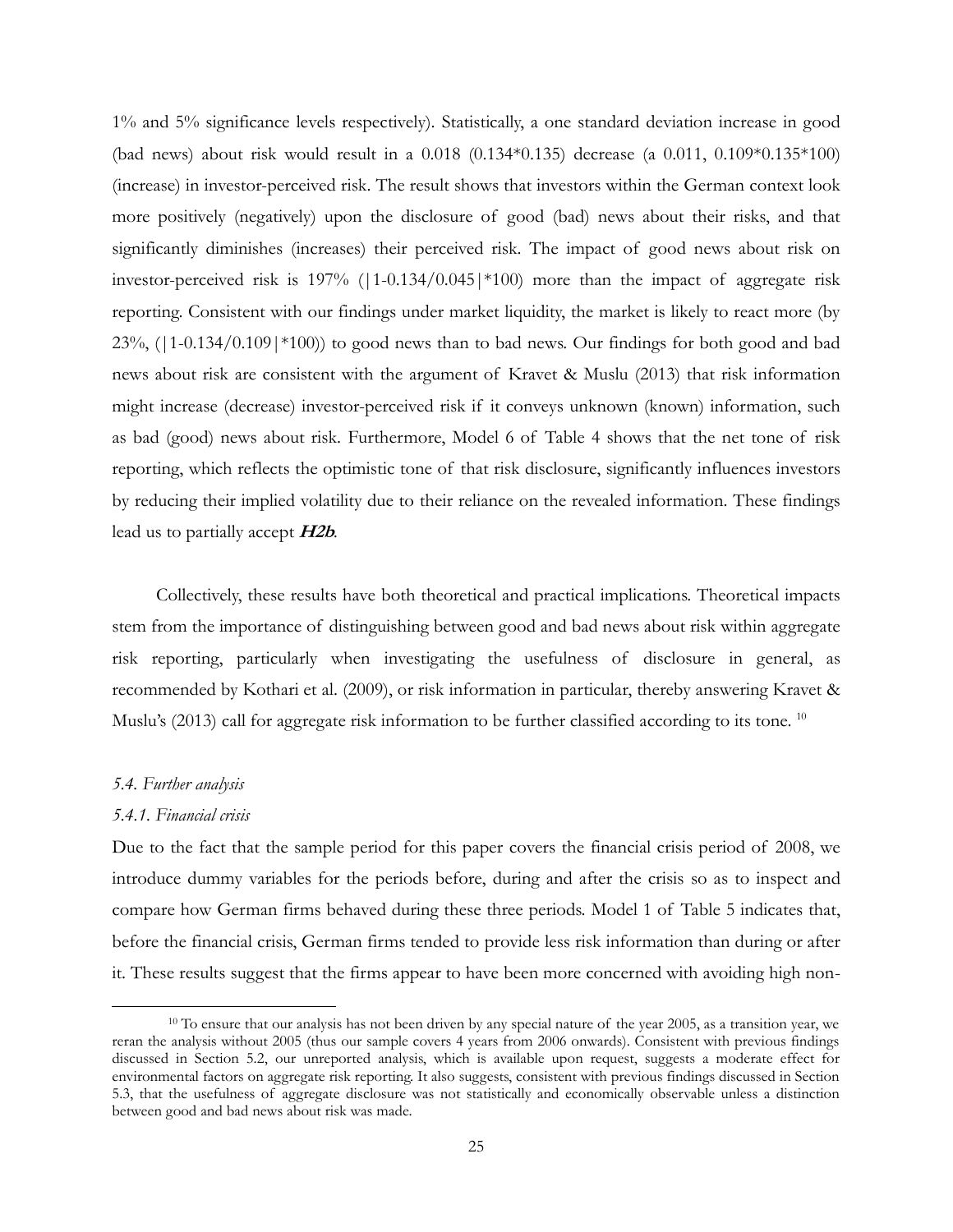compliance costs, which are likely to have become more explicit during and after the financial crisis. This highlights some of the criticism of the regulatory frameworks that tend to appear during and after such crises, as witnessed in the American context by the introduction of the Sarbanes-Oxley Act in 2002 after the Enron and World-Com collapses. These results are in line with recent research on risk reporting in other jurisdictions, such as Miihkinen (2013) in the Finnish context and Elshandidy & Neri (2015) in the UK and Italian contexts.

Model 2 of Table 5 shows that the German firms were likely to provide less good news during and after the crisis than prior to it, even though the coefficients on those two variables of interest (during and post-crisis) are not statistically significant. In contrast to that, the coefficients on the during and post-crisis variables with respect to bad news concerning risk, as can be seen under Model 3 of Table 5, are statistically and economically significant (*t-statistics* 7.146 and 7.550 respectively at the 1% level), suggesting that German firms tended to provide more bad news both during and after the crisis than before it. When we look at the optimism (the difference between good and bad news about risk, i.e. the net tone of risk), our results suggest that German firms tended to be significantly less optimistic both during and after the crisis (*t-statistics* 8.015 and 9.344 respectively) than prior to it.

## **[Insert Table 5 about here]**

## *5.5. Robustness checks*

## *5.5.1. Changes in risk reporting levels*

We inspect whether the deviations in aggregate risk reporting are attributable to the same factors that were identified, based on the *levels* of aggregate risk reporting, in Table 3. Consistent with Kravet & Muslu (2013) and so as to identify either the incentives or the usefulness of firm-specific risk information, we calculate the differences in the aggregate scores, good news and bad news scores and the median of aggregate risk reporting and its tone (good and bad news), between each firm and the scores of other firms within the same industry, over the five-year period. Applying the change model that was implemented in Kravet & Muslu  $(2013)$  – in lieu of the risk levels that were implemented in Campbell et al. (2014) and Elshandidy et al. (2015) – reduces the potential endogeneity problems, which will be analyzed further in the following section.

Model 1 (Panel A of Table 6) shows that the observed differences in aggregate risk reporting between firms and its industry counterparts are likely to be associated with risk, within the set of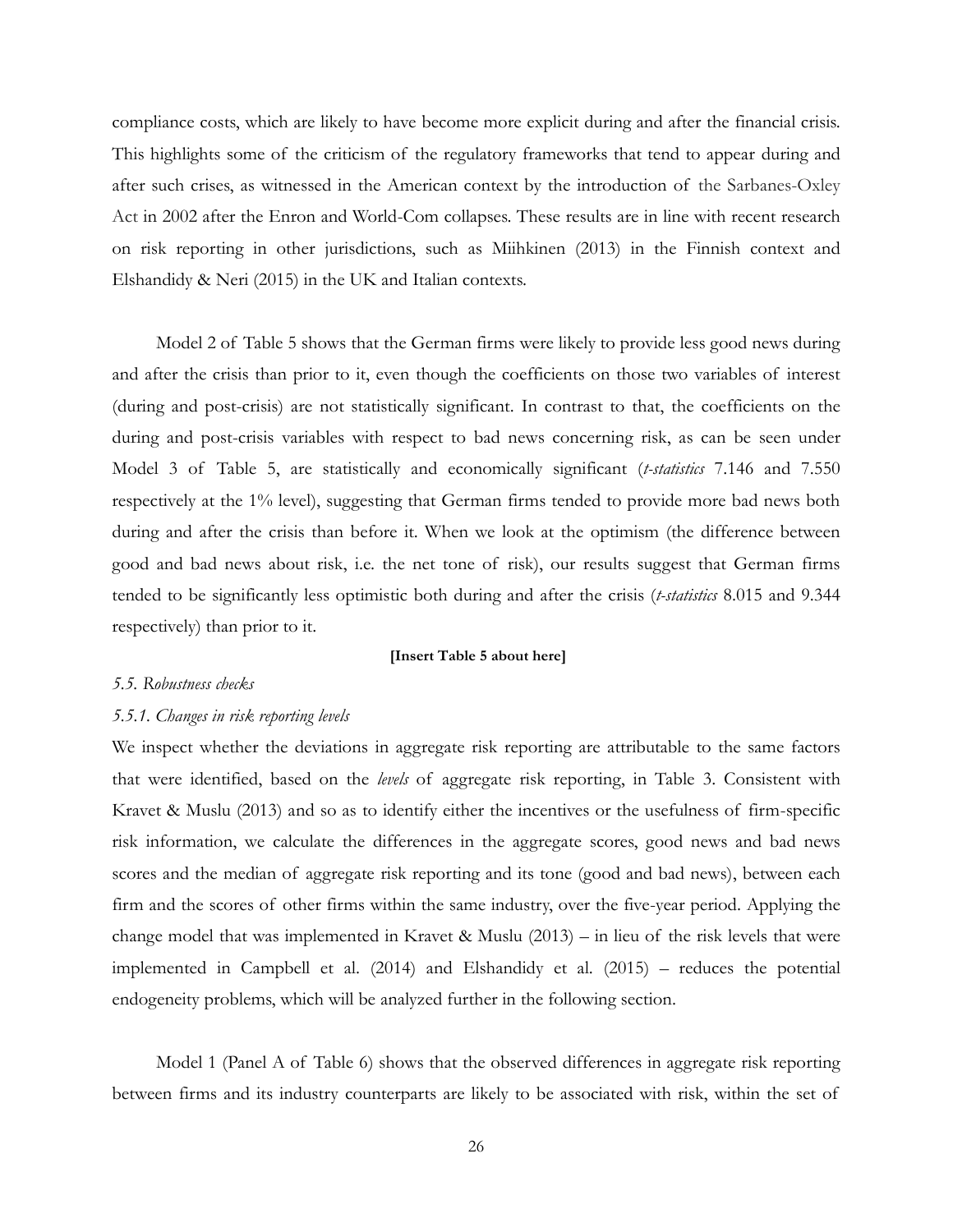environmental factors, and by the dividend payout, firm size and length of annual report within the set of control factors. Those factors are the same ones that drove the variations in aggregate risk reporting between German firms, as concluded from our analyses of Model 1 of Table 3.

Models 1 and 4 (Panel B of Table 6) suggest that changes in aggregate risk reporting do not statistically influence investors' decisions. This result is consistent with that drawn from Models 1 and 4 of Table 4. Similarly and consistent with previous results of Models 2, 3, 5 and 6 of Table 4, the results of Models 2, 3, 5 and 6 (Panel B of Table 6) suggest that observed changes in the tone and net tone of risk reporting between German firms and the industry norm are important for investors since they enable them to incorporate such information into their price decisions, demonstrating the usefulness of this kind of information.

## **[Insert Table 6 about here]**

## *5.5.2. Endogeneity effects*

l

We checked whether our previous estimates, shown in Table 3, were subject to an endogeneity problem arising from omitted variables and/or simultaneity. The problem of omitted variable bias arises from unobserved heterogeneity in firm-specific and/or time-invariant variables. The omitted variables could lead to the incorrect attribution of risk reporting to environmental and/or incentive factors.<sup>11</sup> This concern, however, can be eliminated by the use of fixed-effects modeling (Brown, Beekes, & Verhoeven, 2011). To do this, we ran fixed-effects panel regression to investigate the underlying environmental incentives behind the provision of aggregate risk information, as shown under Model 1 of Table 7, and drew the same conclusions as under Model 1 of Table 3.

#### **[Insert Table 7 about here]**

Simultaneity or reverse causality arises when significant associations exist between the explanatory variables and risk reporting. To remove the possibility of reverse causality, we used lagged variables. Following Hoitash, Hoitash, & Bedard (2009), we regressed the current year's aggregate risk reporting scores on the previous year's main explanatory variables (environmental and other factors).

<sup>11</sup> We collected data on audit quality, as was helpfully suggested by one of the referees. We find that while 451 (72.9%) of German firms were audited by one of the big-four auditors, Ernst & Young, Deloitte, PricewaterhouseCoopers, and KPMG, 167(27.1%) of German firms were audited by one of the non-big four. In general, our unreported analysis which is available upon request, indicates that audit quality does not significantly influence German firms to provide risk information. Further, we still draw the same conclusion on the main drivers that influence aggregate risk reporting, discussed in Section 5.2. When we introduce audit quality while observing the usefulness of risk information, we find that the impact of aggregate risk reporting, good and bad news about risk on market liquidity and investor-perceived risk remain unaffected by this inclusion.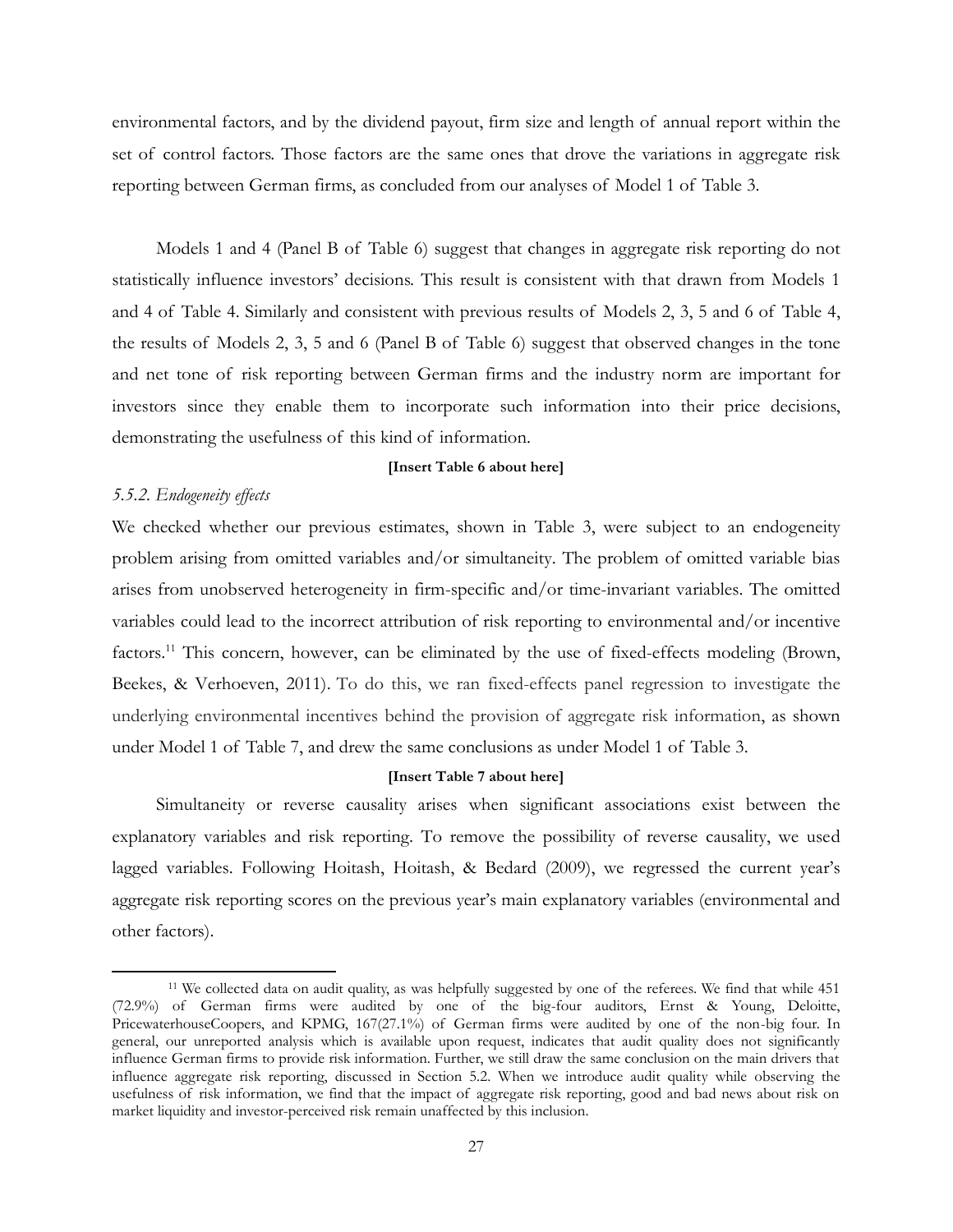The coefficients of the lagged values of the environmental and control factors, as shown under Model 2 of Table 7, are generally consistent with our results under Model 1 of Table 3 and have theoretically plausible signs. Our results therefore support the conclusion that environmental factors have a moderate effect in motivating German firms to reveal risk information in their narratives.

## *5.5.3. Comparisons between German firms and matched firms in other countries*

l

Our results, discussed in 5.2, suggest that risk is essential factor that significantly influences German firms to reveal considerably risk information. This result supports the institutional power of German culture, which places higher effects of uncertainty avoidance. We provide Appendix 4 which tests risk reporting and firms' riskiness in other countries that have different institutional factors from Germany. This appendix shows comparisons of and differences in aggregate risk reporting and risk between German firms and matched firms from UK and Italy.<sup>12</sup> The graphs of Panel A of Appendix 4 suggest that German firms provided more risk information than matched firms in the UK and Italy. They also suggest that risk levels were higher in matched firms from UK and Italy than German firms.

Panel B of Appendix 4 suggests that the means of aggregate risk reporting and risk in German firms are significantly different from the ones observed from matched firms from UK and Italy. Furthermore, our unreported regression analysis, based for matched firms, suggested that while risk significantly influences German firms to exhibit risk information in their narrative sections of annual reports, it does not, however, support significant impact for risk on aggregate risk reporting in matched firms from the UK and Italy. Taken all together, these results suggest that despite the lower levels of risk of German firms than risk levels of matched firms, German firms responded to their risk levels by providing significantly higher levels of risk reporting than those of matched firms.

<sup>12</sup> Our choice for these two countries relied on the following: Elshandidy and Neri (2015) argue that these two countries offer unique sets of characteristics and have very different legal origins, the UK having a strong common-law tradition, and Italy one of civil law. Further differences in institutional settings include the large stock market, dispersed corporate ownership, high level of investor protection and strong legal enforcement in the UK compared with a less developed stock market, concentrated ownership, low level of investor rights and weak legal enforcement in Italy (La Porta et al., 1998).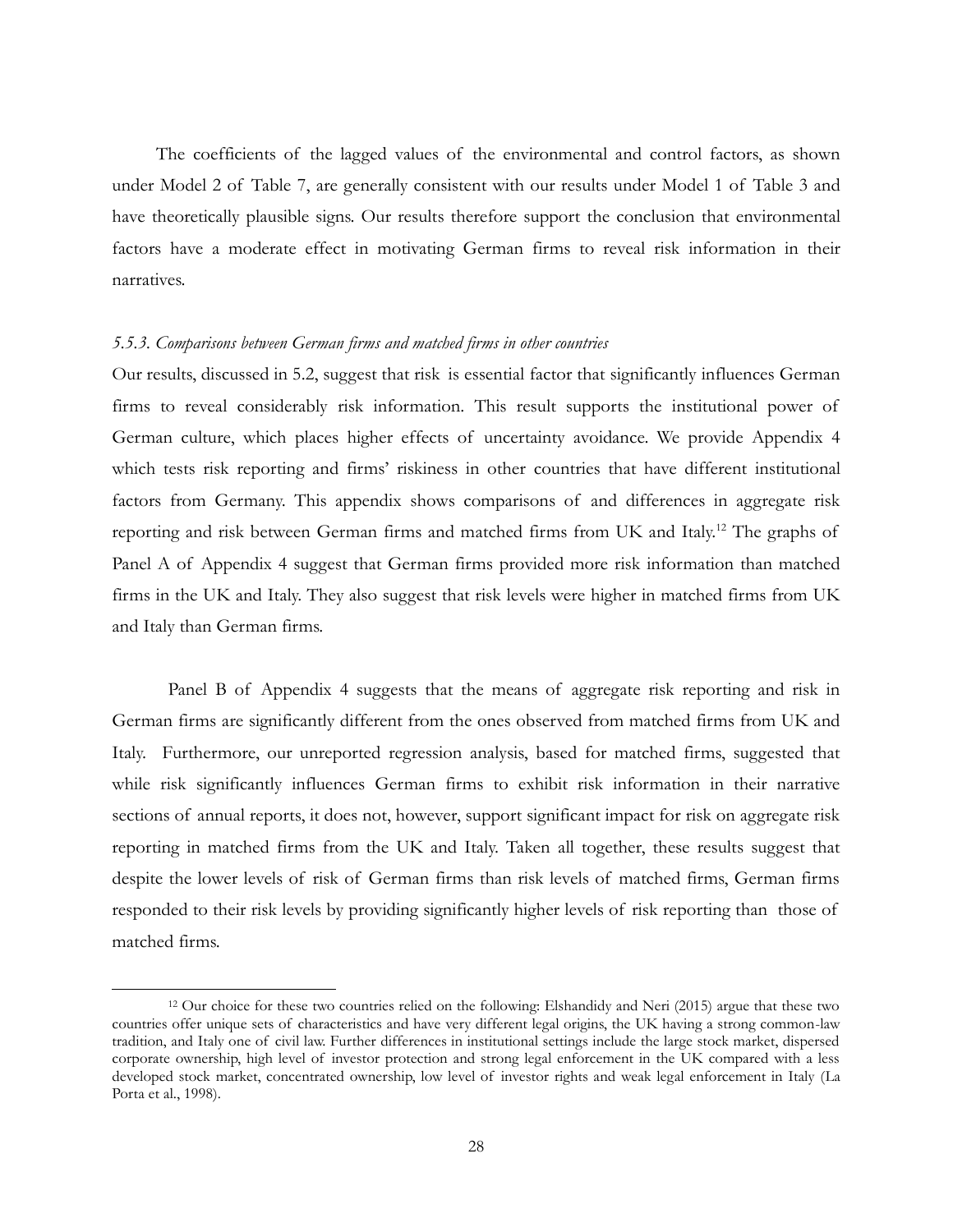#### **6. Concluding comments**

Making reference to some unique features (e.g. code law, insider market, creditor protection) that distinguish the German context from many others such as that of the US (i.e. common law, outsider market, investor protection), we examine how environmental factors (nature of funding including ownership structure and capital structure, type of funding including external equity finance and borrowing, and riskiness of funding including risk and uncertainty) affect aggregate risk reporting.

The decision to increase the level of risk reporting is influenced by firm risk levels (an environmental factor) and dividends, size and the length of the annual report (control factors). We find that the decision regarding whether to provide or withhold risk information is unlikely to be significantly related to environmental incentives, but is economically and statistically associated with a firm's size and the length of its annual report, while being moderately influenced by factors such as dividends.

These results have both theoretical and practical implications. First, they contribute to the ongoing debate around whether, and if so the extent to which, the distinct characteristics of the German context influence accounting practices despite the converging influence of IFRS. Our results show that distinct environmental barriers could also partly explain the deviations in risk reporting between German firms. This may help us to understand why risk reporting differences exist, and facilitate international efforts towards harmonization. The results also have practical implications for investors and other market participants who are likely to look at certain drivers. For instance, if a firm is risky, large and provides lengthy annual reports, it is highly likely that it will provide significantly more risk information in its narrative sections than other firms. For policy makers, the results shed light on the fact that distinct features (environmental factors) only moderately influence firms' decisions regarding whether to reveal information about their risks.

This paper also examines whether or not risk-related disclosure is useful to the German market. The results suggest that the market is likely to react more sensitively to the tone of risk reporting, than to the aggregate level of disclosure that tends to be "boiler-plate." This adds to the widespread discussion by the regulators, especially in the US and UK, on whether and to what extent corporate disclosure in narrative sections conveys credible and relevant information to investors,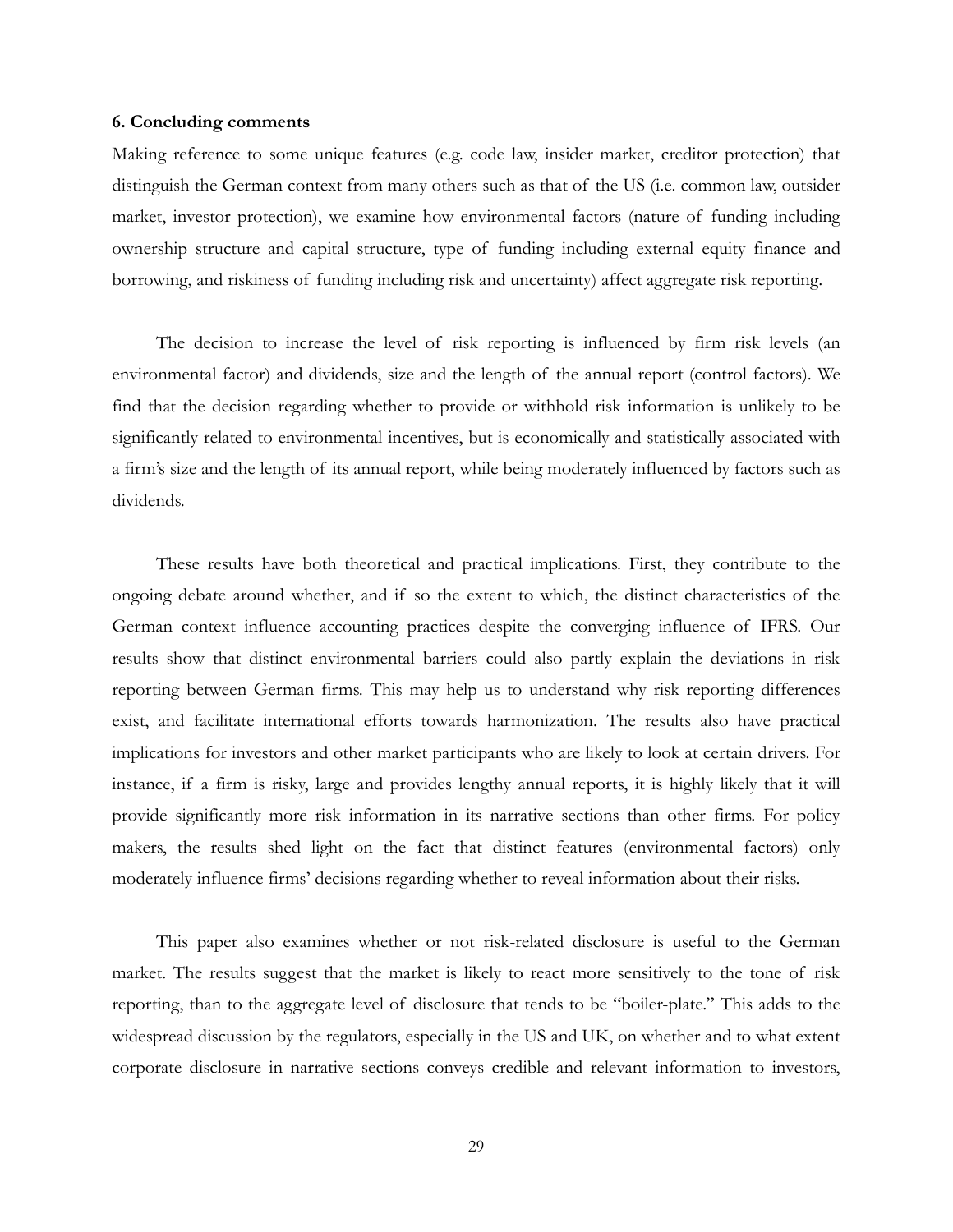facilitating their decision making and helping them to engage with firms' activities. The results also lend support to annual reports remaining a key source of information for investors.

There are some avenues for future research based on this paper's limitations. This paper relies on narrative disclosure in annual reports; further research might conduct a content analysis on other sources of information such as financial releases, analyst reports and online reports. The investorperceived risk is implicitly measured based on the impact of risk-related information on the volatility of market returns; however, questionnaires and/or interviews could also be used to explicitly measure investors' real feelings about disclosed information (Koonce, McAnally, & Mercer, 2005). Further research might also investigate empirically how institutional factors across countries influence firms' decision on revealing risk information.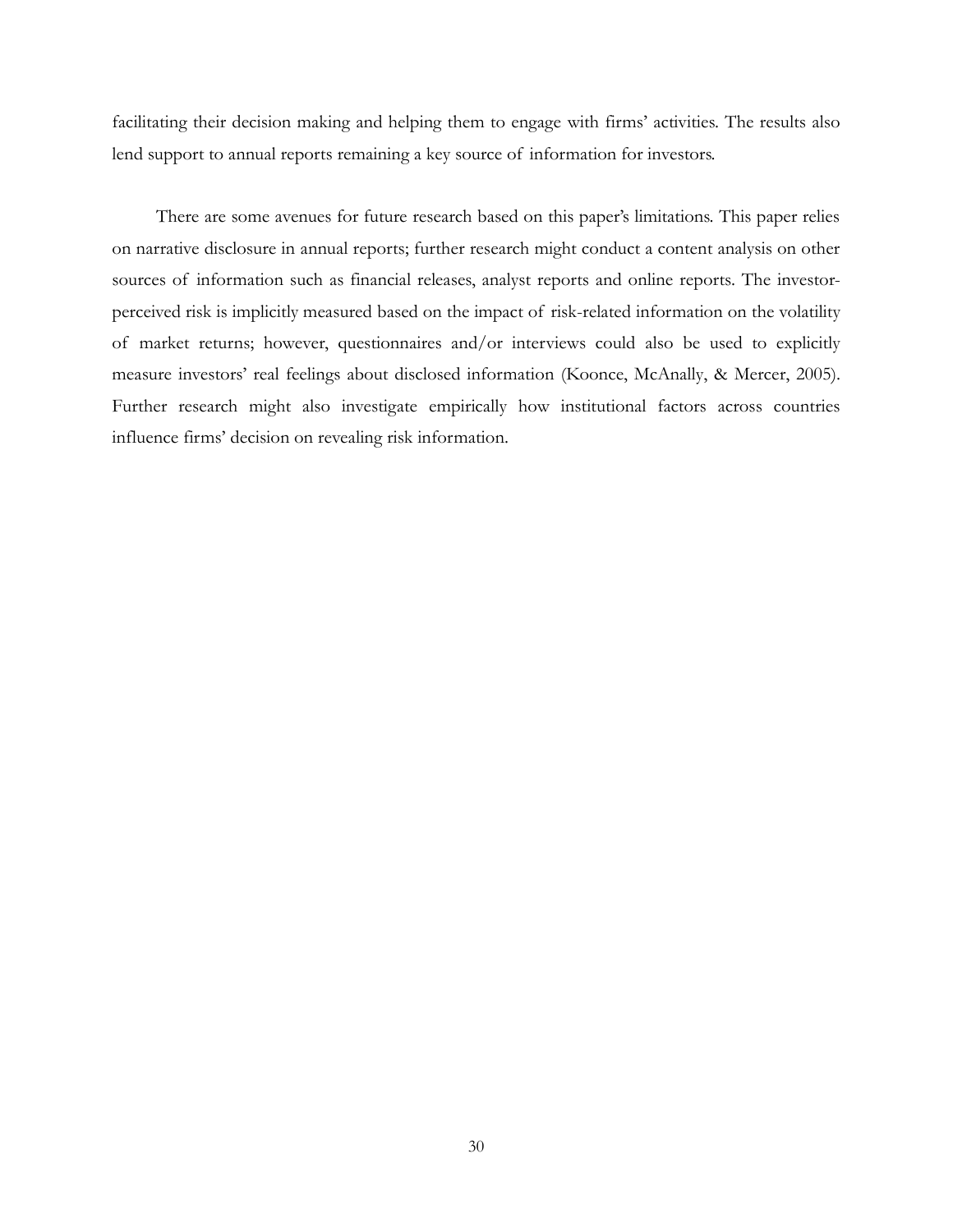#### **References**

Abdel-Khalik, A. (2013). *Accounting for Risk, Hedging and Complex Contracts*. London: Routledge.

- Abraham, S., & Cox, P. (2007). Analysing the determinants of narrative risk information in UK FTSE 100 annual reports. *The British Accounting Review, 39*(3), 227-248.
- Abraham, S., & Shrives, P. J. (2014) Improving the relevance of risk factor disclosure in corporate annual reports. *The British Accounting Review, 46*(1), 91-107.
- Akhigbe, A., & Martin, A. (2008). Risk implications of the Sarbanes-Oxley Act of 2002: Evidence from the financial services industry. *Journal of Banking and Finance, 32*(10), 2124-2135.
- Ball, R., Robin, A., and Wu, J. S. (2003). Incentives versus standards: properties of accounting income in four East Asian countries. *Journal of Accounting and Economics*, *36(1)*, 235–270.
- Bao, Y., & Datta, A. (2014). Simultaneously discovering and quantifying risk types from textual risk disclosures. *Management Science*, *60*(6), 1371-1391.
- Barry, C., & Brown, S. (1985). Differential information and security market equilibrium. *The Journal of Financial and Quantitative Analysis, 20*(4), 407-422.
- Beretta, S., & Bozzolan, S. (2004). A framework for the analysis of firm risk communication. *The International Journal of Accounting, 39*(3), 265-288.
- Bertomeu, J., Beyer, A., & Dye, D. (2011). Capital structure, cost of capital, and voluntary disclosures. *The Accounting Review, 86*(3, 857-886.
- Beyer, A., Cohen, D. A., Lys, T. Z., & Walther. B. R. (2010). The financial reporting environment: Review of the recent literature. *Journal of Accounting and Economics, 50*(2-3), 296-343.
- Brown, P., Beekes, W., & Verhoeven, P. (2011). Corporate governance, accounting and finance: A review. *Accounting & Finance*. 51, 96-172.
- Campbell, D. J., Beck, C., & Shrives, P. J. (2005). A note on comparative language interrogation for content analysis: The example of English vs. German. *The British Accounting Review, 37*(3), 339-350.
- Campbell, J. L., Chen, H., Dhaliwal, D. S., Lu, H., & Steele, L. B. (2014). The information content of mandatory risk factor disclosure in corporate filings. *Review of Accounting Studies, 19(*1), 396-455.
- Chavent, M., Ding, Y., Stolowy, H., & Wang, H. (2006). Disclosure and determinants studies: an extension using divisive clustering method (DIV). *European Accounting Review, 15*(2), 181-218.
- Christensen, H., Hail, L., & Leuz, C. (2013). Mandatory IFRS reporting and changes in enforcement. (Working Paper, Booth School of Business, University of Chicago).
- Cormier, D., Magnan, M., & Velthoven, B. (2005). Environmental disclosure quality: Do firms respond to economic incentives, public pressure or environmental conditions? *European Accounting Review, 14*(1), 1-37*.*
- Diamond, D., & Verrecchia, R. (1991). Disclosure, liquidity and the cost of capital. *Journal of Finance, 46*(4), 1325-1359.
- Dittmann, I., Maug, E., & Schneider, C. (2010). Bankers on the boards of German firms: What they do, what they are worth, and why they are (still) there. *Review of Finance, 14*(1), 35-71.
- Dobler, M. (2005). National and international developments in risk reporting: May the German accounting standard 5 lead the way internationally? *German Law Journal, 6*, 1191-1200.
- Dobler, M. (2008). Incentives for risk reporting a discretionary disclosure and cheap talk approach. *The International Journal of Accounting, 43*(2), 184-206.
- Dobler, M., Lajili, K., & Zéghal, D. (2011). Attributes of corporate risk reporting: An international investigation in the manufacturing sector. *Journal of International Accounting Research, 10*(2), 1-22.
- Doupnik, T. S., & Perera, H. (2011). *International Accounting,* third edition. USA: McGraw-Hill.
- Doupnik, T. S., & Tsakumis, G. T., (2004). A critical review of the tests of Gray's theory of cultural relevance and suggestions for future research. *Journal of Accounting Literature, 23,* 1-30.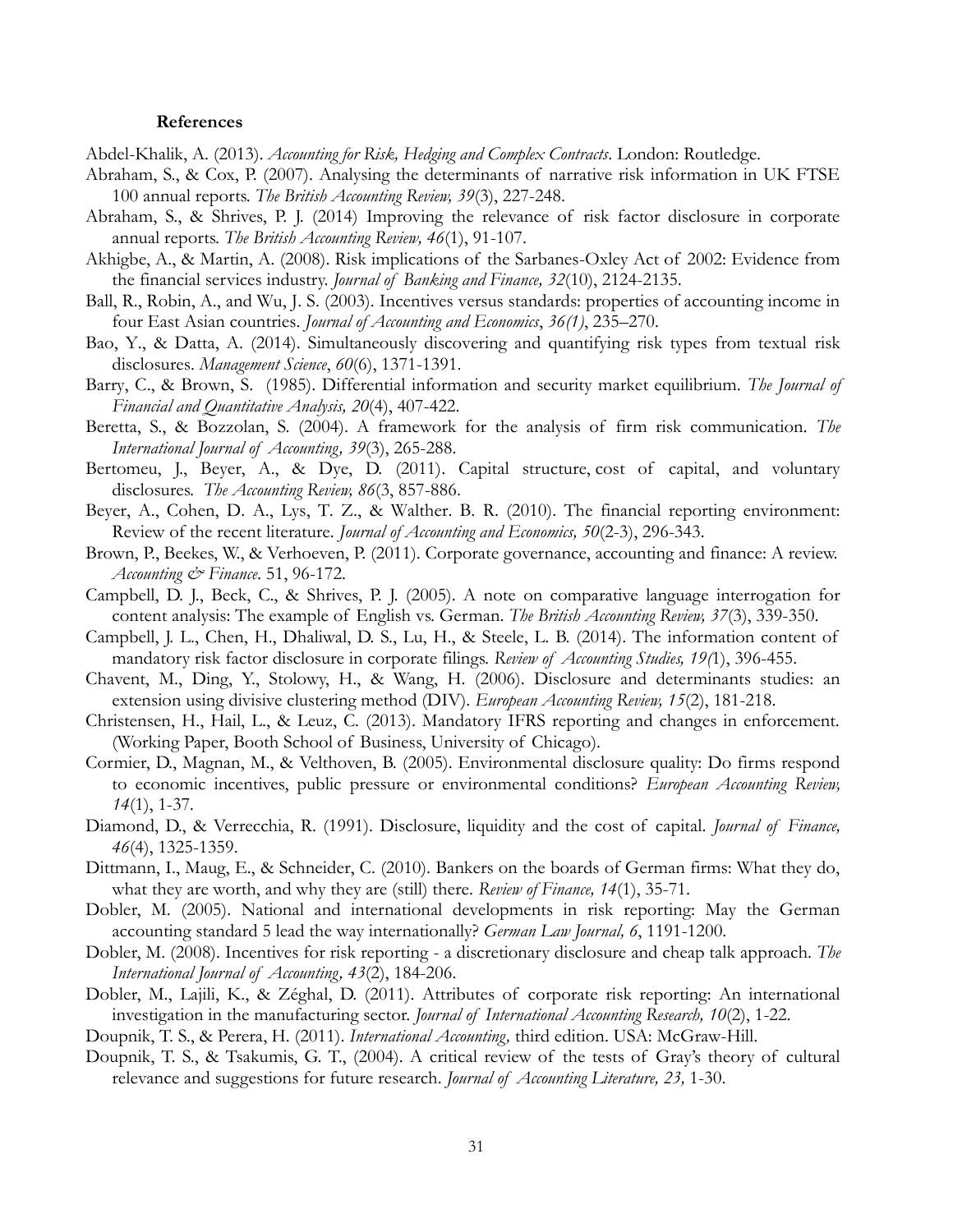- Elshandidy, T., Fraser, I., & Hussainey, K. (2013). Aggregated, voluntary, and mandatory risk reporting incentives: evidence from FTSE all-share. *International Review of Financial Analysis, 30,* 320-333.
- Elshandidy, T., Fraser, I., & Hussainey, K. (2015). What drives mandatory and voluntary risk reporting variations across Germany, UK, and US? *The British Accounting Review*, *47*(4), 376-394.
- Elshandidy, T., & Neri, L. (2015). Corporate governance, risk reporting practices, and market liquidity: Comparative evidence from the UK and Italy. *Corporate Governance: An International Review*, *23*(4), 331- 356.
- Evans, L., Eierle, B., & Haller, A. (2002). Financial reporting in Germany the enforcer. *Accountancy 129*(1301), 106-107.
- Fatemi, A., & Luft, C. (2002). Corporate risk management: Costs and benefits. *Global Finance Journal, 13*(1), 29-38.
- Francis, J., Khurana, I., & Pereira, R. (2005). Disclosure incentives and effects on cost of capital around the world. *The Accounting Review, 80*(4), 1125-1162.
- Fülbier, R., & Klein, M., (2013). Financial accounting and reporting in Germany: a case study on German accounting tradition and experiences with the IFRS adoption. (Working Paper, University of Bayreuth).
- Fülbier, R., & Klein, M., (2015). Balancing past and present: The impact of accounting internationalisation on German accounting regulations. *Accounting History*, *20*(3), 342-374.
- Gray, S. J. (1988). Towards a theory of cultural influence on the development of accounting systems internationally. *ABACUS, 24*(1), 1-15.
- Grüning, M. (2011). Capital market implications of corporate disclosure: German evidence. *Business Research, 4*(1), 48-72.
- Haniffa, R., & Cooke, T., 2002. Culture, corporate governance and disclosure in Malaysian corporations. *ABACUS, 38*(3), 317-349.
- Haskins, M. E., Ferris, K. R., & Selling, T. I. (1996). *International financial reporting and analysis: A contextual emphasis.* Chicago: Irwin.
- Hodder, L., & McAnally, M. L. (2001). SEC market-risk disclosures: enhancing comparability. *Financial Analysts Journal, 57*(2), 24-34.
- Hofstede, G. (1991). *Cultures and Organizations: Software of the Mind*. USA: McGraw-Hill.
- Hofstede, G. (2001). *Culture's consequences: comparing values, behaviors, institutions and organizations across nations*. Thousand Oaks, CA: Sage.
- Hoitash, U., Hoitash, R., & Bedard, J. C. (2009). Corporate governance and internal control over financial reporting: A comparison of regulatory regimes. *The Accounting Review, 84*(3), 839-867.
- Jensen, M.C., & Meckling, W.H. (1976). Theory of the firm: Managerial behavior, agency costs and ownership structure. *Journal of Financial Economics*, *3*(4), 305-360.
- Khurana, I., Raynolde, P., & Xiumin, M. (2006). Disclosure and firm growth. *Journal of Financial and Quantitative Analysis, 41*(2), 357-380.
- Kim, O., & Verrecchia, R. (1994). Market liquidity and volume around earnings announcements. *Journal of Accounting and Economics, 17*(1-2), 41-67.
- Koonce, L., McAnally, M., & Mercer, M. (2005). How do investors judge the risk of financial items? *The Accounting Review, 80*(1), 221-241.
- Korajczyk, R. A., Lucas, D. J., & McDonald, R. L. (1991). The effect of information releases on the price and timing of equity issues. *Review of Financial Studies*, *4*(4), 685-708.
- Korajczyk, R. A., Lucas, D. J., & McDonald, R. L. (1992). Equity issues with time-varying asymmetric information. *Journal of Financial and Quantitative Analysis*, *27*(3), 397-417.
- Kothari, S., Li, X., & Short, J. (2009). The effect of disclosure by management, analysts, and business press on cost of capital, return volatility, and analysts forecast: study using content analysis. *The Accounting Review, 84*(5), 1639-1670.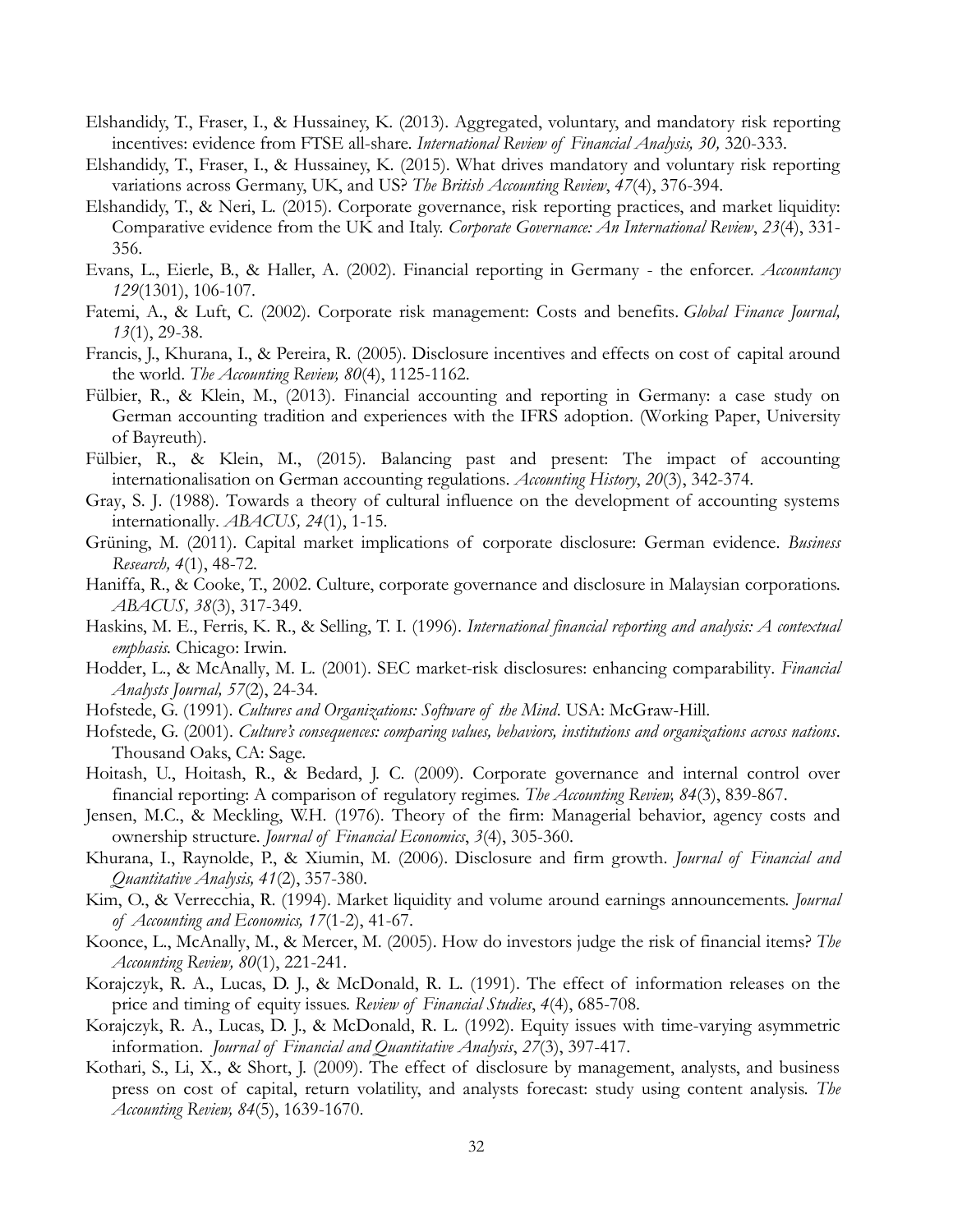KPMG. (2013). *The future of corporate reporting: Towards a common vision*. London: KPMG

- Kravet, T., & Muslu, V. (2013). Textual risk disclosures and investors' risk perceptions. *Review of Accounting Studies*, 18(4), 1088-1122.
- Lang, M., & Stice-Lawrence, L. (2015). Textual analysis and international financial reporting: Large sample evidence. *Journal of Accounting and Economics*, *60*(2), 110-135.
- La Porta, R., Lopez-de-Silanes, F., Shleifer, A., & Vishny, R. (1998). Law and finance. *Journal of Political Economy, 106*(6), 1113-1155.
- Leuz, C., & Verrecchia, R. (2000). The economic consequences of increased disclosure. *Journal of Accounting Research, 38*(3), 91-124.
- Linsley, P., & Shrives, P. J. (2006). Risk reporting: a study of risk reporting in the annual reports of UK companies. *The British Accounting Review, 38*(4), 387-404.
- Luhmann, N. (1996). *Modern Society Shocked by its Risks*. The University of Hong Kong: Social Science Research Centre.
- Marshall, A., & Weetman, P. (2007). Modelling transparency in disclosure: the case of foreign exchange risk management. *Journal of Business Finance & Accounting, 34*(5-6), 705-738.
- Miihkinen, A. (2012). What drives quality of firm risk reporting? The impact of a national disclosure standard and reporting incentives under IFRS. *The International Journal of Accounting, 47*(4), 437-468.
- Miihkinen, A. (2013). The usefulness of firm risk disclosures under different firm riskiness, investorinterest, and market conditions: New evidence from Finland. *Advances in Accounting*, *29*(2), 312-331.
- Nobes, C. (1998). Towards a general model of the reasons for international differences in financial reporting. *ABACUS, 34*(6), 162-187.
- Nobes, C. (2006). The survival of international differences under IFRS: Towards a research agenda. *Accounting and Business Research*, *36*(3), 233-245.
- Nobes, C., & Parker, R. (2016). *Comparative international accounting*, 13<sup>th</sup> edition. UK: Prentice Hall.
- Rajgopal, S. (1999). Early evidence on the informativeness of the SEC's market risk disclosure: the case of commodity price risk exposure of oil and gas producers. *Accounting Review, 74*(3), 251-280.
- Skinner, D. (1994). Why firms voluntarily disclose bad news. *Journal of Accounting Research, 32*(1), 38-60.
- Verrecchia, R. (1983). Discretionary disclosure. *Journal of Accounting and Economic, 5*(3), 179-194.
- Wang, M., & Hussainey, K. (2013). Voluntary forward-looking statements driven by corporate governance and their value relevance. *Journal of Accounting and Public Policy, 32*(3), 26-49.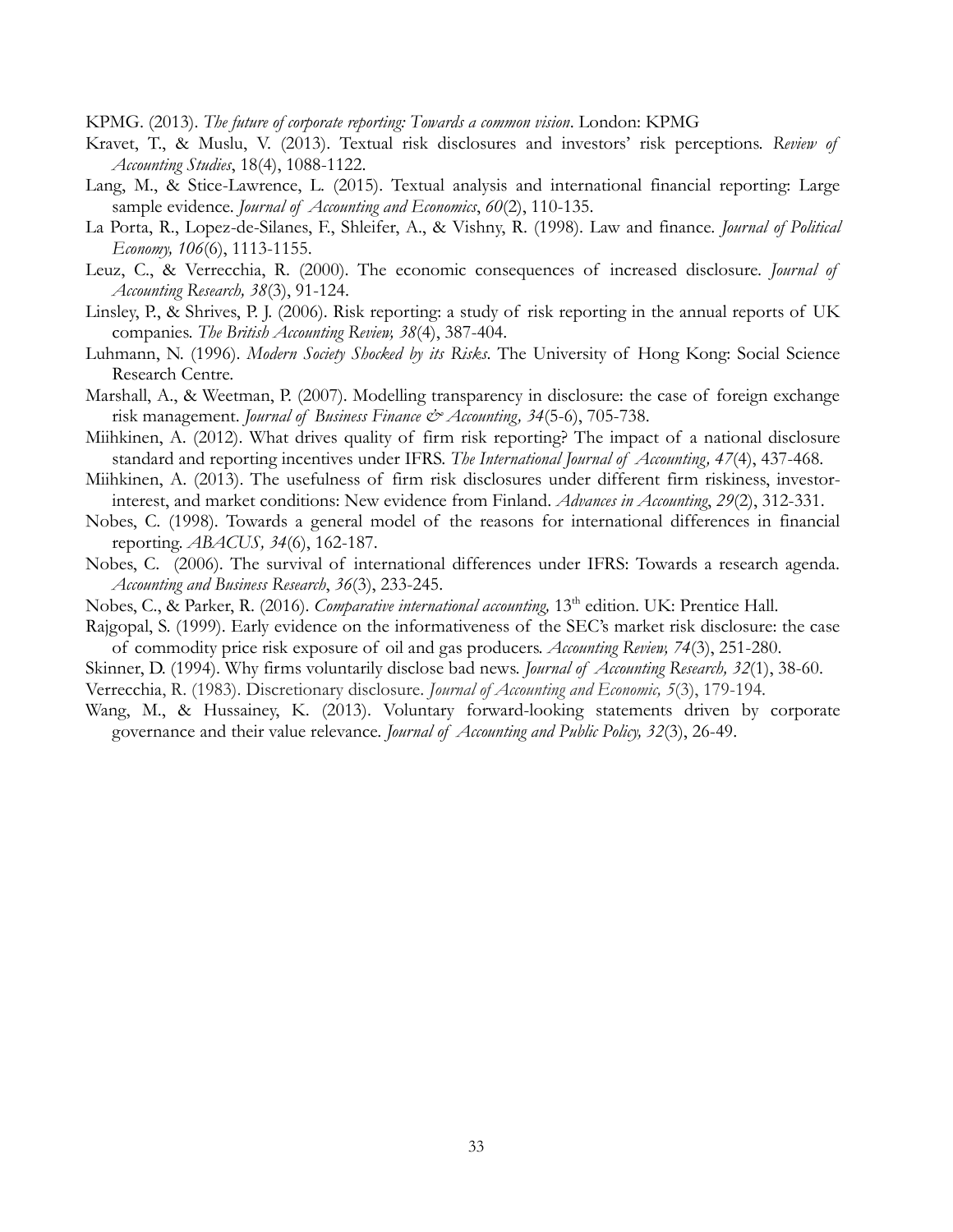| Variables                     | Observations | Mean     | Median   | Std. Dev. | Min       | Max    |
|-------------------------------|--------------|----------|----------|-----------|-----------|--------|
| Risk-related disclosure:      |              |          |          |           |           |        |
| Aggregate risk reporting      | 715          | 5.620    | 5.683    | 0.411     | 4.890     | 6.217  |
| Good news about risk          | 715          | 4.667    | 4.705    | 0.440     | 3.912     | 5.293  |
| Bad news about risk           | 715          | 4.719    | 4.753    | 0.434     | 3.970     | 5.357  |
| Net tone of risk              | 715          | $-0.052$ | $-0.058$ | 0.301     | $-1.444$  | 0.841  |
| Market indicators:            |              |          |          |           |           |        |
| Market liquidity              | 667          | 0.021    | 0.018    | 0.013     | 0.005     | 0.045  |
| Investor-perceived risk       | 667          | 0.451    | 0.441    | 0.135     | 0.263     | 0.685  |
| <b>Environmental factors:</b> |              |          |          |           |           |        |
| Risk                          | 715          | 0.763    | 0.756    | 0.362     | 0.223     | 1.317  |
| Outsider ownership            | 715          | 48.957   | 49.000   | 24.522    | 10.000    | 85.000 |
| Employee-held shares          | 715          | 1.859    | 1.000    | 2.248     | 0.000     | 6.000  |
| Foreign ownership             | 715          | 1.247    | 0.000    | 2.074     | 0.000     | 6.000  |
| Capital structure             | 715          | 2.989    | 3.494    | 1.704     | 0.000     | 5.062  |
| External equity finance       | 715          | $-0.578$ | $-0.061$ | 1.491     | $-4.375$  | 0.778  |
| Borrowing                     | 715          | 0.525    | 0.020    | 0.671     | 0.013     | 2.000  |
| Control factors:              |              |          |          |           |           |        |
| Dividend payout               | 715          | 24.061   | 22.22    | 23.686    | 0.000     | 64.239 |
| Liquidity                     | 715          | 1.996    | 1.750    | 0.969     | 0.890     | 4.070  |
| Profitability                 | 715          | 9.555    | 10.62    | 13.159    | $-18.360$ | 28.650 |
| Growth                        | 715          | 0.078    | 0.045    | 0.212     | $-0.248$  | 0.500  |
| Firm size                     | 715          | 5.370    | 5.27     | 0.694     | 4.427     | 6.540  |
| Length of annual report       | 715          | 7.350    | 7.375    | 0.433     | 6.623     | 8.034  |
| Book to market (BTM)          | 667          | 1.925    | 1.62     | 1.045     | 0.690     | 3.990  |
| Trading volume                | 667          | 0.095    | 0.057    | 0.093     | 0.009     | 0.292  |

This table presents descriptive statistics (mean, median, and other relevant statistics) for the dependent variables used to test **H1**, which relates to **aggregated risk reporting**. It also includes dependent variables used to test **H2**: market indicators comprising **market liquidity** and **investor-perceived risk**. The independent variables related to **H1** include environmental factors (**risk**, **ownership** including **outsider and foreign ownership and employee-held shares, capital structure**, and **types of financing** including **external equity financing and borrowing**) and control factors (**dividend payout, liquidity**, **profitability, growth, firm size and length of annual report**). The independent variables related to **H2** include risk-related disclosure, which includes **aggregate risk reporting** and **its tone**, i.e. whether it is **good or bad news** and the **net tone of the risk information.** The control factors used for the second hypothesis, in addition to those used for **H1**, include the **book to market (BTM)** and **trading volume**. All continuous variables are winsorized at 1% on both tails. Variable definitions, measures, and sources are provided in **Appendix 2**.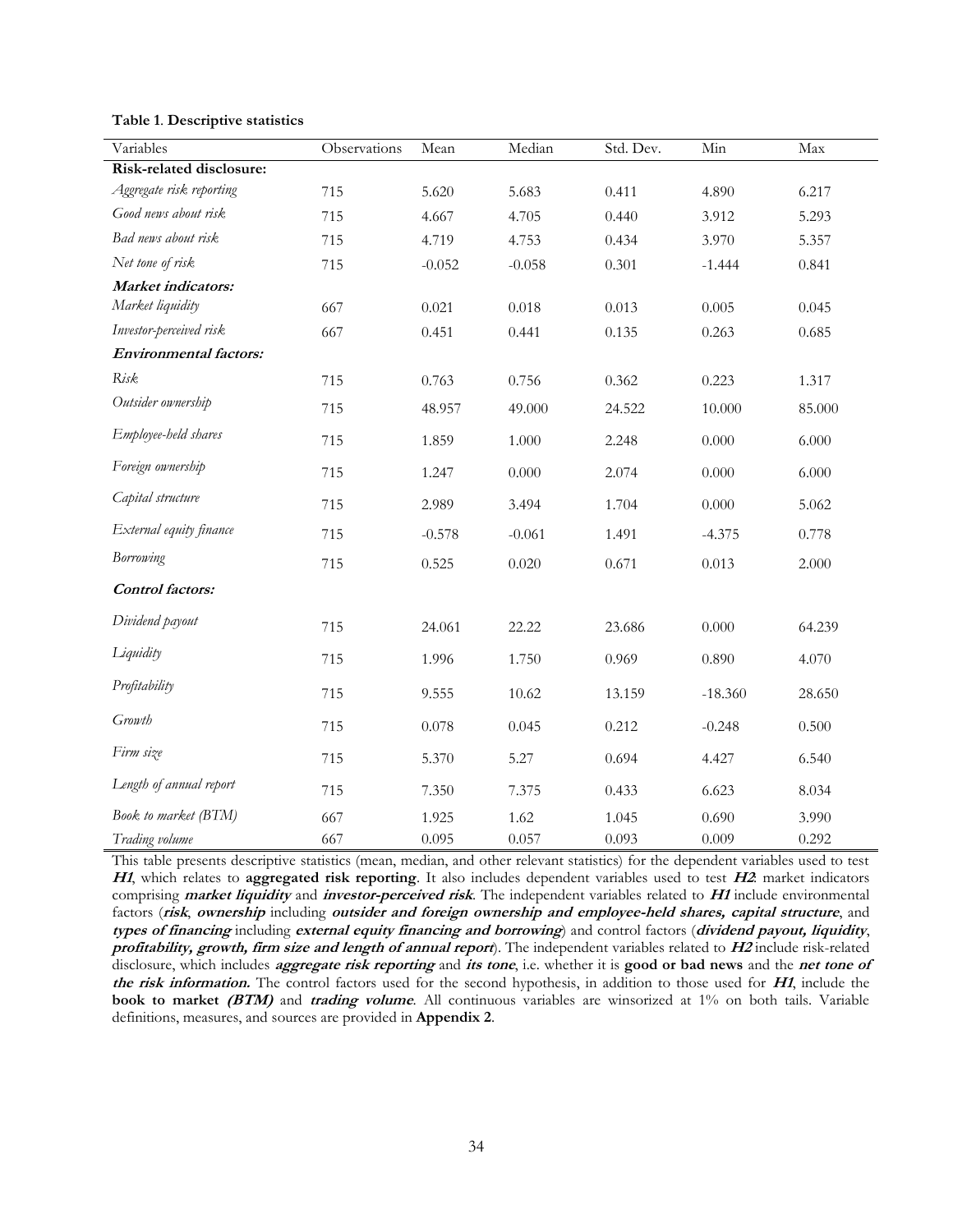#### **Table 2. Correlation matrix**

|                         | (1)                   | (2)                   | (3)                   | (4)                  | $(5)$                 | (6)                   | (7)                   | (8)                   | (9)                   | (10)                  | (11)      | (12)                  | (13)     | (14)                 | (15)                  | (16)            | (17)     | (18)                  | (19)                  | (20)  |
|-------------------------|-----------------------|-----------------------|-----------------------|----------------------|-----------------------|-----------------------|-----------------------|-----------------------|-----------------------|-----------------------|-----------|-----------------------|----------|----------------------|-----------------------|-----------------|----------|-----------------------|-----------------------|-------|
| (1) Aggregate risk      | 1.000                 |                       |                       |                      |                       |                       |                       |                       |                       |                       |           |                       |          |                      |                       |                 |          |                       |                       |       |
| reporting               |                       |                       |                       |                      |                       |                       |                       |                       |                       |                       |           |                       |          |                      |                       |                 |          |                       |                       |       |
| (2) Good news about     |                       |                       |                       |                      |                       |                       |                       |                       |                       |                       |           |                       |          |                      |                       |                 |          |                       |                       |       |
| risk                    | $0.821$ <sup>a</sup>  | 1.000                 |                       |                      |                       |                       |                       |                       |                       |                       |           |                       |          |                      |                       |                 |          |                       |                       |       |
| (3) Bad news about risk | $0.816^{\mathrm{a}}$  | 0.758                 | 1.000                 |                      |                       |                       |                       |                       |                       |                       |           |                       |          |                      |                       |                 |          |                       |                       |       |
| $(4)$ Net tone of risk  | 0.004                 | $0.345^{\circ}$       | $-0.349$ <sup>a</sup> | 1.000                |                       |                       |                       |                       |                       |                       |           |                       |          |                      |                       |                 |          |                       |                       |       |
| (5) Market liquidity    | $-0.269$ <sup>a</sup> | $-0.380$ a            | $-0.203$ <sup>a</sup> | $-0.256a$            | 1.000                 |                       |                       |                       |                       |                       |           |                       |          |                      |                       |                 |          |                       |                       |       |
| (6) Investor-perceived  |                       |                       |                       |                      |                       |                       |                       |                       |                       |                       |           |                       |          |                      |                       |                 |          |                       |                       |       |
| risk                    | $-0.170$ <sup>a</sup> | $-0.211$ <sup>a</sup> | $-0.156$ <sup>a</sup> | $-0.081$             | $0.268$ <sup>a</sup>  | 1.000                 |                       |                       |                       |                       |           |                       |          |                      |                       |                 |          |                       |                       |       |
| $(7)$ Risk              | 0.157a                | $0.125$ <sup>a</sup>  | $0.145^{\circ}$       | $-0.027$             | $-0.142$ <sup>a</sup> | 0.517a                | 1.000                 |                       |                       |                       |           |                       |          |                      |                       |                 |          |                       |                       |       |
| (8) Outsider ownership  | 0.068c                | 0.032                 | 0.037                 | $-0.007$             | $-0.063c$             | 0.177a                | $0.261$ <sup>a</sup>  | 1.000                 |                       |                       |           |                       |          |                      |                       |                 |          |                       |                       |       |
| $(9)$ Employee-held     |                       |                       |                       |                      |                       |                       |                       |                       |                       |                       |           |                       |          |                      |                       |                 |          |                       |                       |       |
| shares                  | $-0.115$ <sup>a</sup> | $-0.114$ <sup>a</sup> | $-0.137$ <sup>a</sup> | 0.031                | 0.135a                | $0.114$ <sup>a</sup>  | $-0.025$              | 0.079 b               | 1.000                 |                       |           |                       |          |                      |                       |                 |          |                       |                       |       |
| (10) Foreign ownership  | 0.056                 | 0.036                 | 0.087 <sup>b</sup>    | $-0.073$             | 0.063c                | $-0.062c$             | $-0.051$              | 0.060C                | $-0.108$ <sup>a</sup> | 1.000                 |           |                       |          |                      |                       |                 |          |                       |                       |       |
| (11) Capital structure  | 0.291                 | $0.269$ <sup>a</sup>  | $0.235^{\circ}$       | 0.05                 | $-0.188$              | $-0.101$ <sup>a</sup> | $-0.074b$             | $-0.001$              | $-0.029$              | $-0.016$              | 1.000     |                       |          |                      |                       |                 |          |                       |                       |       |
| $(12)$ External equity  |                       |                       |                       |                      |                       |                       |                       |                       |                       |                       |           |                       |          |                      |                       |                 |          |                       |                       |       |
| finance                 | 0.038                 | 0.027                 | 0.047                 | $-0.028$             | $0.135$ <sup>a</sup>  | $0.115^{\rm a}$       | 0.108a                | $-0.083b$             | 0.004                 | $-0.009$              | $-0.041$  | 1.000                 |          |                      |                       |                 |          |                       |                       |       |
| (13) Borrowing          | 0.035                 | 0.051                 | 0.039                 | 0.017                | $-0.018$              | 0.021                 | $-0.041$              | 0.196a                | $-0.015$              | 0.024                 | $-0.088b$ | 0.034                 | 1.000    |                      |                       |                 |          |                       |                       |       |
| (14) Dividend payout    | 0.070c                | 0.146a                | 0.045                 | $0.145^{\mathrm{a}}$ | $-0.334$ <sup>a</sup> | $-0.400$ <sup>a</sup> | $-0.131$ <sup>a</sup> | $-0.026$              | $-0.141$ <sup>a</sup> | 0.003                 | $-0.034$  | $-0.063a$             | 0.026    | 1.000                |                       |                 |          |                       |                       |       |
| $(15)$ <i>Liquidity</i> | $-0.207$ <sup>a</sup> | $-0.199a$             | $-0.168$ <sup>a</sup> | $-0.045$             | 0.227a                | 0.096a                | 0.029                 | $-0.610$ a            | $-0.023$              | 0.027                 | $-0.009$  | $0.095$ <sup>a</sup>  | $-0.049$ | $-0.047$             | 1.000                 |                 |          |                       |                       |       |
| (16) Profitability      | $-0.027$              | 0.072 <sup>b</sup>    | $-0.147$ a            | $0.314$ <sup>a</sup> | $-0.317$              | $-0.136$ a            | $-0.065$              | 0.026                 | $-0.098$ <sup>a</sup> | 0.031                 | $-0.063a$ | $-0.086b$             | 0.011    | 0.374a               | $-0.131$ <sup>a</sup> | 1.000           |          |                       |                       |       |
| $(17)$ Growth           | $-0.064c$             | 0.033                 | $-0.121$              | 0.221                | $-0.067c$             | 0.044                 | 0.057c                | $-0.021$              | 0.028                 | $-0.041$              | 0.024     | 0.045                 | $-0.023$ | $-0.045$             | 0.017                 | 0.137a          | 1.000    |                       |                       |       |
| $(18)$ Firm size        | $0.506$ <sup>a</sup>  | $0.541$ <sup>a</sup>  | $0.462$ <sup>a</sup>  | $.0115$ <sup>a</sup> | $-0.691$ <sup>a</sup> | $-0.396$ <sup>a</sup> | 0.053                 | 0.499a                | $-0.042$              | $-0.226$ <sup>a</sup> | 0.023     | $-0.142$ <sup>a</sup> | 0.048    | $0.269$ <sup>a</sup> | $-0.435$ <sup>a</sup> | $0.197^{\circ}$ | $-0.026$ | 1.000                 |                       |       |
| (19) Length of annual   |                       |                       |                       |                      |                       |                       |                       |                       |                       |                       |           |                       |          |                      |                       |                 |          |                       |                       |       |
| report                  | 0.738                 | $0.685$ <sup>a</sup>  | 0.670a                | 0.019                | $-0.293$ <sup>a</sup> | $-0.166a$             | 0.088a                | $0.243$ <sup>a</sup>  | 0.051                 | $-0.088$              | 0.019     | 0.030                 | 0.028    | $0.154$ <sup>a</sup> | $-0.227$ <sup>a</sup> | 0.048           | $-0.071$ | $0.442$ <sup>a</sup>  | 1.000                 |       |
| $(20)$ BTM              | 0.022                 | 0.057                 | $-0.089$              | $0.214$ <sup>a</sup> | $-0.198$ <sup>a</sup> | 0.084 <sup>b</sup>    | 0.025                 | $-0.068$              | 0.007                 | 0.085 <sup>b</sup>    | $-0.013$  | 0.017                 | $-0.041$ | 0.072 <sup>b</sup>   | $-0.063c$             | 0.238           | 0.176a   | $-0.029$              | 0.052                 | 1.000 |
| (21) Trading volume     | $-0.243$ <sup>a</sup> | $-0.164$ <sup>a</sup> | $-0.306$ a            | $0.203$ <sup>a</sup> | $-0.079$              | 0.304                 | 0.119a                | $-0.130$ <sup>a</sup> | $0.134$ <sup>a</sup>  | 0.063a                | $-0.051$  | 0.053                 | 0.008    | $-0.149$             | 0.143a                | 0.001           | 0.106a   | $-0.270$ <sup>a</sup> | $-0.172$ <sup>a</sup> | 0.036 |

This table gives the Pearson correlation coefficients between the continuous variables that are related to H1 (risk reporting incentives). Significant coefficients are presented in bold; a, b, and c indicate significance, all for two-tailed t-tests, at the 10%, 5% and 1% levels respectively. All continuous variables are winsorized at 1% on both tails. Variable definitions, measures, and sources are provided in **Appendix 2**.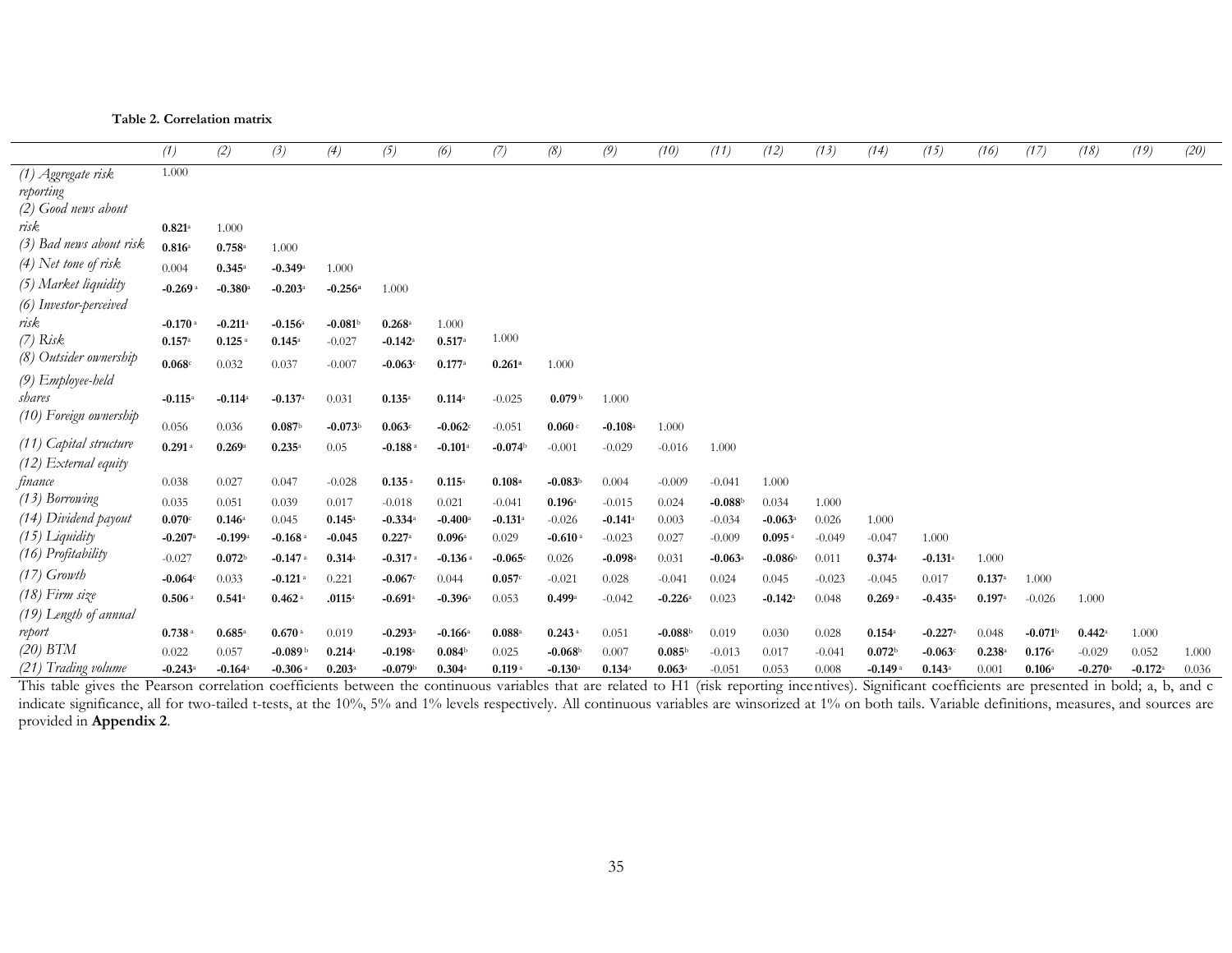|                               | ES       | Aggregate risk reporting (H1) |              |             |
|-------------------------------|----------|-------------------------------|--------------|-------------|
|                               |          | Model (1)                     | Model (2)    | Model (3)   |
| <b>Environmental factors:</b> |          |                               |              |             |
| Risk                          | $^{(+)}$ | $0.054**$                     | $0.191***$   | $0.176***$  |
|                               |          | (2.043)                       | (5.093)      | (4.867)     |
| Outsider ownership            | (3)      | 0.019                         | 0.047        | 0.030       |
|                               |          | (0.773)                       | (1.372)      | (0.880)     |
| Employee-held shares          | (3)      | $-0.002$                      | $-0.090**$   | $-0.091***$ |
|                               |          | $(-0.072)$                    | $(-2.522)$   | $(-2.620)$  |
| Foreign ownership             | (3)      | 0.018                         | 0.036        | 0.036       |
|                               |          | (0.733)                       | (1.047)      | (1.065)     |
| Capital structure             | (3)      | 0.033                         | $0.189***$   | $0.255***$  |
|                               |          | (1.055)                       | (4.273)      | (7.051)     |
| External equity finance       | (3)      | 0.004                         | 0.003        | $-0.003$    |
|                               |          | (0.158)                       | (0.090)      | $(-0.099)$  |
| Borrowing                     | (3)      | 0.017                         | $-0.019$     | $-0.022$    |
|                               |          | (0.728)                       | $(-0.543)$   | $(-0.612)$  |
| Control factors:              |          |                               |              |             |
| Dividend payout               | (3)      | $-0.069**$                    | $0.085**$    |             |
|                               |          | $(-2.305)$                    | (2.167)      |             |
| Liquidity                     | (3)      | 0.039                         | $-0.116$ *** |             |
|                               |          | (1.270)                       | $(-2.676)$   |             |
| Profitability                 | (?)      | $-0.043$                      | $-0.010$     |             |
|                               |          | $(-1.391)$                    | $(-0.236)$   |             |
| Growth                        | $^{(+)}$ | 0.014                         | $-0.026$     |             |
|                               |          | (0.586)                       | $(-0.681)$   |             |
| Firm size                     | $^{(+)}$ | $0.264***$                    |              |             |
|                               |          | (6.716)                       |              |             |
| Length of annual report       | $(+)$    | $0.593***$                    |              |             |
|                               |          | (15.296)                      |              |             |
| Year fixed effects            |          | Yes                           | Yes          | Yes         |
| Industry fixed effects        |          | Yes                           | Yes          | Yes         |
| Adj. R-squared                |          | $61.80\%$                     | 22.70%       | 21.60%      |
| F values                      |          | 65.21***                      | 12.28***     | $13.40***$  |
| Observations                  |          | 715                           | 715          | 715         |

## **Table 3. OLS results for the impact of environmental factors on aggregate risk reporting**

This table answers the question of *the extent to which risk information is principally associated with distinctly German features*. It examines the hypotheses related to *H1*. The table gives standardized coefficient estimates and the model summary for OLS regressions of aggregate risk reporting on environmental factors (Model 3) and all (Model 1) or some (Model 2) other control factors. In this and subsequent tables, ES indicates the expected sign (i.e., direction). All continuous variables are winsorized at 1% on both tails. Standard errors are heteroskedasticity-adjusted. t-values are given in parentheses. The symbols \*, \*\* and \*\*\* represent the 10, 5 and 1% significance levels, respectively. Variable definitions, measures and sources are provided in **Appendix 2**.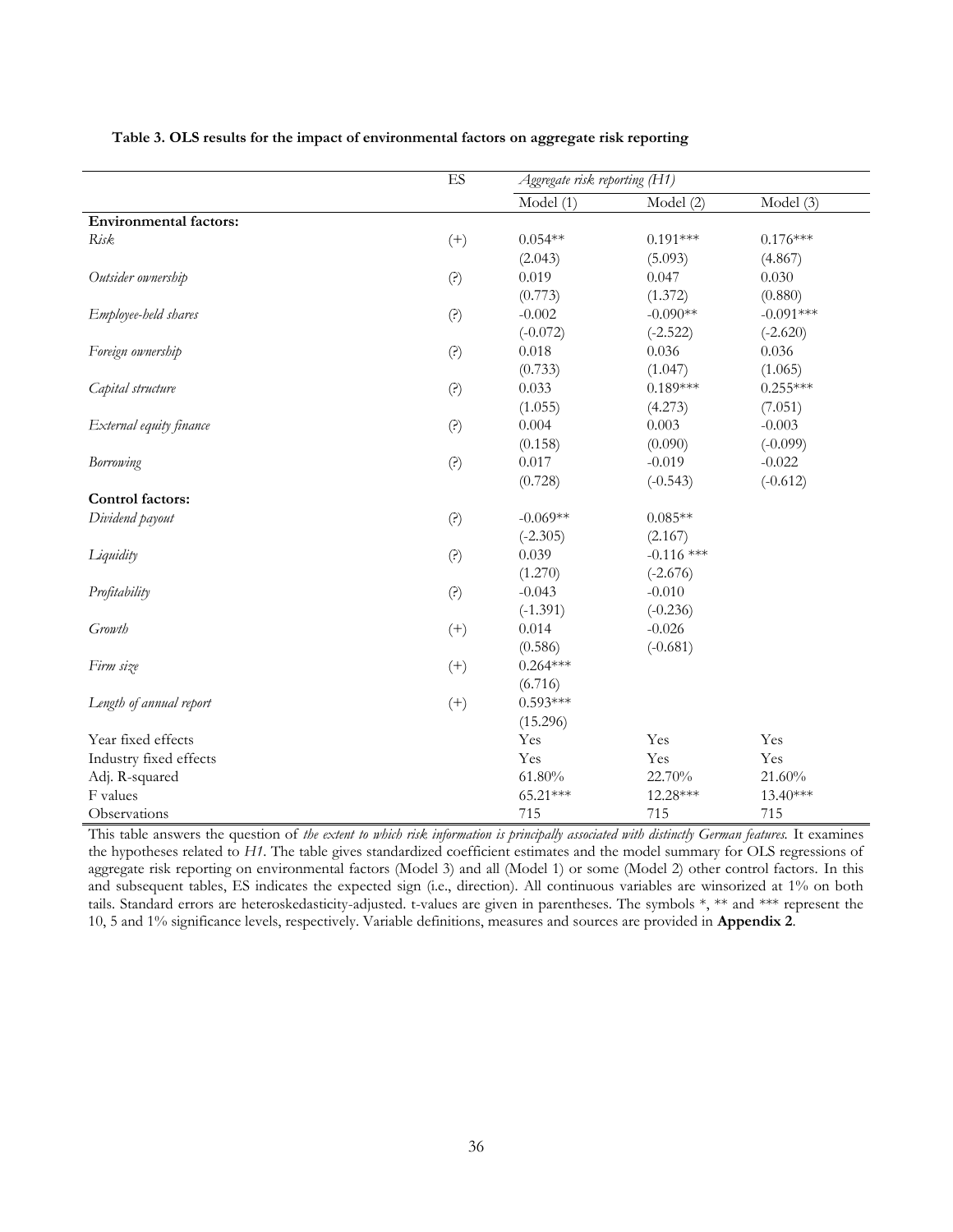|                                                                                            | ES              | Market liquidity (H2a)                  |                                         |                                         | Investor-perceived risk (H2b)           |                                         |                                         |  |
|--------------------------------------------------------------------------------------------|-----------------|-----------------------------------------|-----------------------------------------|-----------------------------------------|-----------------------------------------|-----------------------------------------|-----------------------------------------|--|
|                                                                                            |                 | Model(1)                                | Model (2)                               | Model (3)                               | Model (4)                               | Model(5)                                | Model (6)                               |  |
| Risk-related disclosure                                                                    |                 |                                         |                                         |                                         |                                         |                                         |                                         |  |
| Aggregate risk reporting                                                                   | (?)             | $-0.010$<br>$(-0.268)$                  |                                         |                                         | $-0.045$<br>$(-1.285)$                  |                                         |                                         |  |
| Good news about risk                                                                       | (?)             |                                         | $-0.117**$<br>$(-2.091)$                |                                         |                                         | $-0.134***$<br>$(-2.873)$               |                                         |  |
| Bad news about risk                                                                        | (?)             |                                         | $0.102**$<br>(2.001)                    |                                         |                                         | $0.109**$<br>(2.296)                    |                                         |  |
| Net tone of risk                                                                           | (?)             |                                         |                                         | $-0.077**$<br>$(-2.184)$                |                                         |                                         | $-0.086***$<br>$(-2.860)$               |  |
| Control factors                                                                            |                 |                                         |                                         |                                         |                                         |                                         |                                         |  |
| Outsider ownership                                                                         | $(\hat{\cdot})$ | $-0.038$<br>$(-1.329)$                  | $-0.040$<br>$(-1.387)$                  | $-0.041$<br>$(-1.387)$                  | 0.017<br>(0.616)                        | 0.018<br>(0.658)                        | 0.018<br>(0.638)                        |  |
| Employee-held shares                                                                       | (3)             | $-0.031$<br>$(-1.160)$                  | $-0.029$<br>$(-1.073)$                  | $-0.029$<br>$(-1.073)$                  | 0.001<br>(0.031)                        | 0.005<br>(0.197)                        | 0.006<br>(0.204)                        |  |
| Foreign ownership                                                                          | (?)             | $0.047**$<br>(1.988)                    | $0.046**$<br>(1.970)                    | $0.046*$<br>(1.952)                     | $-0.006$<br>$(-0.168)$                  | $-0.014$<br>$(-0.376)$                  | $-0.015$<br>$(-0.393)$                  |  |
| Firm size                                                                                  | $(\text{-})$    | $-0.761***$<br>$(-17.301)$              | $-0.748***$<br>$(-17.707)$              | $-0.755***$<br>$(-18.493)$              | $-0.414***$<br>$(-8.087)$               | $-0.405***$<br>$(-7.837)$               | $-0.417***$<br>$(-7.599)$               |  |
| <b>BTM</b>                                                                                 | $(\text{-})$    | $-0.137***$<br>$(-4.280)$               | $-0.128***$<br>$(-3.868)$               | $-0.129***$<br>$(-3.874)$               | $0.086**$<br>(2.365)                    | $0.096***$<br>(2.665)                   | $0.097***$<br>(2.667)                   |  |
| Capital structure                                                                          | $(\text{-})$    | $0.180***$<br>(4.311)                   | $0.178***$<br>(4.388)                   | $0.177***$<br>(4.431)                   | $0.172***$<br>(5.512)                   | $0.162***$<br>(5.302)                   | $0.162***$<br>(5.312)                   |  |
| Risk                                                                                       | $(\text{-})$    | $-0.070*$<br>$(-1.785)$                 | $-0.070*$<br>$(-1.810)$                 | $-0.071*$<br>$(-1.823)$                 | $0.489***$<br>(13.779)                  | $0.482***$<br>(13.718)                  | $0.481***$<br>(13.821)                  |  |
| Trading volume                                                                             | $(\text{-})$    | $-0.160***$<br>$(-5.390)$               | $-0.154***$<br>$(-5.078)$               | $-0.154***$<br>$(-4.995)$               | $0.117**$<br>(2.566)                    | $0.128***$<br>(2.833)                   | $0.130***$<br>(2.859)                   |  |
| Year fixed effects<br>Industry fixed effects<br>Adj. R-squared<br>F values<br>Observations |                 | Yes<br>Yes<br>55.00%<br>46.03***<br>667 | Yes<br>Yes<br>55.40%<br>45.32***<br>667 | Yes<br>Yes<br>55.50%<br>47.44***<br>667 | Yes<br>Yes<br>48.60%<br>33.91***<br>667 | Yes<br>Yes<br>48.60%<br>35.22***<br>667 | Yes<br>Yes<br>48.70%<br>33.32***<br>667 |  |

**Table 4. OLS results for the impact of aggregate risk reporting and its tone on market liquidity and investorperceived risk** 

This table answers the question of *whether, and if so to what extent, the observed risk information is useful*. It examines the hypotheses related to **H2.** The table gives standardized coefficient estimates and the model summary for OLS regressions of market liquidity (Models 1, 2 and 3) and investor-perceived risk (Models 4, 5 and 6) on aggregate, good and bad news, and the net tone of risk reporting, respectively. ES indicates the expected sign (i.e., direction). All continuous variables are winsorized at 1% on both tails. Standard errors are heteroskedasticity-adjusted. t-values are given in parentheses. The symbols \*, \*\* and \*\*\* represent the 10, 5 and 1% significance levels, respectively. Variable definitions, measures and sources are provided in **Appendix 2**.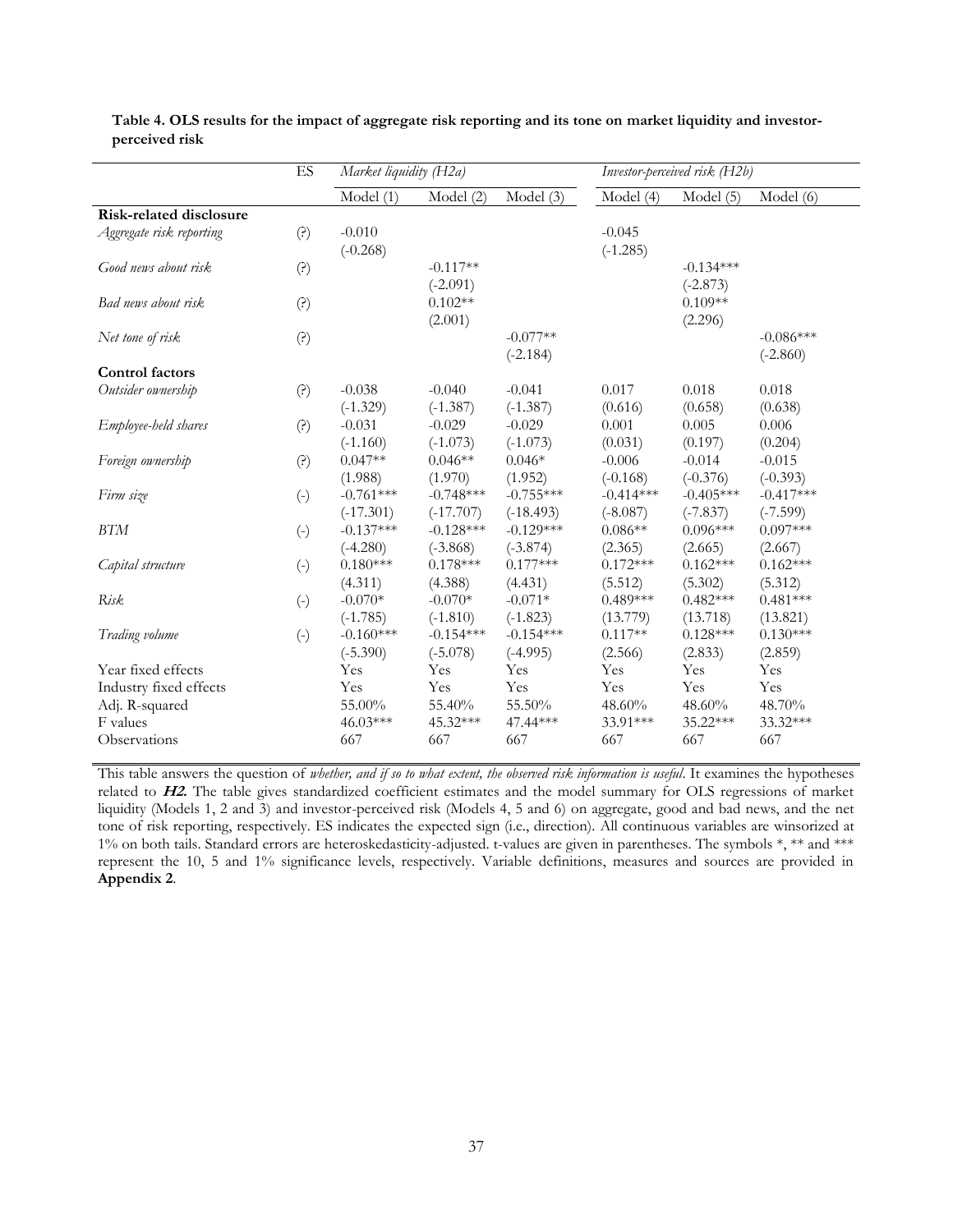|                               | E.S      | Aggregate risk reporting | Good news about risk | Bad news about risk | Net tone of risk |
|-------------------------------|----------|--------------------------|----------------------|---------------------|------------------|
|                               |          | Model $(1)$              | Model (2)            | Model $(3)$         | Model (4)        |
| <b>Environmental factors:</b> |          |                          |                      |                     |                  |
| Risk                          | $^{(+)}$ | $0.047*$                 | 0.037                | 0.007               | 0.044            |
|                               |          | (1.827)                  | (1.284)              | (0.257)             | (1.178)          |
| Outsider ownership            | (?)      | 0.031                    | $-0.011$             | $-0.017$            | 0.009            |
|                               |          | (0.743)                  | $(-0.386)$           | $(-0.692)$          | (0.245)          |
| Employee-held shares          | (?)      | $-0.018$                 | 0.026                | $-0.013$            | 0.058            |
|                               |          | $(-0.109)$               | (0.942)              | $(-0.524)$          | (1.593)          |
| Foreign ownership             | (?)      | 0.019                    | 0.022                | 0.042               | $-0.027$         |
|                               |          | (0.798)                  | (0.861)              | (1.587)             | $(-0.750)$       |
| Capital structure             | (?)      | 0.088                    | 0.041                | $0.007\,$           | 0.011            |
|                               |          | (1.004)                  | (0.408)              | (0.213)             | (0.239)          |
| External equity finance       | (?)      | 0.005                    | 0.022                | 0.028               | $-0.009$         |
|                               |          | (0.183)                  | (0.814)              | (1.075)             | $(-0.275)$       |
| Borrowing                     | (?)      | 0.020                    | $0.041*$             | $0.016\,$           | 0.037            |
|                               |          | (0.844)                  | (1.698)              | (0.650)             | (1.106)          |
| Control factors:              |          |                          |                      |                     |                  |
| Dividend payout               | (?)      | $-0.072**$               | $-0.028$             | $-0.075**$          | $0.067*$         |
|                               |          | $(-2.406)$               | $(-0.993)$           | $(-2.490)$          | (1.669)          |
| Liquidity                     | (?)      | 0.041                    | 0.037                | 0.046               | $-0.013$         |
|                               |          | (1.343)                  | (1.061)              | (1.395)             | $(-0.274)$       |
| Profitability                 | (?)      | $-0.040$                 | $-0.011$             | $-0.127***$         | $0.166***$       |
|                               |          | $(-1.308)$               | $(-0.359)$           | $(-4.219)$          | (4.075)          |
| Growth                        | $^{(+)}$ | 0.012                    | $0.062**$            | $-0.020$            | $0.121***$       |
|                               |          | (0.531)                  | (2.266)              | $(-0.784)$          | (3.259)          |
| Firm size                     | $^{(+)}$ | $0.262***$               | $0.357***$           | $0.315***$          | 0.067            |
|                               |          | (6.681)                  | (8.265)              | (7.662)             | (1.348)          |
| Length of annual report       | $^{(+)}$ | $0.605***$               | $0.532***$           | $0.509***$          | 0.045            |
|                               |          | (16.503)                 | (13.092)             | (13.113)            | (1.228)          |
| During financial crisis       | (?)      | $0.074***$               | $-0.007$             | $0.175***$          | $-0.263***$      |
|                               |          | (3.371)                  | $(-0.302)$           | (7.146)             | $(-8.015)$       |
| Post financial crisis         | (?)      | $0.088***$               | $-0.049$             | $0.212***$          | $-0.377***$      |
|                               |          | (3.007)                  | $(-1.598)$           | (7.550)             | $(-9.344)$       |
| Industry fixed effects        |          | Yes                      | Yes                  | Yes                 | Yes              |
| Adj. R-squared                |          | $61.70\%$                | $55.20\%$            | 59.20%              | $26.1\%$         |
|                               |          |                          |                      |                     |                  |
| F values                      |          | 70.89***                 | 57.26***             | 78.47***            | 12.30***         |
| Observations                  |          | 715                      | 715                  | 715                 | 715              |

**Table 5. OLS results for the impact of the financial crisis on aggregate risk reporting and its tone**

This table provides standardized coefficient estimates and the model summary for OLS regressions of the impact of the financial crisis on aggregate risk reporting and its tone (good and bad news about risk, and net tone of risk). Two dummy variables, during and post the crisis, are introduced relative to the period prior to the crisis. "During the crisis" takes a value of 1 if the time period is 2008 and 0 otherwise. "Post the crisis" takes a value of 1 if the time period is 2009 and 0 otherwise. ES indicates the expected sign (i.e., direction). All continuous variables are winsorized at 1% on both tails. Standard errors are heteroskedasticity-adjusted. t-values are given in parentheses. The symbols \*, \*\* and \*\*\* represent the 10, 5 and 1% significance levels, respectively. Variable definitions, measures and sources are provided in **Appendix 2**.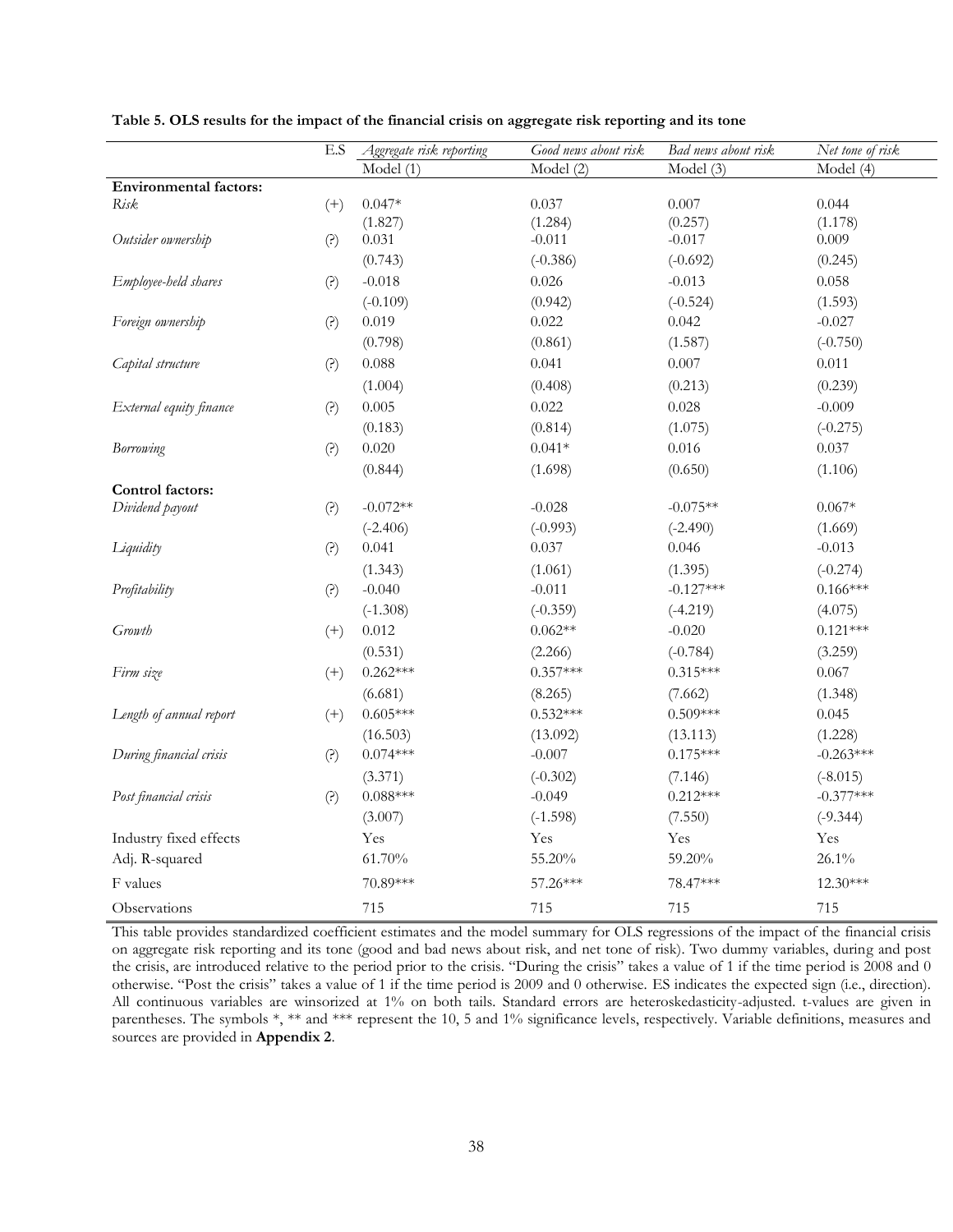| Panel A:Incentives            |          |                                      | Panel B: Usefulness                  |              |                  |             |             |                         |             |             |  |  |
|-------------------------------|----------|--------------------------------------|--------------------------------------|--------------|------------------|-------------|-------------|-------------------------|-------------|-------------|--|--|
|                               | E.S      | $\triangle$ Aggregate risk reporting |                                      | E.S          | Market liquidity |             |             | Investor-perceived risk |             |             |  |  |
|                               |          | Model (1)                            |                                      |              | Model (1)        | Model (2)   | Model (3)   | Model (4)               | Model(5)    | Model (6)   |  |  |
| <b>Environmental factors:</b> |          |                                      | Risk-related disclosure:             |              |                  |             |             |                         |             |             |  |  |
| Risk                          | $^{(+)}$ | $0.044**$                            | $\triangle$ Aggregate risk reporting | (3)          | $-0.013$         |             |             | $-0.056$                |             |             |  |  |
|                               |          | (2.043)                              |                                      |              | $(-0.268)$       |             |             | $(-1.285)$              |             |             |  |  |
| Outsider ownership            | (?)      | 0.016                                | $\triangle$ Good news about risk     | (3)          |                  | $-0.116**$  |             |                         | $-0.133***$ |             |  |  |
|                               |          | (0.773)                              |                                      |              |                  | $(-2.091)$  |             |                         | $(-2.873)$  |             |  |  |
| Employee-held shares          | (?)      | $-0.002$                             | $\triangle$ Bad news about risk      | (?)          |                  | $0.102**$   |             |                         | $0.109**$   |             |  |  |
|                               |          | $(-0.072)$                           |                                      |              |                  | (2.001)     |             |                         | (2.296)     |             |  |  |
| Foreign ownership             | (?)      | 0.015                                | $\triangle$ Net tone about risk      | (?)          |                  |             | $-0.078**$  |                         |             | $-0.087***$ |  |  |
|                               |          | (0.733)                              |                                      |              |                  |             | $(-2.184)$  |                         |             | $(-2.860)$  |  |  |
| Capital structure             | (?)      | 0.027                                | <b>Control factors</b>               |              |                  |             |             |                         |             |             |  |  |
|                               |          | (1.055)                              | Outsider ownership                   | (?)          | $-0.038$         | $-0.040$    | $-0.041$    | 0.017                   | 0.018       | 0.018       |  |  |
| External equity finance       | (?)      | 0.003                                |                                      |              | $(-1.329)$       | $(-1.387)$  | $(-1.387)$  | (0.616)                 | (0.658)     | (0.638)     |  |  |
|                               |          | (0.158)                              | Employee held shares                 | (?)          | $-0.032$         | $-0.029$    | $-0.029$    | 0.001                   | 0.006       | 0.006       |  |  |
| Borrowing                     | (?)      | 0.014                                |                                      |              | $(-1.160)$       | $(-1.073)$  | $(-1.073)$  | (0.031)                 | (0.197)     | (0.204)     |  |  |
|                               |          | (0.728)                              | Foreign ownership                    | (?)          | $0.047**$        | $0.047**$   | $0.046*$    | $-0.006$                | $-0.014$    | $-0.015$    |  |  |
| Control factors:              |          |                                      |                                      |              | (1.988)          | (1.970)     | (1.952)     | $(-0.168)$              | $(-0.376)$  | $(-0.393)$  |  |  |
| Dividend payout               | (?)      | $-0.056**$                           | Firm size                            | $(\text{-})$ | $-0.762***$      | $-0.749***$ | $-0.755***$ | $-0.415***$             | $-0.405***$ | $-0.417***$ |  |  |
|                               |          | $(-2.305)$                           |                                      |              | $(-17.301)$      | $(-17.707)$ | $(-18.493)$ | $(-8.087)$              | $(-7.837)$  | $(-7.599)$  |  |  |
| Liquidity                     | (?)      | 0.032                                | <b>BTM</b>                           | $(\text{-})$ | $-0.138***$      | $-0.129***$ | $-0.129***$ | $0.086**$               | $0.096***$  | $0.097***$  |  |  |
|                               |          | (1.270)                              |                                      |              | $(-4.280)$       | $(-3.868)$  | $(-3.874)$  | (2.365)                 | (2.665)     | (2.667)     |  |  |
| Profitability                 | (?)      | $-0.035$                             | Capital structure                    | $(\text{-})$ | $0.180***$       | $0.178***$  | $0.177***$  | $0.173***$              | $0.163***$  | $0.162***$  |  |  |
|                               |          | $(-1.391)$                           |                                      |              | (4.311)          | (4.388)     | (4.431)     | (5.512)                 | (5.302)     | (5.312)     |  |  |
| Growth                        | $(+)$    | 0.012                                | Risk                                 | $(\text{-})$ | $-0.071*$        | $-0.0718*$  | $-0.071*$   | $0.490***$              | $0.483***$  | $0.481***$  |  |  |
|                               |          | (0.586)                              |                                      |              | $(-1.785)$       | $(-1.810)$  | $(-1.823)$  | (13.779)                | (13.718)    | (13.821)    |  |  |
| Firm size                     | $^{(+)}$ | $0.213***$                           | Trading volume                       | $(\text{-})$ | $-0.161***$      | $-0.155***$ | $-0.154***$ | $0.118**$               | $0.129***$  | $0.130***$  |  |  |
|                               |          | (6.716)                              |                                      |              | $(-5.390)$       | $(-5.078)$  | $(-4.995)$  | (2.566)                 | (2.833)     | (2.859)     |  |  |
| Length of annual report       | $^{(+)}$ | $0.478***$                           |                                      |              |                  |             |             |                         |             |             |  |  |
|                               |          | (15.296)                             |                                      |              |                  |             |             |                         |             |             |  |  |
| Year fixed effects            |          | Yes                                  | Year fixed effects                   |              | Yes              | Yes         | Yes         | Yes                     | Yes         | Yes         |  |  |
| Industry fixed effects        |          | Yes                                  | Industry fixed effects               |              | Yes              | Yes         | Yes         | Yes                     | Yes         | Yes         |  |  |
| Adj. R-squared                |          | 75.30%                               | Adj. R-squared                       |              | 55.00%           | 55.40%      | 55.50%      | 48.60%                  | 48.60%      | 48.70%      |  |  |
| F values                      |          | 118.80***                            | F values                             |              | $46.03***$       | 45.32***    | 47.44***    | 33.91***                | 32.82***    | 33.32***    |  |  |
| Observations                  |          | 715                                  | Observations                         |              | 667              | 667         | 667         | 667                     | 667         | 667         |  |  |

## **Table 6. OLS results for the impact of environmental factors on changes on aggregate risk reporting and their usefulness**

This table gives standardized coefficient estimates and the model summary for OLS regressions of the change in aggregate risk reporting on environmental factors, in Panel A. It also gives standardized coefficient estimates and the model summary for OLS regressions of market liquidity (Models 1-3) and investor-perceived risk (Models 4-6) on changes in aggregate risk reporting (Models 1 and 4), good and bad news (Models 2 and 5), and net tone about risk (Models 3 and 6), respectively. Changes (Δ) in aggregate news, good and bad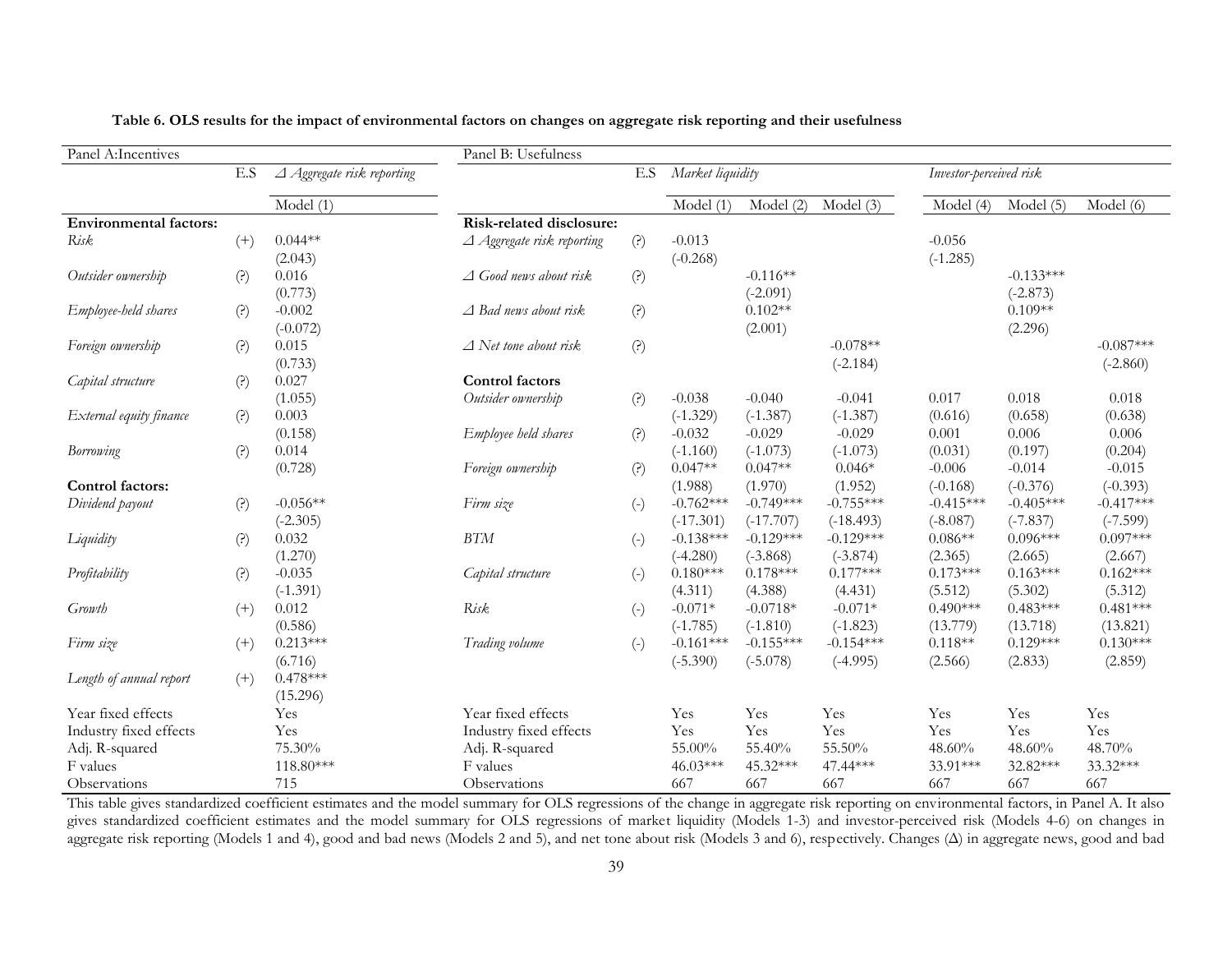news about risk, and net tone of risk are defined as the differences between a firm's scores and the median score for other firms in the same industry over the years. Variable definitions, measures and sources are provided in **Appendix 2**.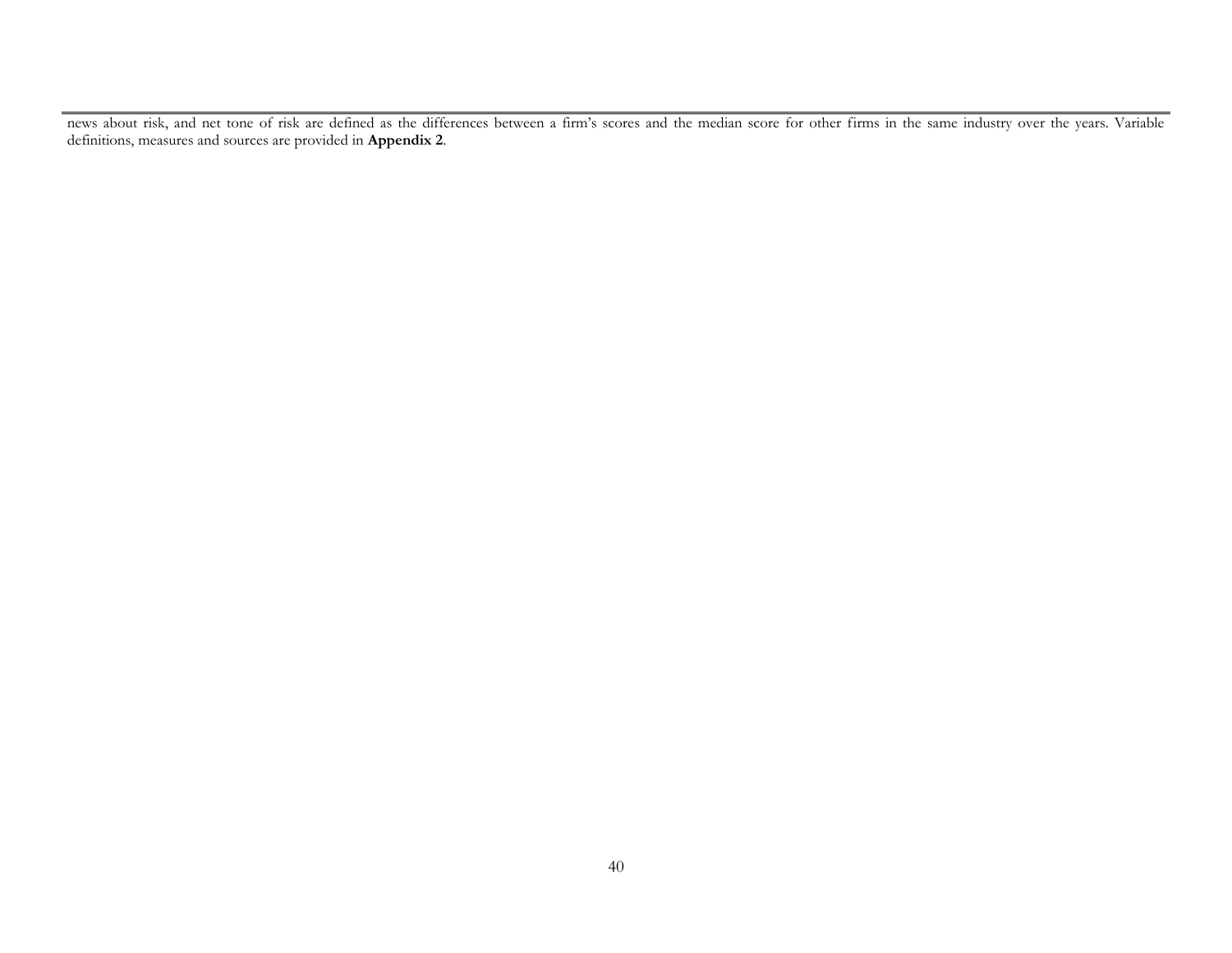|                               | ES              | Aggregate risk reporting (retest H1) |            |  |
|-------------------------------|-----------------|--------------------------------------|------------|--|
|                               |                 | $\overline{\text{Model}}(1)$         | Model (2)  |  |
| <b>Environmental factors:</b> |                 |                                      |            |  |
| Risk                          | $^{(+)}$        | $0.086*$                             | $0.079**$  |  |
|                               |                 | (1.683)                              | (1.995)    |  |
| Outsider ownership            | (?)             | 0.000                                | $0.000\,$  |  |
|                               |                 | (0.104)                              | (0.718)    |  |
| Employee-held shares          | (?)             | $-0.005$                             | 0.004      |  |
|                               |                 | $(-0.677)$                           | (0.630)    |  |
| Foreign ownership             | (?)             | 0.004                                | $-0.004$   |  |
|                               |                 | (0.700)                              | $(-0.596)$ |  |
| Capital structure             | (3)             | $-0.011$                             | $0.025**$  |  |
|                               |                 | $(-0.614)$                           | (2.579)    |  |
| External equity finance       | (?)             | $-0.004$                             | 0.018      |  |
|                               |                 | $(-0.555)$                           | (1.632)    |  |
| Borrowing                     | $(\hat{\cdot})$ | 0.015                                | $0.011\,$  |  |
|                               |                 | (0.814)                              | (0.526)    |  |
| Control factors:              |                 |                                      |            |  |
| Dividend payout               | (3)             | 0.000                                | $-0.001*$  |  |
|                               |                 | (0.055)                              | $(-1.817)$ |  |
| Liquidity                     | (3)             | $-0.010$                             | $0.047***$ |  |
|                               |                 | $(-0.654)$                           | (3.001)    |  |
| Profitability                 | $(\cdot)$       | $-0.000$                             | $-0.002$   |  |
|                               |                 | $(-0.175)$                           | $(-1.539)$ |  |
| Growth                        | $^{(+)}$        | $-0.039$                             | 0.079      |  |
|                               |                 | $(-0.872)$                           | (1.138)    |  |
| Firm size                     | $^{(+)}$        | $0.371***$                           | $0.242***$ |  |
|                               |                 | (2.815)                              | (8.333)    |  |
| Length of annual report       | $(+)$           | $0.544***$                           | $0.366***$ |  |
|                               |                 | (11.560)                             | (8.548)    |  |
| Intercept                     | (3)             | $-0.394$                             | 1.293***   |  |
|                               |                 | $(-0.607)$                           | (4.533)    |  |
| Year fixed effects            |                 | Yes                                  | Yes        |  |
| Industry fixed effects        |                 | NA                                   | Yes        |  |
| Adj. R-squared                |                 | 52.5%                                | 39.0%      |  |
| Observations                  |                 | 715                                  | 530        |  |

## **Table 7. Regression results for environmental incentives for aggregate risk reporting after controlling for endogeneity**

This table re-examines the question of *the extent to which risk information is principally associated with distinctly German features*, previously provided under Table 3, after control for endogeneity. This table provides the unstandardized coefficient estimates of panel regression fixed effects (Model 1), and it also provides unstandardized coefficient estimates for OLS regressions of aggregate risk reporting on lagged environmental and control factors (Model 2). ES indicates the expected sign (i.e., direction). All continuous variables are winsorized at 1% on both tails. Standard errors are heteroskedasticity-adjusted and clustered at the firm level. t-values are given in parentheses. The symbols \*, \*\* and \*\*\* represent the 10, 5 and 1% significance levels, respectively. Variable definitions, measures and sources are provided in **Appendix 2**.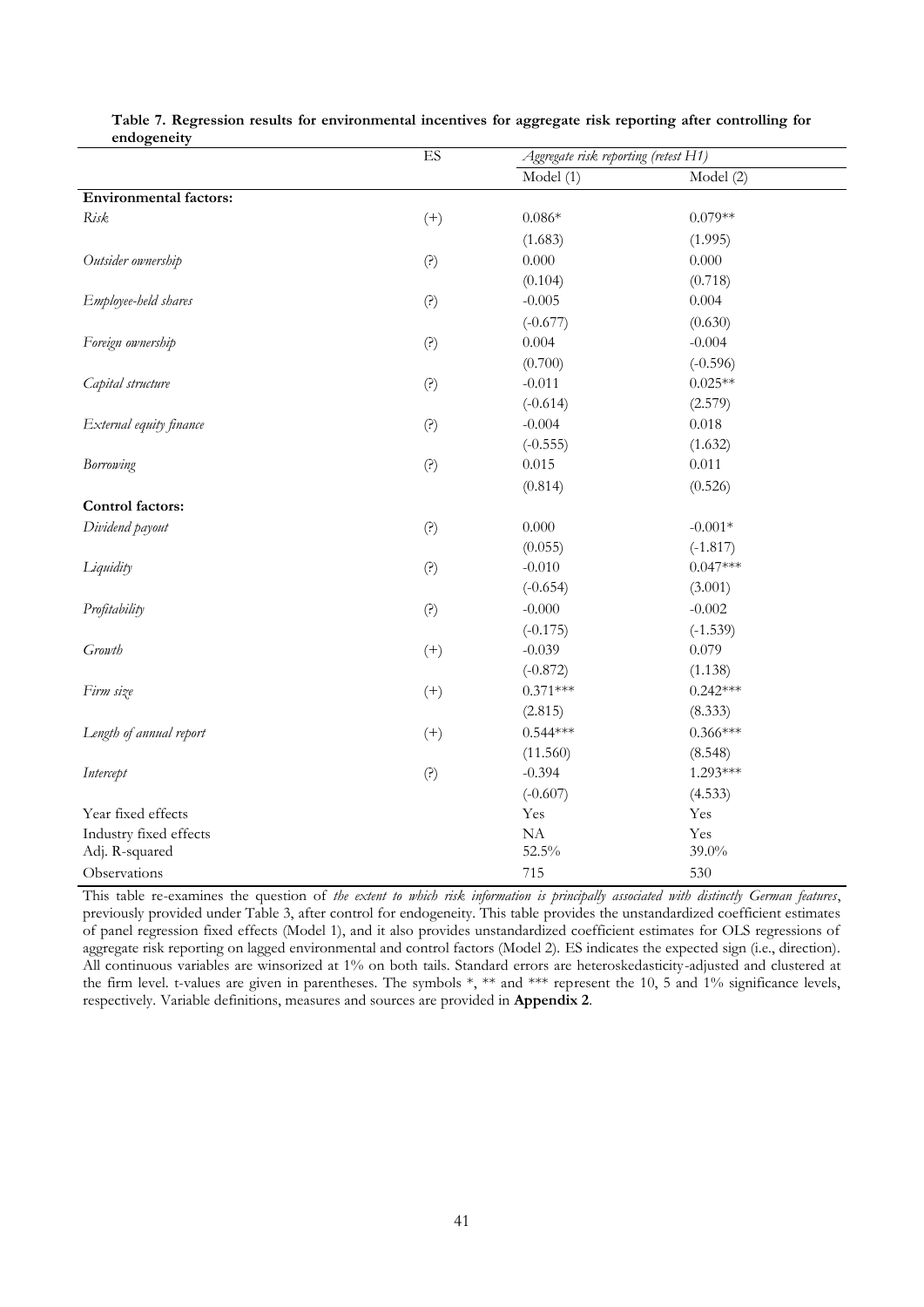



This figure explains the linkages between German institutional characteristics and the testable environmental factors and their relations to aggregate risk reporting. Variable definitions, measures and sources are provided in Appendix 2.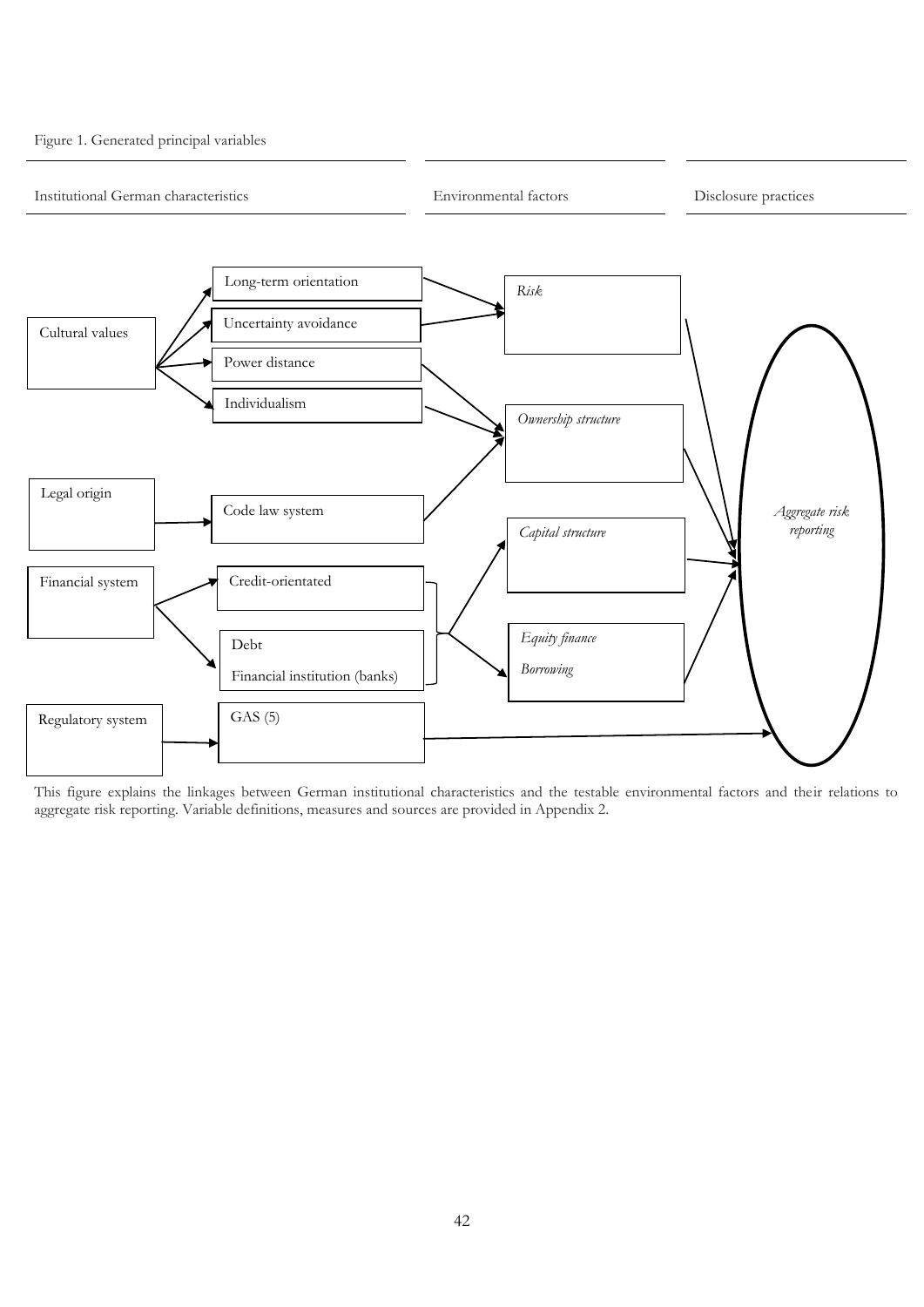## **Figure 2. Automated content analysis steps**



This figure describes the three main steps taken to generate risk reporting (aggregate and tone) scores.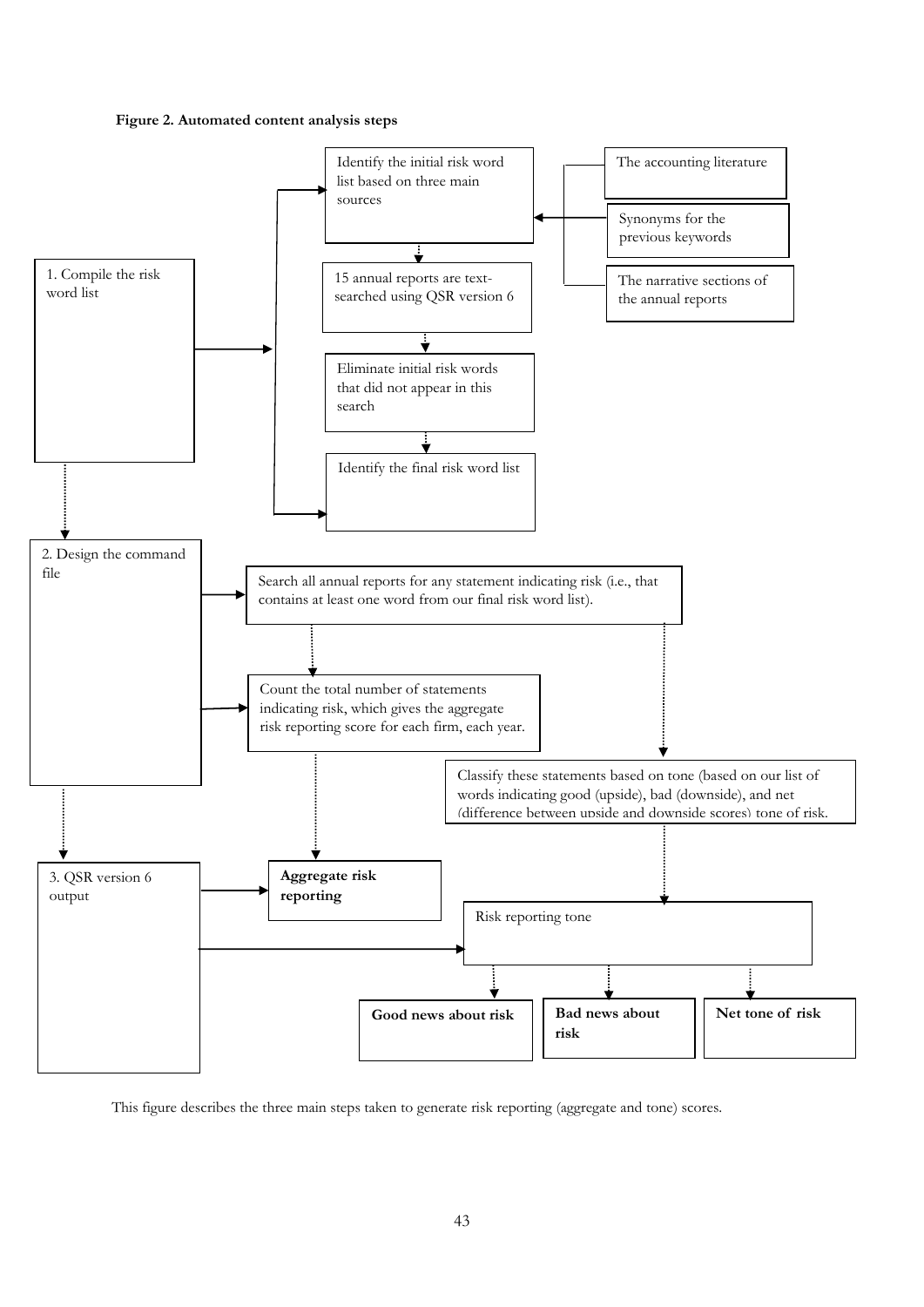| Appendix 1. Sample selection                                                               |       |  |  |
|--------------------------------------------------------------------------------------------|-------|--|--|
| All-share non-financial firms listed on Frankfurt market, obtained from Thomson One Banker | 716   |  |  |
| Exclude:                                                                                   |       |  |  |
| Firms that provided their annual reports in the German language only                       | (497) |  |  |
| Cross-listed firms                                                                         | (၁)   |  |  |
| Firms without a December 31 fiscal year-end                                                | (14)  |  |  |
| Firms with unconvertible (into text) annual reports                                        | (15)  |  |  |
| Firms that provided their annual reports under the US GAAP in 2005 and/or 2006             | (14)  |  |  |
| Firms without a complete time series of both annual reports and market data                | (28)  |  |  |
| Final sample size (number of firms) in each year                                           | 143   |  |  |
| Firm-year observations (5*143)<br>715                                                      |       |  |  |

This table shows the sample selection procedure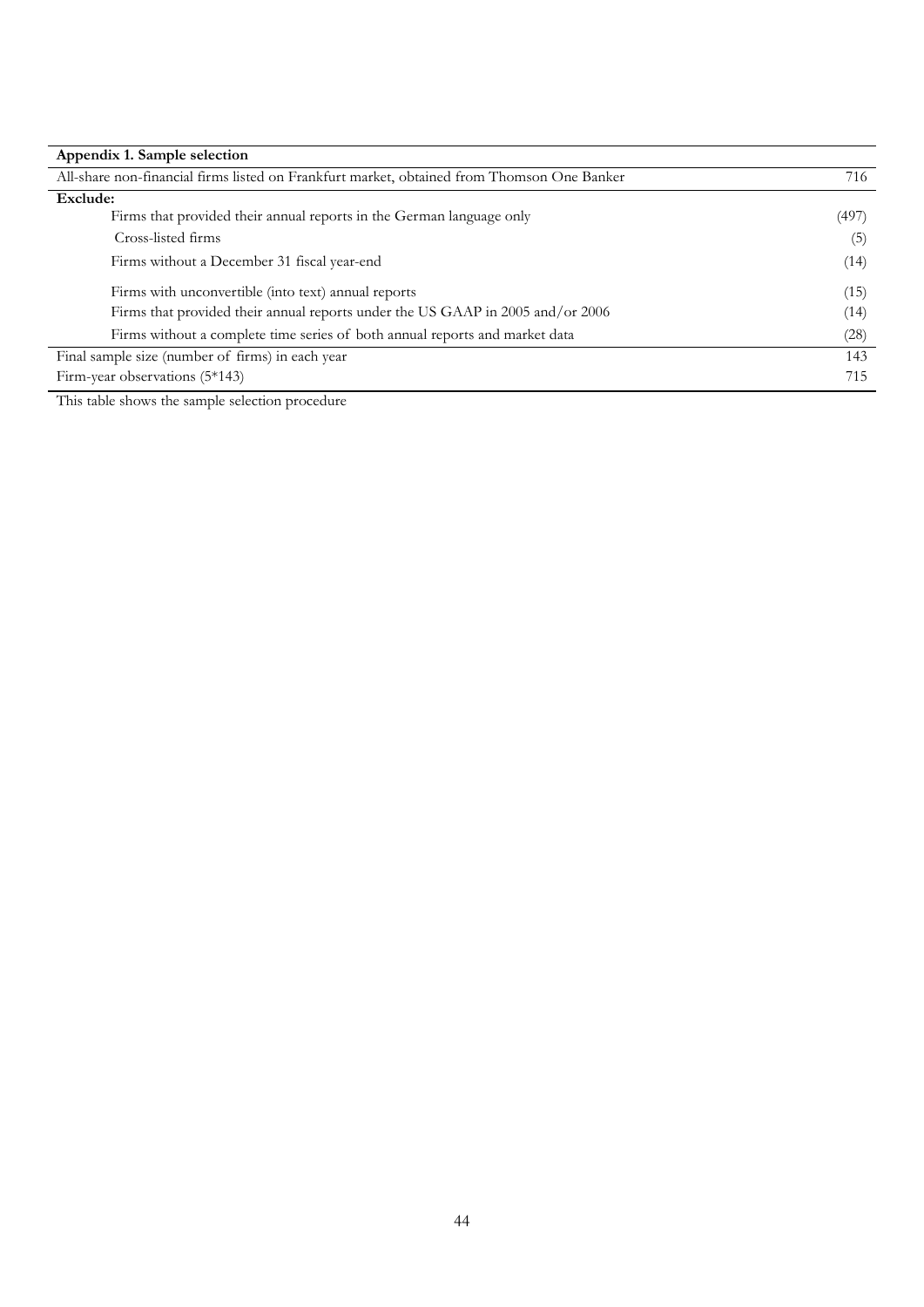| Appendix 2. Variable definitions                 |                                                                                                                                                                                                                                                                                                                                                                                                                                                                                                                                                                                                                    |
|--------------------------------------------------|--------------------------------------------------------------------------------------------------------------------------------------------------------------------------------------------------------------------------------------------------------------------------------------------------------------------------------------------------------------------------------------------------------------------------------------------------------------------------------------------------------------------------------------------------------------------------------------------------------------------|
| Variable                                         | Definitions, measures and sources                                                                                                                                                                                                                                                                                                                                                                                                                                                                                                                                                                                  |
| Risk-related disclosure:                         |                                                                                                                                                                                                                                                                                                                                                                                                                                                                                                                                                                                                                    |
| Aggregate risk reporting<br>Risk reporting tone: | All risk information that can be found in the narrative sections of annual reports. This typically relates to<br>the discussion sections that exclude the financial statements but include the notes to the accounts. The<br>scores are generated based on textual analysis using QSR version 6 to count the number of statements that<br>contain at least one word from our final risk word list. The score is the natural log of the number of<br>statements indicating risk in the narrative sections of annual reports. Appendix 3 provides examples of<br>statements that illustrate risk-related disclosure. |
| Bad news about risk                              | All possible information about risk that reflects bad news in the narrative sections of annual reports. The<br>number of statements indicating risk and conveying bad news is calculated based on textual analysis using<br>QSR version 6. Bad news is identified based on a specific list of words that reflect the downside of risk.<br>The score is the natural log of the number of statements.                                                                                                                                                                                                                |
| Good news about risk                             | All possible information about risk that reflects good news in the narrative sections of annual reports The<br>number of statements indicating risk and conveying good news is calculated based on textual analysis using<br>QSR version 6. Good news is identified based on a specific list of words that reflect the upside of risk. The<br>score is the natural log of the number of statements.                                                                                                                                                                                                                |
| Net tone of risk                                 | The net effect of good and bad news about risk, measured as the difference between the scores for good<br>and bad news about risk, as previously calculated.                                                                                                                                                                                                                                                                                                                                                                                                                                                       |
| Market indicators:                               |                                                                                                                                                                                                                                                                                                                                                                                                                                                                                                                                                                                                                    |
| Market liquidity                                 | Measured over three months (from May to July) to ensure that the annual report is publicly available, it is<br>the mean of the relative spread, which is calculated by dividing the difference between the daily ask and bid<br>prices by the average of the daily ask and bid prices. The equation is as follows:<br>$(Bid - Ask\; Spread) = \frac{1}{days}\sum_{d=1}^{Days} \frac{Ask-Bid}{(Ask+Bid)/2}$                                                                                                                                                                                                         |
| Investor-perceived risk                          | Required data are obtained from Datastream.<br>Measured over three months (from May to July) to ensure that the annual report is publicly available, this is<br>the mean of the volatility (standard deviation) of market returns. Required data are obtained from<br>Datastream.                                                                                                                                                                                                                                                                                                                                  |
| <b>Environmental factors:</b><br>Risk            | Firm risk measured by market beta which captures firm's systematic risk. Market beta was calculated as the<br>covariance of a firm's market return relative to a market index, based on between 23 and 35 consecutive<br>month-end prices of German firms relative to the market returns of the FazAktien index, obtained from<br>Datastream.                                                                                                                                                                                                                                                                      |
| Outsider ownership                               | Measured as Free-float NOSH, which is the percentage of total shares in issue and available to ordinary<br>investors, obtained from Datastream.                                                                                                                                                                                                                                                                                                                                                                                                                                                                    |
| Employee-held shares                             | The percentage of strategic holdings of 5% or more held by employees, or by those with a substantial<br>position in a company that provides significant voting power at an annual general meeting (typically family<br>members), obtained from Datastream.                                                                                                                                                                                                                                                                                                                                                         |
| Foreign ownership                                | Measured by Free-float foreign holdings, which is the percentage of strategic holdings of 5% or more held<br>by an institution domiciled in a country other than that of the issuer: N.B. Before March 1st 2005 this data<br>type was calculated as a separate strategic component. Since that date, NOSHFR has represented the<br>foreign-held holdings of 5% or more included in the total strategic holdings. This is obtained from<br>Datastream.                                                                                                                                                              |
| Capital structure                                | Measured as the natural log of leverage. Leverage is proxied by [Long Term Debt + Short Term Debt &<br>Current Portion of Long Term Debt  / [Common Equity] * 100, obtained from Datastream.                                                                                                                                                                                                                                                                                                                                                                                                                       |
| External equity finance                          | Calculated as in Francis et al. (2005) as $[1 - (CFO/CAPX)]$ , where CFO is net cash flows from operating<br>activities, and CAPX is capital expenditure. These two items are obtained from Datastream.                                                                                                                                                                                                                                                                                                                                                                                                            |

l,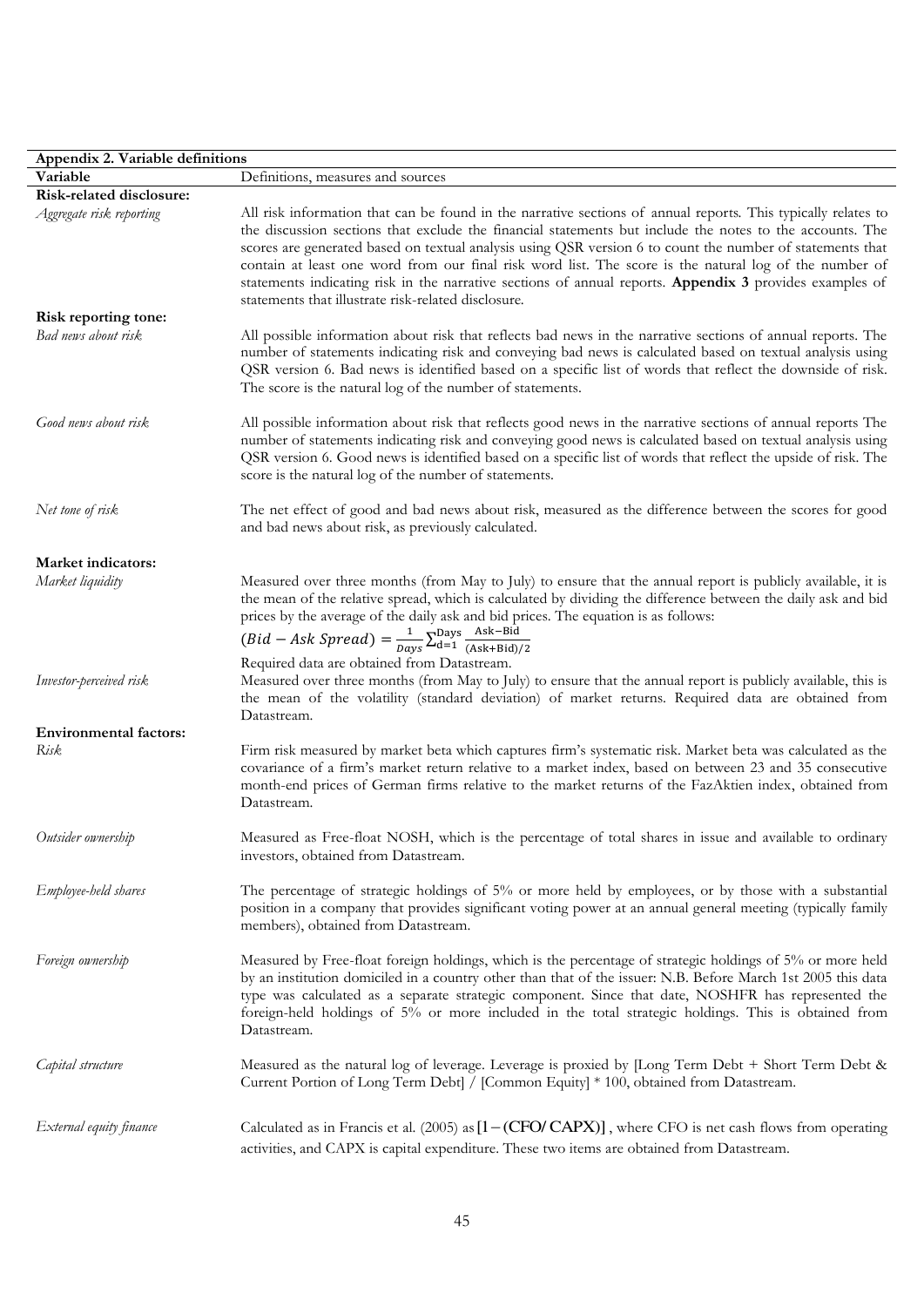| <b>Borrowing</b>                    | The ratio of borrowing expenses - including the amount received by the company due to the issuance of<br>long-term debt (convertible and non-convertible), the increase in capitalized lease obligations, and the debt<br>acquired from acquisitions - to the total sources of funds including the total funds generated by the<br>company internally and externally during the fiscal period, obtained from Datastream. |
|-------------------------------------|--------------------------------------------------------------------------------------------------------------------------------------------------------------------------------------------------------------------------------------------------------------------------------------------------------------------------------------------------------------------------------------------------------------------------|
| Control factors:<br>Dividend payout | Dividend payout ratio, which is captured as the ratio of dividend per share in the last 12 months to the<br>earnings per share over the last 12 months, obtained from Datastream.                                                                                                                                                                                                                                        |
| Profitability                       | Measured by the return on equity (ROE), calculated by dividing net income before preferred dividends by<br>the year-end common equity, obtained from Datastream.                                                                                                                                                                                                                                                         |
| Liquidity                           | Measured by the current ratio, calculated by dividing total current assets by total current liabilities, obtained<br>from Datastream.                                                                                                                                                                                                                                                                                    |
| Growth                              | Measured as the ratio of net sales, $[(salest1/salest0)-1]$ , obtained from Datastream.                                                                                                                                                                                                                                                                                                                                  |
| Firm size                           | Measured by the natural logarithm of total assets, obtained from Datastream.                                                                                                                                                                                                                                                                                                                                             |
| Annual report length                | The natural logarithm of the total number of statements coded for the annual report, captured by QSR<br>version 6.                                                                                                                                                                                                                                                                                                       |
| Book to market (BTM)                | Measured as the book value of equity divided by the market value of equity, obtained from Datastream.                                                                                                                                                                                                                                                                                                                    |
| Trading volume                      | Measured by dividing the daily trading volume by the number of outstanding shares, obtained from<br>Datastream.                                                                                                                                                                                                                                                                                                          |

This table provides the definitions, measures and sources for all variables.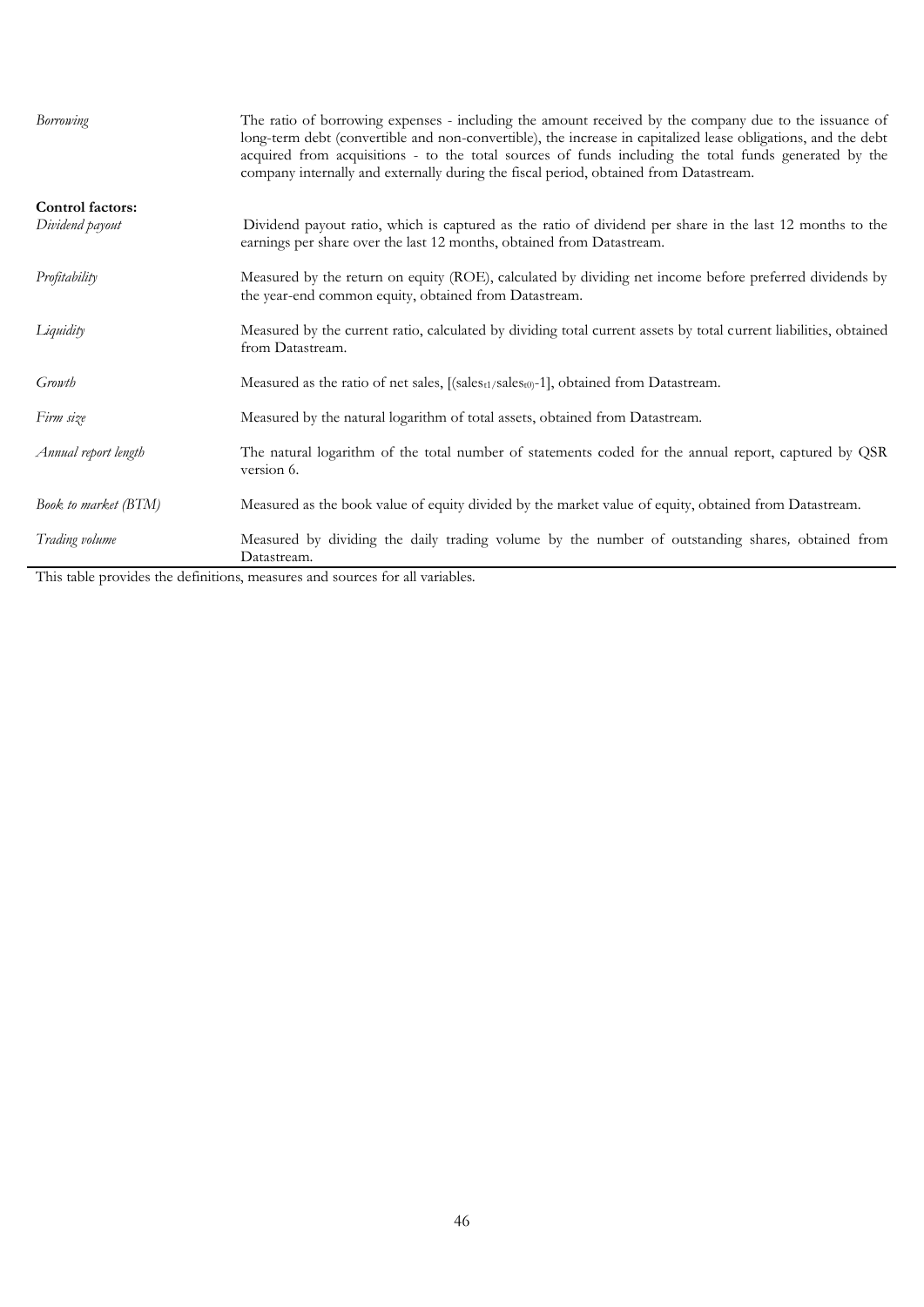| Firm's<br>examples     | code/ | Aggregate risk reporting                                                                                                                                                                                                                                                                                                                                                                                                                                                                                                                                                                                                                                                                                                                                                                                                      | Bad news about risk                                                                                                                                                                                                                                                                                                                                                                                                                                                                                                                                                                                                                                        | Good news about risk                                                                                                                                                                                                                                                                                                                                                                                                                                                                                                                                                                                                                                                                               |
|------------------------|-------|-------------------------------------------------------------------------------------------------------------------------------------------------------------------------------------------------------------------------------------------------------------------------------------------------------------------------------------------------------------------------------------------------------------------------------------------------------------------------------------------------------------------------------------------------------------------------------------------------------------------------------------------------------------------------------------------------------------------------------------------------------------------------------------------------------------------------------|------------------------------------------------------------------------------------------------------------------------------------------------------------------------------------------------------------------------------------------------------------------------------------------------------------------------------------------------------------------------------------------------------------------------------------------------------------------------------------------------------------------------------------------------------------------------------------------------------------------------------------------------------------|----------------------------------------------------------------------------------------------------------------------------------------------------------------------------------------------------------------------------------------------------------------------------------------------------------------------------------------------------------------------------------------------------------------------------------------------------------------------------------------------------------------------------------------------------------------------------------------------------------------------------------------------------------------------------------------------------|
| C000007807<br>Examples |       | With the strategic refinement of the company as a lifestyle<br>company with a <i>diversified</i> product portfolio and a stronger<br>focus on retail business, HUGO BOSS was able to increase<br>Group sales by an average of 11% per year between 1997 and<br>2007.<br>General economic conditions <i>differed</i> widely among the major<br>traditional industrialized nations in 2007.<br>If any of these or other risks or uncertainties occur, or if the<br>assumptions underlying any of these statements prove<br>incorrect, then actual results may be materially different from<br>those expressed or implied by such statements.                                                                                                                                                                                    | The Supervisory Board discussed strategic issues<br>concerning corporate planning, business policy,<br>business development, the risk status and risk<br>management, with the Executive Board.<br>Explanatory notes on the problems of exchange<br>rates: With respect to the import of machine tools,<br>China recorded a <i>decline</i> of 13%, however, it still took<br>first place for the sixth year in a row with $\epsilon$ 4.7 billion<br>(previous year: $\epsilon$ 5.4 billion).<br>Stock can be explained firstly by the low liquidity of<br>the common shares compared with the significantly<br>higher trading volumes for preferred shares. | In the first half of the year, share prices of both blue<br>chips and small- and mid-cap companies increased<br>steadily thanks to the good economic trend.<br>With the strategic refinement of the company as a<br>lifestyle company with a <i>diversified</i> product portfolio and<br>a stronger focus on retail business, HUGO BOSS was<br>able to <i>increase</i> Group sales by an average of 11% per<br>year between 1997 and 2007.<br>As a result, the HUGO BOSS Group has been able to<br>increase its sales by an average of 11% over the past ten<br>fiscal years.<br>This was largely the result of <i>higher</i> investments in<br>directly owned stores, showrooms, and software, as |
| C000007953             |       |                                                                                                                                                                                                                                                                                                                                                                                                                                                                                                                                                                                                                                                                                                                                                                                                                               |                                                                                                                                                                                                                                                                                                                                                                                                                                                                                                                                                                                                                                                            | well as operating and office.                                                                                                                                                                                                                                                                                                                                                                                                                                                                                                                                                                                                                                                                      |
| Examples               |       | We believe that risk and opportunity management is optimized<br>when risks, risk-compensating measures and opportunities are<br>identified and assessed where they arise, in conjunction with a<br>concerted approach to controlling, aggregating and reporting.<br>Centralized risk management is responsible for the alignment<br>of various corporate functions in the risk and opportunity<br>management process and coordinates the involvement of the<br>executive and Supervisory Boards as necessary likelihood for<br>various risk and opportunity categories.<br>When we find ongoing and serious instances of non-<br>compliance customized risk list for each factory that is<br>monitored.<br>To mitigate system default risk, we believe there is a medium<br>likelihood of losing important individual- Group. | Declined as a result of capital market uncertainty from<br>the subprime mortgage crisis.<br>Revenues in North America <i>decreased</i> 3% to 1.275<br>billion in 2007 from 1.321 billion in 2006.<br>We continue to view a strong reduction of business<br>with one of our brands' biggest our assessment of<br>product quality risk remains unchanged retailers as<br>having a medium likelihood of occurrence.                                                                                                                                                                                                                                           | Higher gross and operating margins as well as lower<br>Group (particularly Canada) and Europe.<br>This exercise has allowed us to reduce risk  enables us<br>to reduce negative consequences that result from<br>increasing efficiency in manufacturing processes and<br>search by simplifying our sourcing structure, and<br>focusing on the sales shortfalls that can occur with key<br>customers.<br>We believe that <i>risk</i> and opportunity management is<br>optimized when risks, risk-compensating measures and<br>opportunities are identified and assessed where they<br>arise, in conjunction with a concerted approach to<br>controlling, aggregating and reporting.                 |

**Appendix 3. Examples of risk-related disclosure statements** 

This appendix gives examples of risk-related disclosure (aggregate and tone) statements extracted from the output of QSR version 6. Key risk words are shown in italics.